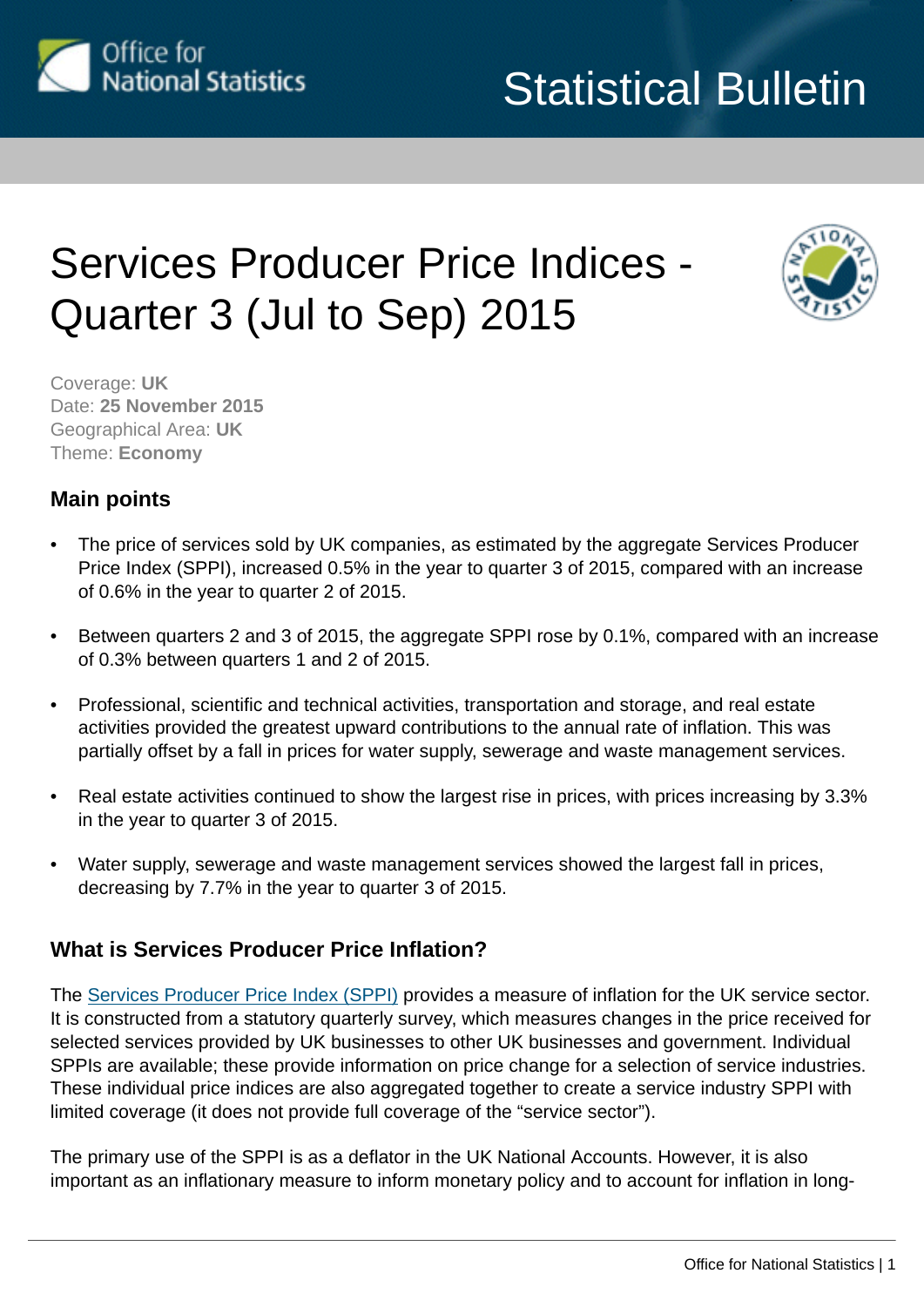term service procurement contracts. For more information on the uses of SPPI please see the separate document [Users of Services Producer Price Indices data \(67.2 Kb Pdf\).](http://www.ons.gov.uk:80/ons/guide-method/user-guidance/prices/sppi/users-of-sppi-data.pdf)

The figures presented in this statistical bulletin are considered provisional for the latest 2 quarters (quarter 2 and quarter 3 of 2015) and may be revised as late data is received.

None of the indices presented in this bulletin are seasonally adjusted.

## **Coverage of SPPI**

The service sector currently accounts for around 78% of the UK economy based on its weight in Gross Domestic Product (GDP). We do not currently produce an SPPI for every industry in the service sector and so the aggregate SPPI is a partial, best estimate, of the overall inflation to UK businesses in the service sector. Currently, we estimate that the SPPIs presented in this statistical bulletin represent 59% of the total service sector at industry level. The SPPI's coverage of the service sector at Standard Industrial Classification (SIC) class, division and section level is available in the [SPPI coverage document \(113 Kb Excel sheet\).](http://www.ons.gov.uk:80/ons/guide-method/user-guidance/prices/sppi/sppi--service-sector-coverage-document.xls) As resources allow, we will continue to review the existing SPPIs and expand coverage through developing SPPIs for new industries. As such, the composition of aggregate SPPI will sometimes change, but will always remain our best estimate of inflation in the UK service sector. The fact that coverage may change over time should be considered by users when deciding which indices best meet their needs.

## **Newly developed SPPIs**

A development project to increase the industrial coverage of the SPPI took place between 2009 and 2012, which resulted in the development of 8 new SPPIs. These are:

- accountancy services
- legal services
- architectural services
- engineering services
- cargo handling services
- advertising services
- business management consultancy
- storage and warehousing

Since their development, these indices have been [published as experimental series](http://www.ons.gov.uk:80/ons/rel/ppi2/services-producer-price-indices/the-development-of-price-indices-for-professional-business-services-and-cargo-handling---quarter-3-2011/index.html). Since the quarter 4 2013 release, these indices are no longer published separately, but are instead included in this release and make up part of the aggregate SPPI. The inclusion of these new indices has changed the composition of the aggregate SPPI, increasing the coverage of the service industry and improving the measure. Further information about the impact of adding these new indices to the aggregate can be found in the [quarter 4 2013 SPPI statistical bulletin.](http://www.ons.gov.uk:80/ons/rel/ppi2/services-producer-price-indices/quarter-4-2013/stb-services-producer-price-index--quarter-4-2013.html)

All of the statistics contained in this release are official statistics. However, since these newly developed series have not yet undergone a full assessment against the [Code of Practice](http://www.ons.gov.uk:80/ons/external-links/stats-authority/uk-statistics-authority-code-of-practice.html) for Official Statistics by the UK Statistics Authority they cannot currently be labelled as National Statistics.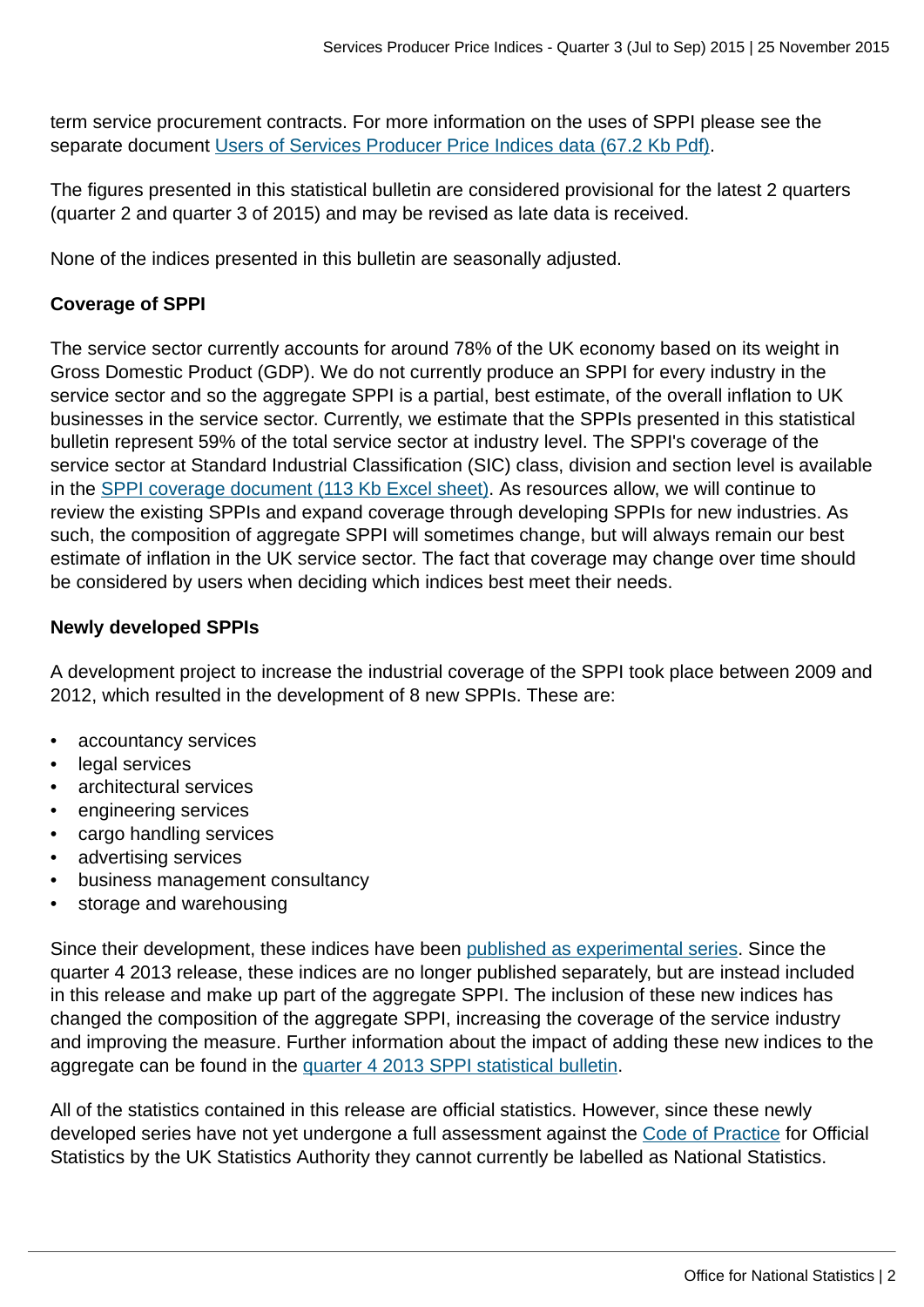## **Summary**

Between mid-2005 and mid-2008, the annual rate of inflation in the service sector, as estimated by the aggregate Services Producer Price Index (SPPI), rose steadily from an annual rate of 1.3% in quarter 2 of 2005 to a peak of 3.7% during quarters 1 and 2 of 2008. At the end of 2008, the rate of inflation fell rapidly, from annual inflation of 3.6% in quarter 3 of 2008 to deflation (prices lower than they were in the same quarter of the previous year) of 1.6% in quarter 3 of 2009.

The annual rate of inflation began to increase at the end of 2009, reaching its post-economic downturn high of 1.8% in quarter 2 of 2010. Since mid-2010, inflation has tended to remain relatively steady at around 1%. In quarter 3 of 2015, prices increased by 0.5%.

Looking at the latest estimates (Table A) of the aggregate SPPI for quarter 3 of 2015, the main movements were:

- prices received by UK service providers increased 0.5% in the year to quarter 3 of 2015, down slightly from an increase of 0.6% in quarter 2 of 2015
- the main upward contributions to the annual rate came from increases in the prices charged for professional, scientific and technical activities, transportation and storage, and real estate activities, however, these were partially offset by a fall in the price of water supply, sewerage and waste management services
- service prices rose 0.1% between quarter 2 and 3 of 2015, down from an increase of 0.3% between quarter 1 and 2 of 2015
- the main upward contribution to the quarterly rate of inflation came from real estate activities
- Water supply, sewerage and waste management services showed the greatest decrease in the quarterly rate of inflation with prices falling 2.1% in the year to quarter 3 of 2015 compared with an increase of 0.5% in the year to quarter 2 of 2015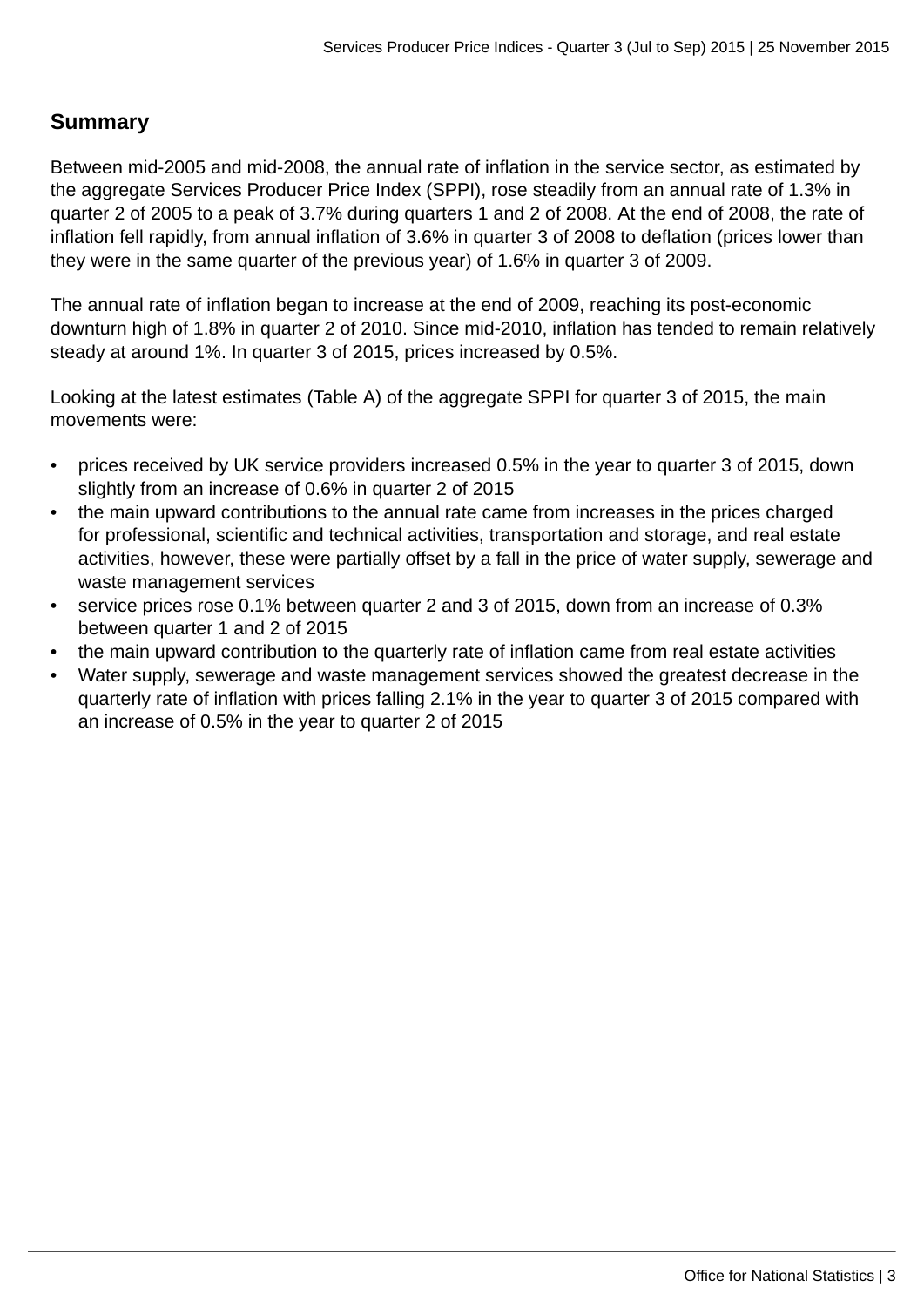Percentage change

## **Table A: Output prices (gross sector) - aggregate Services Producer Price Index**

|  |  | Quarter 3 (July to Sept) 2015, United Kingdom |  |
|--|--|-----------------------------------------------|--|
|--|--|-----------------------------------------------|--|

|      |                | Year    | Quarter |
|------|----------------|---------|---------|
| 2011 | Q1             | $1.0\,$ | 0.3     |
|      | Q <sub>2</sub> | $1.1\,$ | $1.0\,$ |
|      | Q <sub>3</sub> | $1.1\,$ | $-0.5$  |
|      | Q4             | $1.2\,$ | $0.4\,$ |
| 2012 | Q1             | $1.3\,$ | 0.4     |
|      | Q <sub>2</sub> | $0.8\,$ | 0.5     |
|      | Q <sub>3</sub> | $1.5\,$ | 0.2     |
|      | Q4             | $1.5\,$ | 0.4     |
| 2013 | Q1             | $1.5\,$ | 0.4     |
|      | Q <sub>2</sub> | $0.8\,$ | $-0.2$  |
|      | Q <sub>3</sub> | $0.8\,$ | $0.2\,$ |
|      | Q4             | $1.3\,$ | $0.9\,$ |
| 2014 | Q1             | 0.9     | $0.0\,$ |
|      | Q <sub>2</sub> | $1.5\,$ | 0.4     |
|      | Q <sub>3</sub> | $1.5\,$ | 0.2     |
|      | Q4             | 0.7     | $0.1\,$ |
| 2015 | Q1             | 0.7     | $0.0\,$ |
|      | Q <sub>2</sub> | $0.6\,$ | 0.3     |
|      | Q <sub>3</sub> | 0.5     | $0.1\,$ |

**Table source:** Office for National Statistics

#### **Table notes:**

- 1. The aggregate SPPI is calculated on a gross sector basis.
- 2. The aggregate SPPI is an aggregate of the individual industry level SPPIs (excluding financial intermediation) published in the SPPI Statistical Bulletin. It does not provide full coverage of the service sector.
- 3. Not all of the industry level SPPIs used to construct the aggregate SPPI are National Statistics.
- 4. Q1 refers to Quarter 1 (January to March), Q2 refers to Quarter 2 (April to June), Q3 refers to Quarter 3 (July to September) and Q4 refers to Quarter 4 (October to December).

## **Download table**

**XLS** [XLS format](http://www.ons.gov.uk:80/ons/rel/ppi2/services-producer-price-index/quarter-3-2015/prt-table-1.xls) (27 Kb)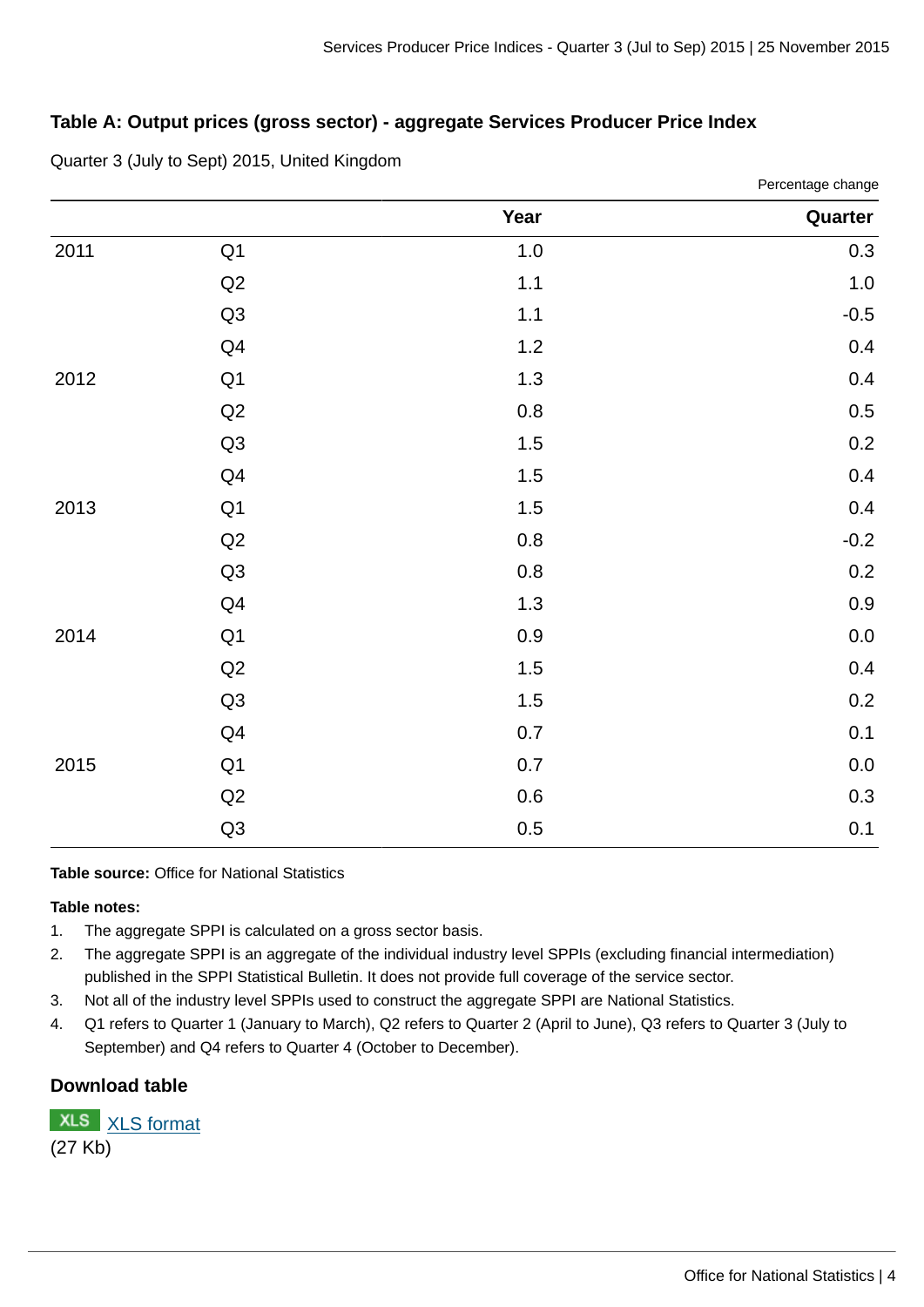## **Figure A: Aggregate Services Producer Price Index**

Quarter 3 (July to Sept) 2005 to Quarter 3 (July to Sept) 2015, United Kingdom



Source: Services Producer Price Index (SPPI) - Office for National Statistics

#### **Notes:**

- 1. The aggregate SPPI is calculated on a gross sector basis.
- 2. The aggregate SPPI is an aggregate of the individual industry level SPPIs (excluding financial intermediation) published in the SPPI Statistical Bulletin. It does not provide full coverage of the service sector.
- 3. Not all of the industry level SPPIs used to construct the aggregate SPPI are National Statistics.
- 4. Q1 refers to Quarter 1 (January to March), Q2 refers to Quarter 2 (April to June), Q3 refers to Quarter 3 (July to September) and Q4 refers to Quarter 4 (October to December).

## **Download chart**

**XLS** [XLS format](http://www.ons.gov.uk:80/ons/rel/ppi2/services-producer-price-index/quarter-3-2015/chd-figure-1.xls)

(29 Kb)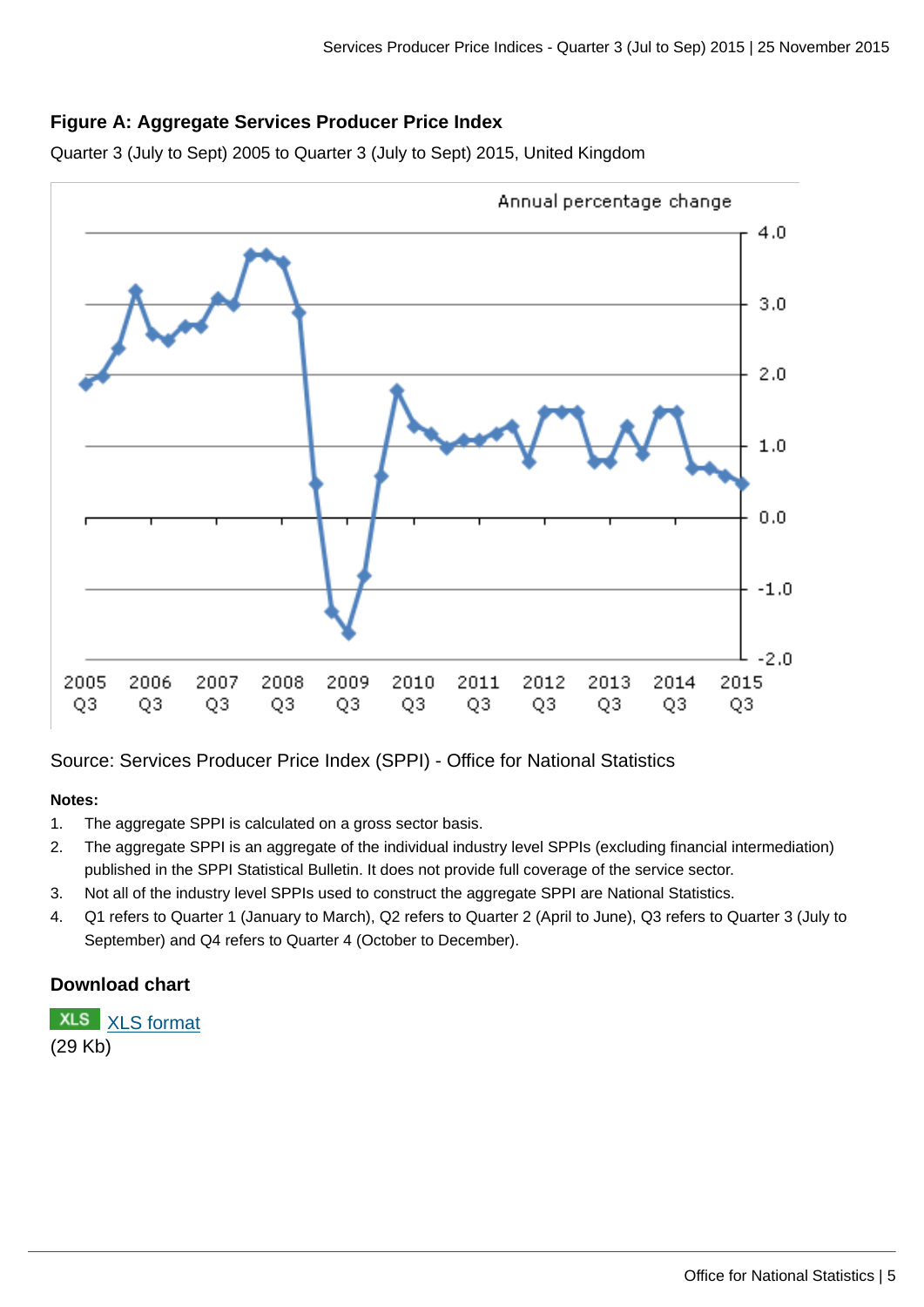## **Annual inflation**

The aggregate Services Producer Price Index (SPPI) rose by 0.5% in the year to quarter 3 of 2015, down slightly from an increase of 0.6% in the year to quarter 2 of 2015. Of the 10 sections (as defined by the 2007 [Standard Industrial Classification\)](http://www.ons.gov.uk:80/ons/guide-method/classifications/current-standard-classifications/standard-industrial-classification/index.html) that are combined to form the aggregate SPPI, 7 showed price increases.

The main upward contributions to the annual rate of the aggregate SPPI came from professional, scientific and technical activities, which increased 0.6% in the year to quarter 3 of 2015 (down from an increase of 0.9% in the year to quarter 2 of 2015). Transportation and storage and real estate activities also had notable contributions to the increase of the aggregate in the year to quarter 3 of 2015, increasing by 0.9% and 3.3%, respectively. These increases were partially offset by a fall in the price of water supply, sewerage and waste management services, where prices fell by 7.7% in the year to quarter 3 of 2015 (compared to a decrease of 6.7% in the year to quarter 2 of 2015) (Table B and Figure B).

## **Table B: Annual growth in SPPI (percentage change, latest quarter on corresponding quarter of previous year)**

Quarter 3 (July to Sept) 2015, United Kingdom

| <b>Section</b>                                    | Annual percentage change |
|---------------------------------------------------|--------------------------|
| Water Supply, Sewerage and Waste<br>Management    | $-7.7$                   |
| Repair and Maintenance of Motor Vehicles          | 1.9                      |
| <b>Transportation &amp; Storage</b>               | 0.9                      |
| Accommodation and Food                            | $-0.6$                   |
| Information & Communication                       | $-0.1$                   |
| <b>Real Estate Activities</b>                     | 3.3                      |
| Professional, Scientific and Technical Activities | 0.6                      |
| <b>Administrative and Support Services</b>        | 0.1                      |
| Education                                         | 0.3                      |
| <b>Other Services</b>                             | 1.6                      |
| Aggregate SPPI                                    | 0.5                      |

**Table source:** Office for National Statistics

#### **Table notes:**

- 1. The section level SPPIs are an aggregate of individual industry level SPPIs (excluding financial intermediation) published in the SPPI Statistical Bulletin. They do not provide full coverage of the service sector.
- 2. Not all of the industry level SPPIs used to construct the section level SPPIs are National Statistics.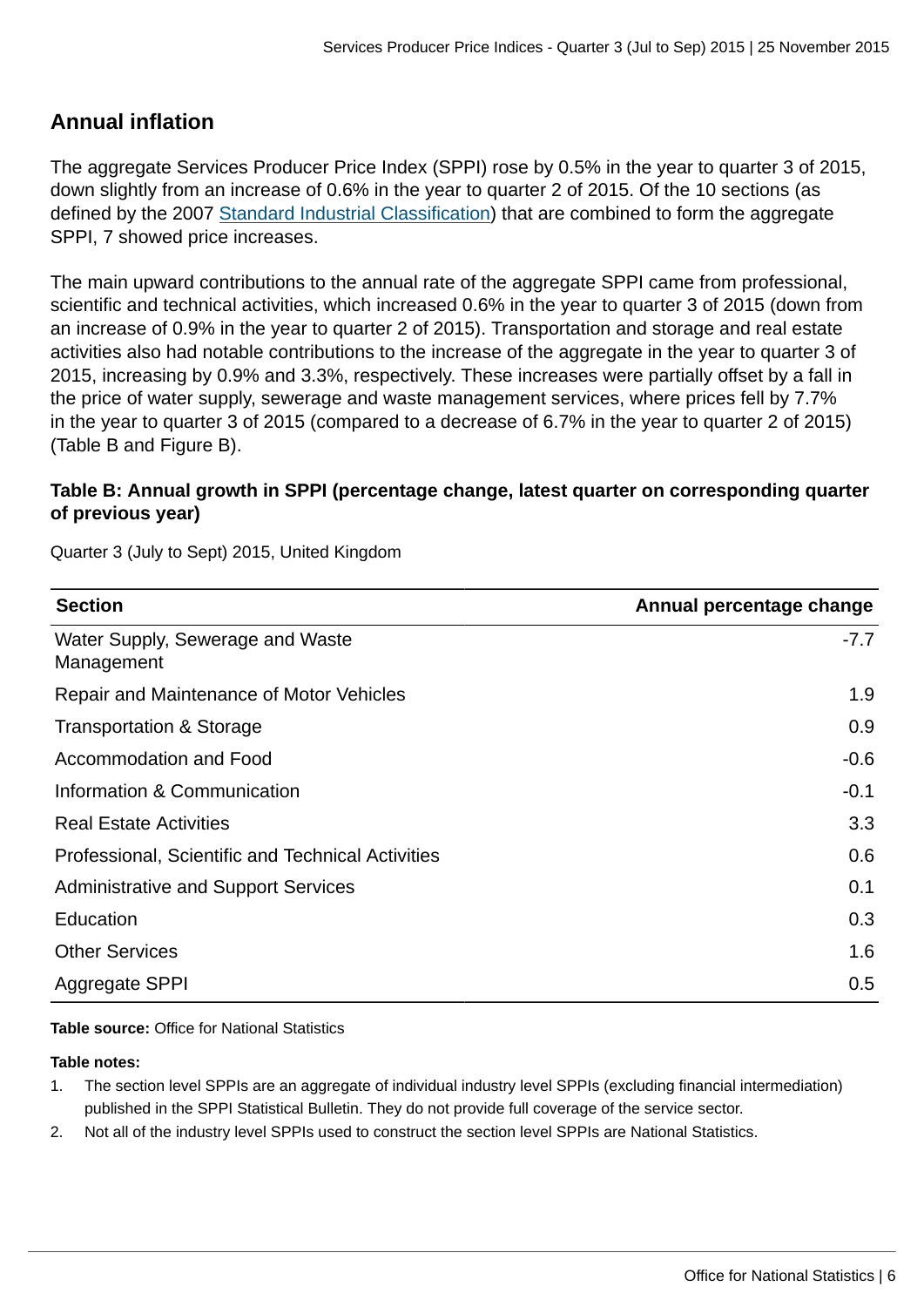### **Download table**

**XLS** [XLS format](http://www.ons.gov.uk:80/ons/rel/ppi2/services-producer-price-index/quarter-3-2015/prt-table-2.xls) (25.5 Kb)

## **Figure B: Contribution to annual growth rate (0.5%)**

Quarter 3 (July to Sept) 2015, United Kingdom



#### **Notes:**

- 1. The section level SPPIs are an aggregate of the individual industry level SPPIs (excluding Financial Intermediation) published in the SPPI Statistical Bulletin. They do not provide full coverage of the section listed.
- 2. Not all of the industry level SPPIs used to construct the section-level SPPIs are National Statistics.

#### **Download chart**

## **XLS** [XLS format](http://www.ons.gov.uk:80/ons/rel/ppi2/services-producer-price-index/quarter-3-2015/chd-figure-2.xls)

(25 Kb)

Increases in price for professional, scientific and technical activities, transportation and storage, and real estate activities, provided the main contributions to the rise in the aggregate SPPI in the year to quarter 3 of 2015.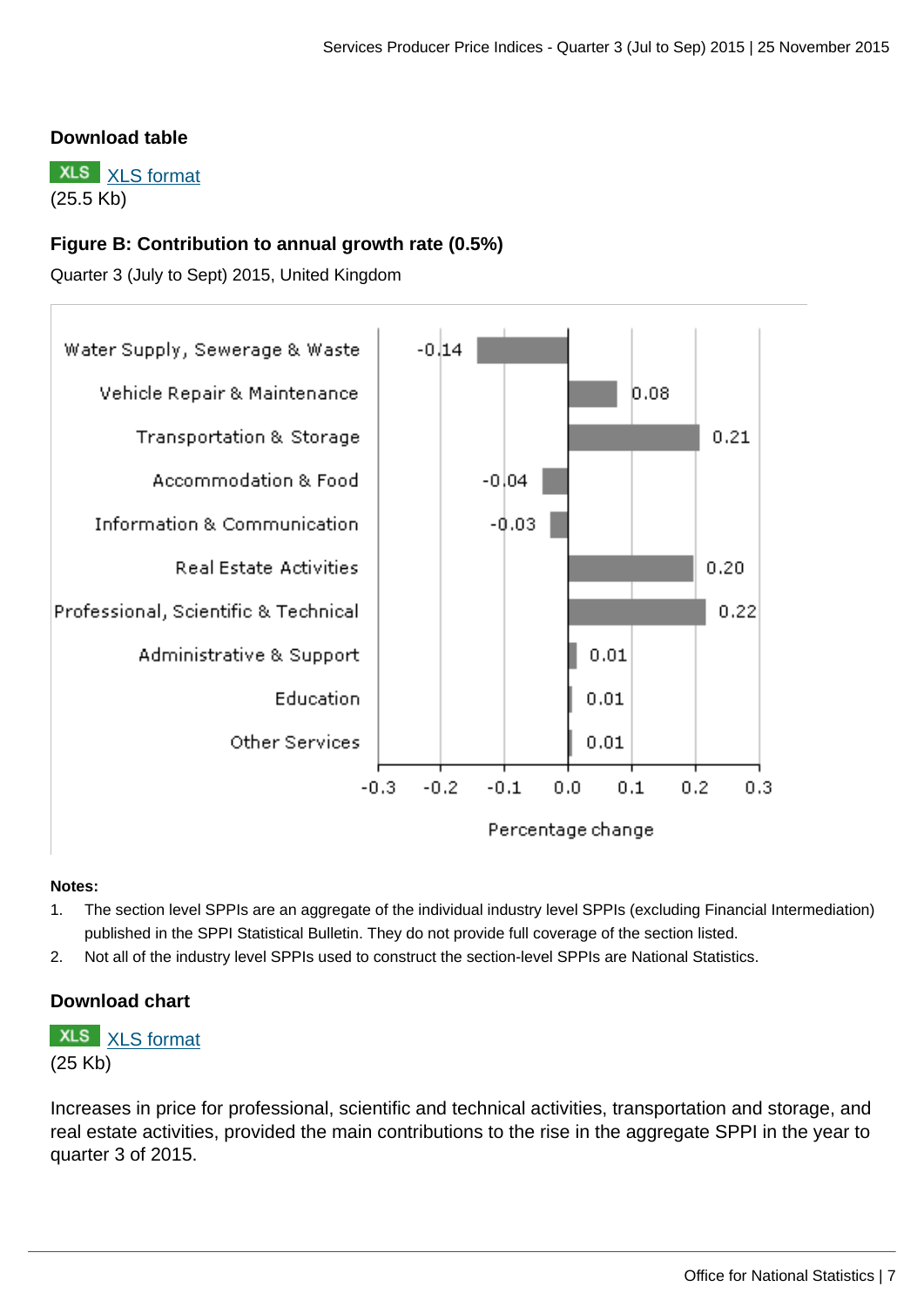Professional, scientific and technical activities prices increased by 0.6% in the year to quarter 3 of 2015. This was mainly caused by a rise in the prices in accountancy and legal services.

Accountancy prices increased by 2.5% in the year to quarter 3 of 2015, compared with an increase of 3.4% in the year to quarter 2 of 2015. This rise is mainly a result of increases in the prices of audit/assurance services and tax consultancy where prices have risen by 2.1% and 3.7% respectively in the year to quarter 3 of 2015.

Legal service prices increased by 3.0% in the year to quarter 3 of 2015, up from an increase of 2.2% in the year to quarter 2 of 2015. This increase is mainly due to the prices for business and commercial legal services rising by 3.0%.

Transportation and storage prices increased by 0.9% in the year to quarter 3 of 2015, unchanged from the year to quarter 2 of 2015. This increase was due to a rise in the prices for business airfares and sea and coastal water freight.

In the year to quarter 3 of 2015 business airfares prices increased by 4.7%, up slightly from an increase of 4.6% in the year to quarter 2 of 2015. There has been an increase in prices for all fare types.

Sea and coastal water freight prices increased by 10.1% in the year to quarter 3 of 2015, a significant rise compared to an increase of 5.8% in the year to quarter 2 of 2015, as a result of increases in coastal, European and global freight prices.

Real estate activity continued to make a notable upward contribution to the annual rate of inflation. Prices increased by 3.3% in the year to quarter 3 of 2015, down slightly from an increase of 3.4% in the year to quarter 2 of 2015. This was mainly due to an increase in the price of estate agencies, where prices increased by 8.0% in the year to quarter 3 of 2015, down from an increase of 8.5% in the year to quarter 2 of 2015. The increase in the estate agent index has been driven by significant rises in the value of commercial properties, not by the percentage fees that estate agents receive, which have remained stable.

The increases seen in professional, scientific and technical activities, transportation and storage, and real estate activities were partially offset by a fall in the prices charged for water supply, sewerage and waste management services, where prices fell 7.7% in the year to quarter 3 of 2015, compared to a decrease of 6.7% in the year to quarter 2 of 2015. This is mainly a result of the decrease in prices for sorted recovered materials services, where prices fell 21.9% in the year to quarter 3 of 2015. The fall in prices of sorted recovered materials services mirrors the decline seen in the world metal industry.

Figure C shows the SPPI sorted recovered materials services index. The main driver behind the price reductions seen in this index is weak demand from the Chinese manufacturing sector. This reduced demand has pushed down the value of the majority of metals, which has led to contributors to the SPPI reporting that they have to charge less for the materials when they are recovered. This is also being exacerbated by the increase in cheap exports from China, leading to demand being far lower than supply.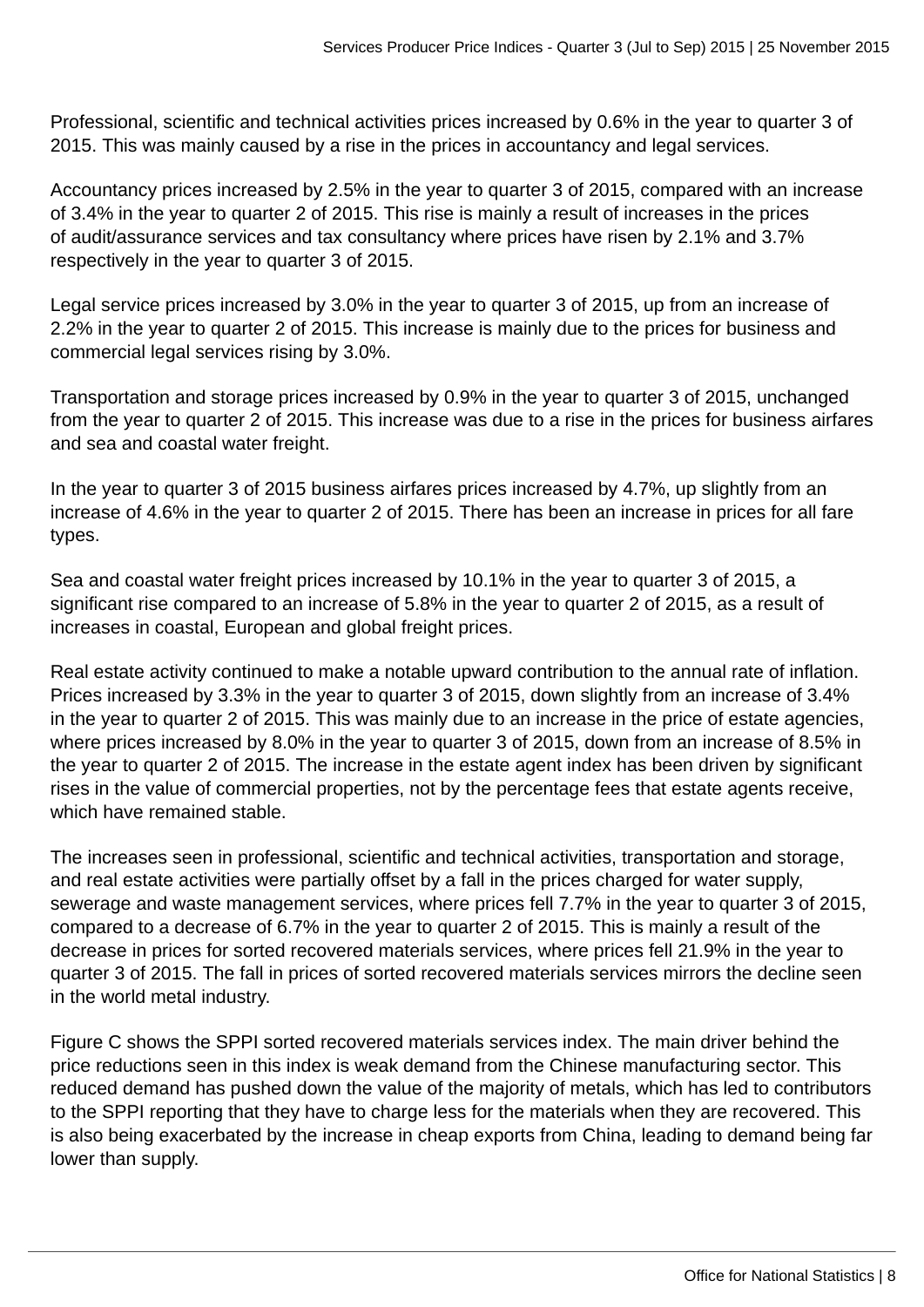## **Figure C: Service Producer Price Index for sorted recovered materials services**

Quarter 3 (July to Sept) 2010 to Quarter 3 (July to Sept) 2015, United Kingdom



#### **Notes:**

1. Q1 refers to Quarter 1 (January to March), Q2 refers to Quarter 2 (April to June), Q3 refers to Quarter 3 (July to September) and Q4 refers to Quarter 4 (October to December).

## **Download chart**

**XLS** [XLS format](http://www.ons.gov.uk:80/ons/rel/ppi2/services-producer-price-index/quarter-3-2015/chd-figure-3.xls) (25.5 Kb)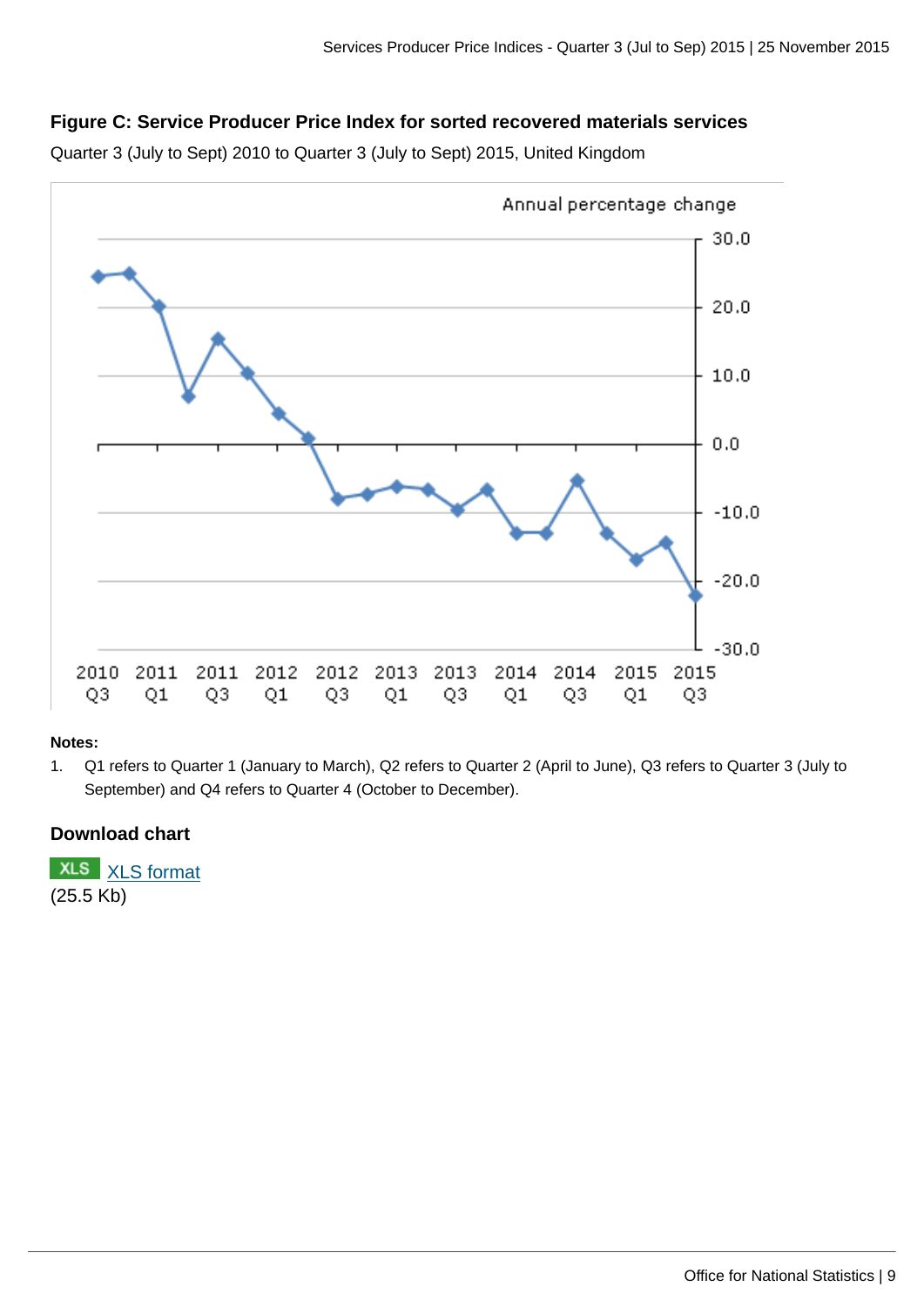## **Figure D: Contribution to the change in the 12 month growth rate between quarter 2 (Apr to June) and quarter 3 (July to Sept) 2015 (0.1 %)**

United Kingdom



## **Notes:**

- 1. The section level SPPIs are an aggregate of the individual industry level SPPIs (excluding Financial Intermediation) published in the SPPI Statistical Bulletin. They do not provide full coverage of the section listed.
- 2. Not all of the industry level SPPIs used to construct the section-level SPPIs are National Statistics.
- 3. Q1 refers to Quarter 1 (January to March), Q2 refers to Quarter 2 (April to June), Q3 refers to Quarter 3 (July to September) and Q4 refers to Quarter 4 (October to December).

## **Download chart**

**XLS** [XLS format](http://www.ons.gov.uk:80/ons/rel/ppi2/services-producer-price-index/quarter-3-2015/chd-figure-4.xls) (25.5 Kb)

The aggregate SPPI increased 0.5% in the year to quarter 3 of 2015, compared with an increase of 0.6% in the year to quarter 2 of 2015. Figure D shows how the SPPI sections have contributed towards this 0.1 percentage point reduction. The main contribution to the change came from falling prices for information and communication, but this was partially offset by increases in administrative and support services.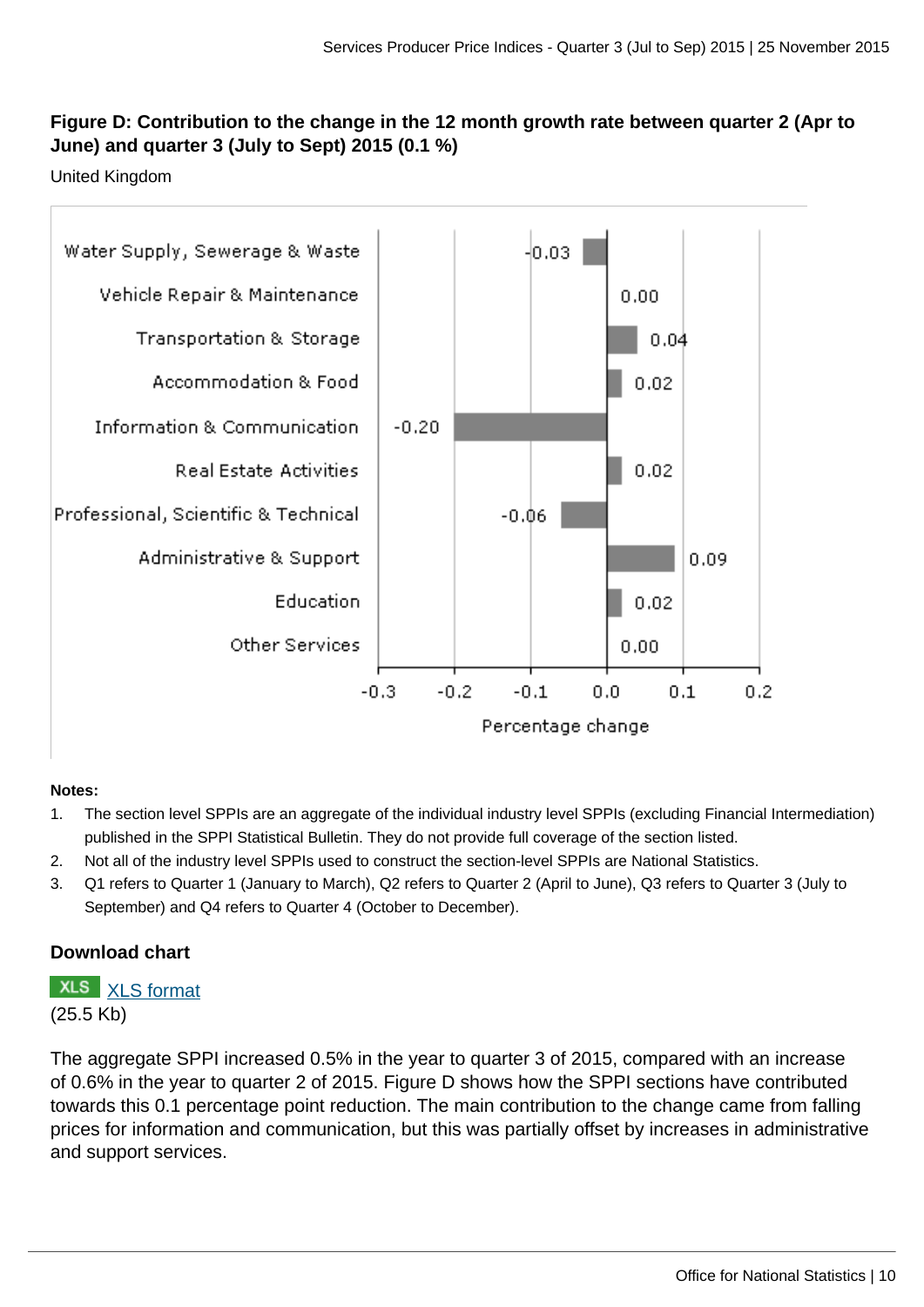## **Figure E : Services Producer Price Index by section**

#### United Kingdom



#### **Notes:**

1. Q1 refers to Quarter 1 (January to March), Q2 refers to Quarter 2 (April to June), Q3 refers to Quarter 3 (July to September) and Q4 refers to Quarter 4 (October to December).

## **Download chart**

## **XLS** [XLS format](http://www.ons.gov.uk:80/ons/rel/ppi2/services-producer-price-index/quarter-3-2015/chd-figure-5.xls) (22 Kb)

Examining inflation for each of the sections that contribute to the aggregate SPPI reveals a diverse set of trends. Figure E shows both the range of annual inflation rates experienced by each of the sections since quarter 3 of 2011 and the annual rates of inflation for the 2 most recent quarters. The 10 sections were split evenly between those which saw an increase in inflation relative to the last quarter and those which experienced a fall. There was a slight decline in the aggregate inflation rate over this period.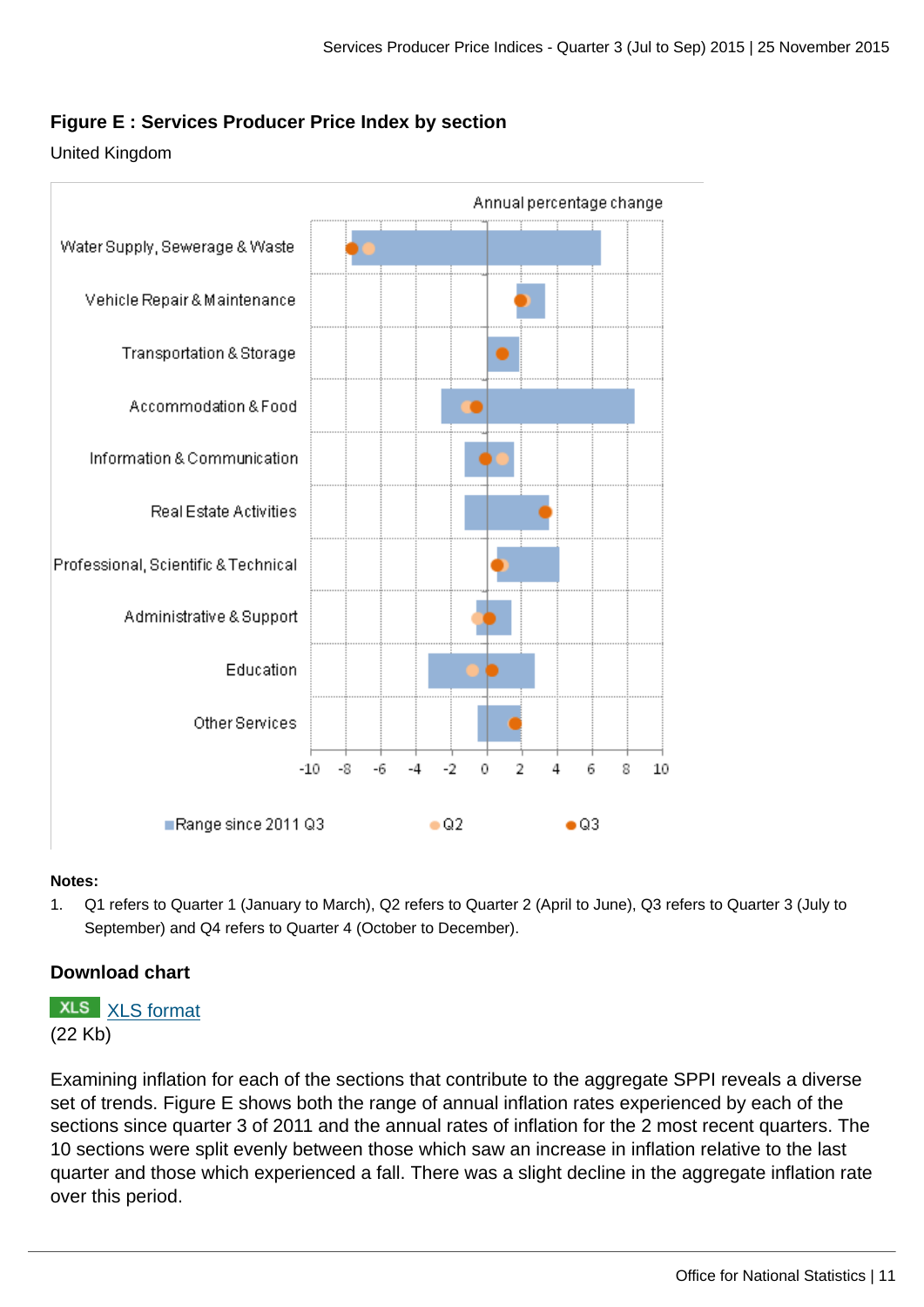SPPI prices for water supply, sewerage and waste management currently stands at a 5-year low, continuing a downward trend. The inflation rate has fallen from 8.3% at the beginning of 2010 to -7.7% in the most recent quarter.

One notable difference between each section is the range of inflation rates that have been experienced since 2010. Education, accommodation and food, and water supply, sewerage, and waste management have experienced a relatively wide range of inflation rates over this period. Although all sections have experienced some variance in inflation, certain industries have experienced inflation consistently higher than others. Wholesale, retail trade and repair of motor vehicles and motorcycles has not experienced inflation lower than 1.7% at any point in the past 5 years, while administrative and support services, and information and communication have not experienced inflation higher than 1.5%.

## **Quarterly inflation**

Prices received for the services included in the aggregate Services Producer Price Index (SPPI) rose 0.1% between quarters 2 and 3 of 2015, compared to an increase of 0.3% between quarters 1 and 2 of 2015. Of the 10 sections that make up the aggregate SPPI, 7 sections showed increases in prices between quarters 2 and 3 of 2015.

The largest increases in the quarterly rate came from education and real estate activities, which increased by 1.1% and 1.0%, respectively between quarters 2 and 3 of 2015. The remaining increases were small, ranging from 0.1% to 0.3%. (Table C and Figure F).

## **Table C: Quarterly growth in SPPI (percentage change, latest quarter on previous quarter)**

Quarter 3 (July to Sept) 2015, United Kingdom

| <b>Section</b>                                    | Quarterly percentage change |
|---------------------------------------------------|-----------------------------|
| Water Supply, Sewerage and Waste<br>Management    | $-2.1$                      |
| Repair and Maintenance of Motor Vehicles          | 0.3 <sub>2</sub>            |
| <b>Transportation and Storage</b>                 | 0.2                         |
| Accommodation and Food                            | 0.2                         |
| Information and Communication                     | 0.1                         |
| <b>Real Estate Activities</b>                     | 1.0                         |
| Professional, Scientific and Technical Activities | $-0.1$                      |
| <b>Administrative and Support Services</b>        | $-0.1$                      |
| Education                                         | 1.1                         |
| <b>Other Services</b>                             | 0.1                         |
| Aggregate SPPI                                    | 0.1                         |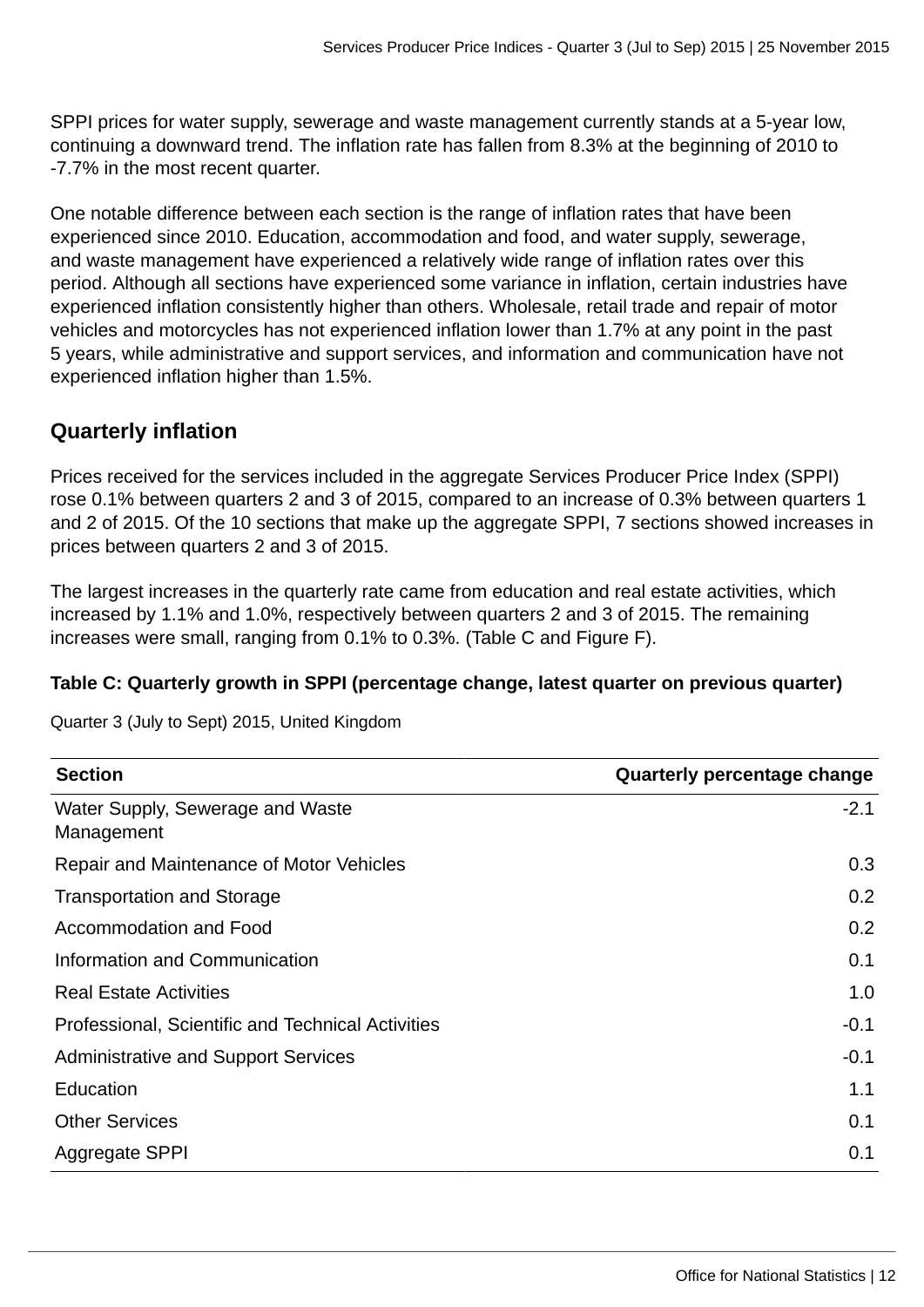**Table source:** Office for National Statistics

#### **Table notes:**

- 1. The section level SPPIs are an aggregate of individual industry level SPPIs (excluding financial intermediation) published in the SPPI Statistical Bulletin. They do not provide full coverage of the service sector.
- 2. Not all of the industry level SPPIs used to construct the section level SPPIs are National Statistics.

## **Download table**

**XLS** [XLS format](http://www.ons.gov.uk:80/ons/rel/ppi2/services-producer-price-index/quarter-3-2015/prt-table-3.xls) (25.5 Kb)

## **Figure F: Contribution to quarterly growth rate (0.1%)**

Quarter 3 (July to Sept) 2011 to Quarter 3 (July to Sept) 2015, United Kingdom



#### **Notes:**

- 1. The section-level SPPIs are an aggregate of the individual industry-level SPPIs (excluding financial intermediation) published in the SPPI Statistical Bulletin. They do not provide full coverage of the section listed.
- 2. Not all of the industry-level SPPIs used to construct the section-level SPPIs are National Statistics.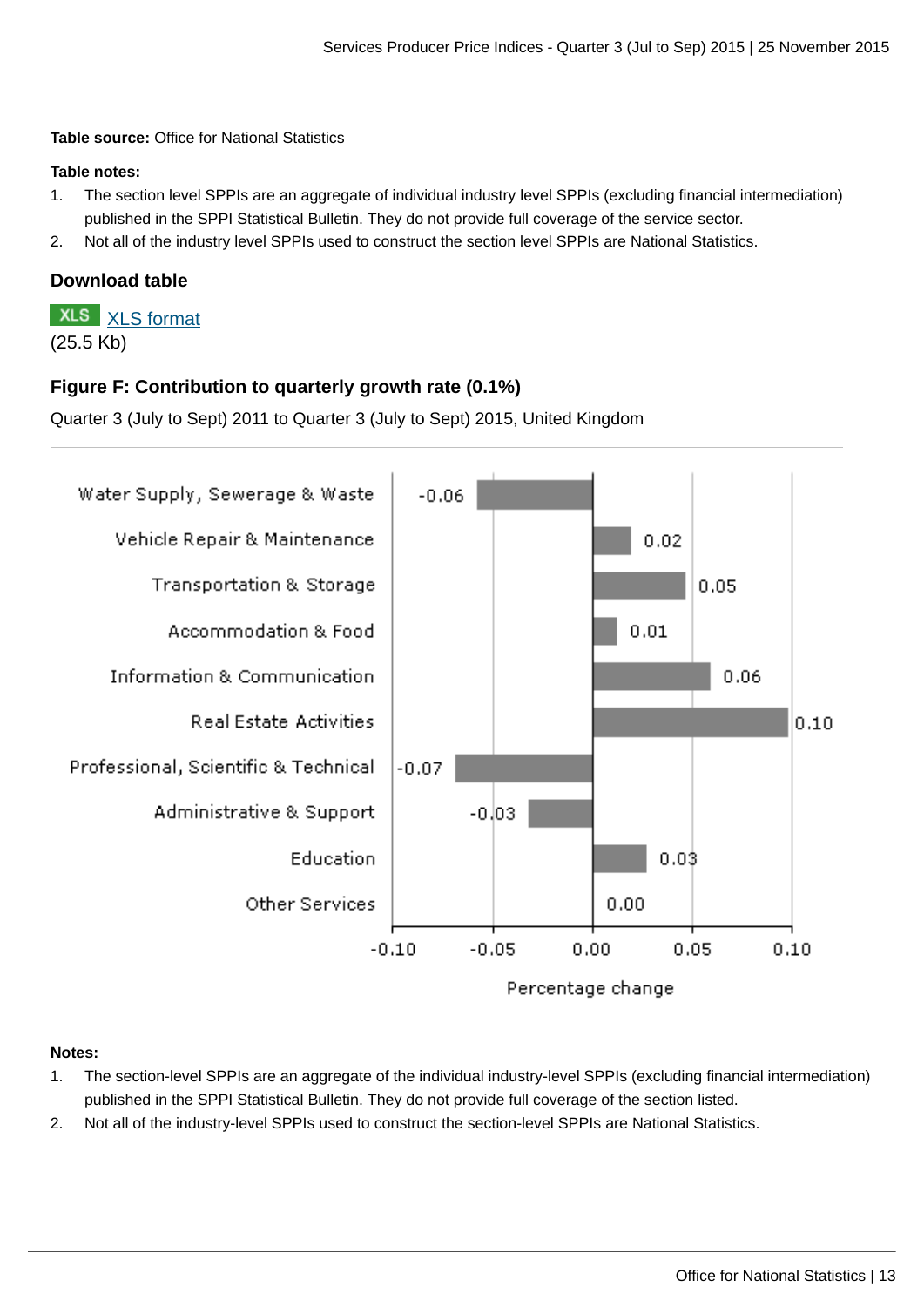## **Download chart**

**XLS** [XLS format](http://www.ons.gov.uk:80/ons/rel/ppi2/services-producer-price-index/quarter-3-2015/chd-figure-6.xls) (19 Kb)

Real estate activities showed the largest contribution to the SPPI aggregate rate between quarters 2 and 3 of 2015 with prices rising by 1.0%, compared with an increase of 0.7% between quarters 1 and 2 of 2015. The main contribution to this increase was from estate agent prices, which increased by 2.1% between quarters 2 and 3 of 2015. This is compared with an increase of 1.7% between quarters 1 and 2 of 2015. This increase has been driven by letting of properties outside of London.

In quarter 2 of 2015 we produced a [short story on the SPPI estate agents index,](http://www.ons.gov.uk:80/ons/rel/ppi2/services-producer-price-index/quarter-2-2015/sum-real-estate-agencies---what-is-driving-the-increase-in-the-sppi-.html) our findings showed that the percentage fees that estate agents received have remained stable; however as the value of commercial properties have increase significantly the estate agents revenue has increased. Between quarters 2 and 3 of 2015 this trend has continued. (Figure G).

## **Figure G: Service Producer Price Index for estate agent activities**

Quarter 3 (July to Sept) 2010 to Quarter 3 (July to Sept) 2015, United Kingdom



#### **Notes:**

1. Q1 refers to Quarter 1 (January to March), Q2 refers to Quarter 2 (April to June), Q3 refers to Quarter 3 (July to September) and Q4 refers to Quarter 4 (October to December).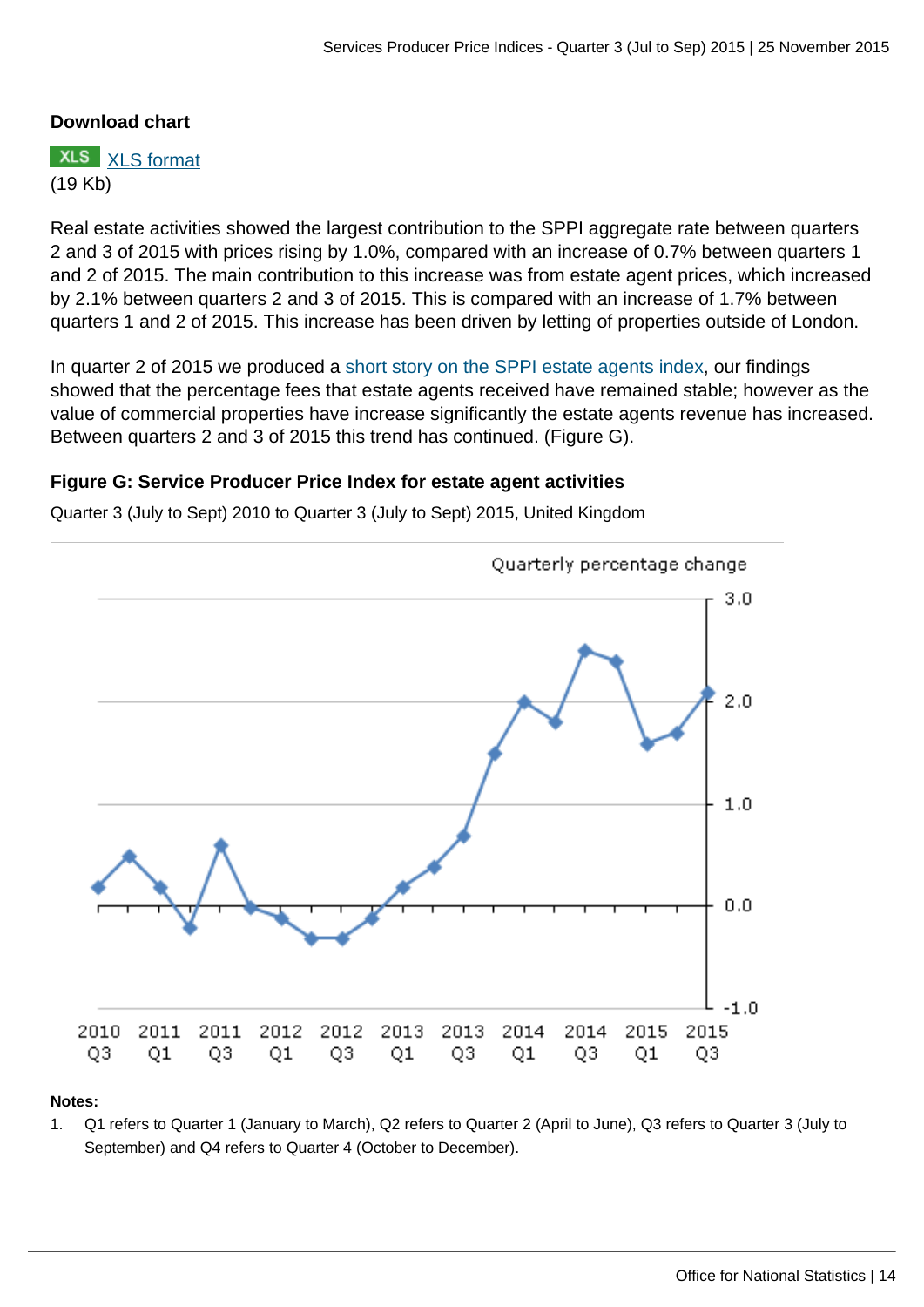## **Download chart**

**XLS** [XLS format](http://www.ons.gov.uk:80/ons/rel/ppi2/services-producer-price-index/quarter-3-2015/chd-figure-7.xls) (19 Kb)

## **Economic context**

## **Comparison with Average Weekly Earnings**

The aggregate Services Producer Price Index (SPPI) captures changes in the prices received by UK business for the provision of a selection of services to other UK businesses and the public sector. For many services, the cost of manpower is the largest component of the price charged by businesses for providing the service, rather than the cost of goods or fuels. As a result, it is expected that the price charged for services should move in a similar way to the wages received by the UK workforce. Figure H shows a comparison of the annual percentage change of the fees received by UK businesses for the provision of services, as estimated by the aggregate SPPI, with an indicator of salaries received by the UK workforce who are employed in the service sector, as estimated by the [Average Weekly Earnings \(AWE\)](http://www.ons.gov.uk:80/ons/external-links/other/average-weekly-earnings---all-editions.html) 'services' pay index excluding bonuses.

## **Figure H: Services Producer Price Index and 'services' Average Weekly Earnings Index**



Quarter 3 (July to Sept) 2002 to Quarter 3 (July to Sept) 2015, United Kingdom

#### **Notes:**

- 1. The aggregate SPPI includes the water supply; sewerage and waste management sector not included in the AWE.
- 2. The AWE index includes financial and insurance activities, public administration and defence: compulsory social security, human health and social work activities and arts, entertainment & recreation sectors not included in the SPPI.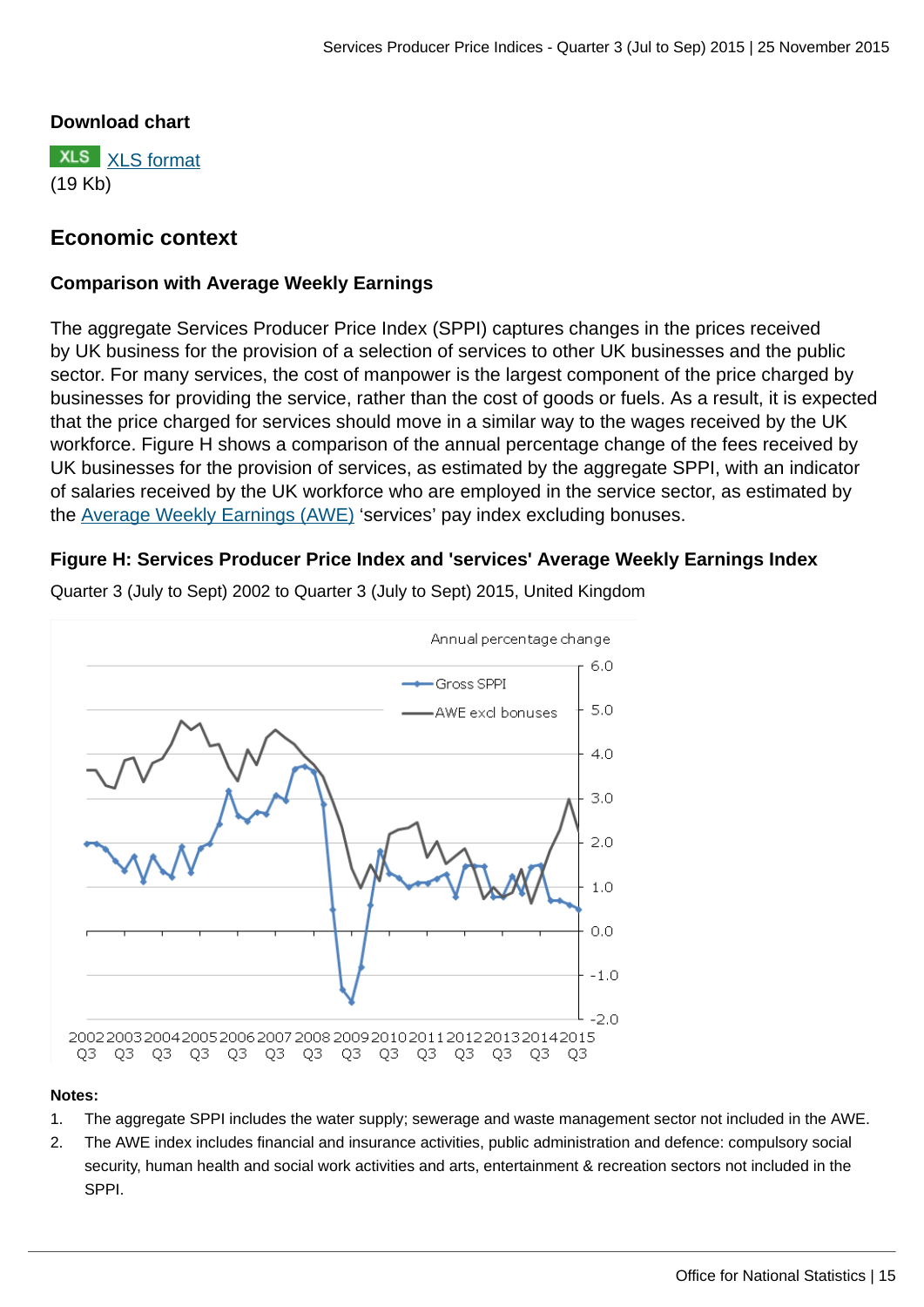3. Q1 refers to Quarter 1 (January to March), Q2 refers to Quarter 2 (April to June), Q3 refers to Quarter 3 (July to September) and Q4 refers to Quarter 4 (October to December).

## **Download chart**

**XLS** [XLS format](http://www.ons.gov.uk:80/ons/rel/ppi2/services-producer-price-index/quarter-3-2015/chd-figure-8.xls) (29.5 Kb)

As would be expected, the annual percentage change for AWE services follows a broadly similar pattern to the SPPI. From 2001 to late 2008, both the AWE for services and the aggregate SPPI show similar trends, although AWE growth was significantly stronger. During the economic downturn in 2008 to 2009, the rate of growth in both wages and service prices slowed dramatically. However, while prices received for services started to fall in 2009, wages continued to grow compared with a year earlier, albeit at a much lower rate. Since quarter 4 of 2010 both AWE and the aggregate SPPI have shown lower growth than before the economic downturn. In the last 2 years the AWE services and SPPI indices have both shown growth of around 1%. However, in the last 3 quarters the AWE services index has shown stronger growth than SPPI. The rises in the AWE services index have been driven by a large increase in the retail and repair sector, which is not measured in the SPPI.

## **Comparison with Consumer Price Index**

While the SPPI measures the amount received by a company for services they've provided to other businesses, the prices paid by households is estimated by the Consumer Prices Index (CPI). While the costs associated with providing services to both businesses and households will be broadly similar, there may be different costs associated with providing services to different customers. Figure I shows a comparison with the 'all services' sector of the [Consumer Prices Index \(CPI\)](http://www.ons.gov.uk:80/ons/external-links/ons---search-definition-results/consumer-price-indices---all-releases.html) which measures the prices paid for services by households.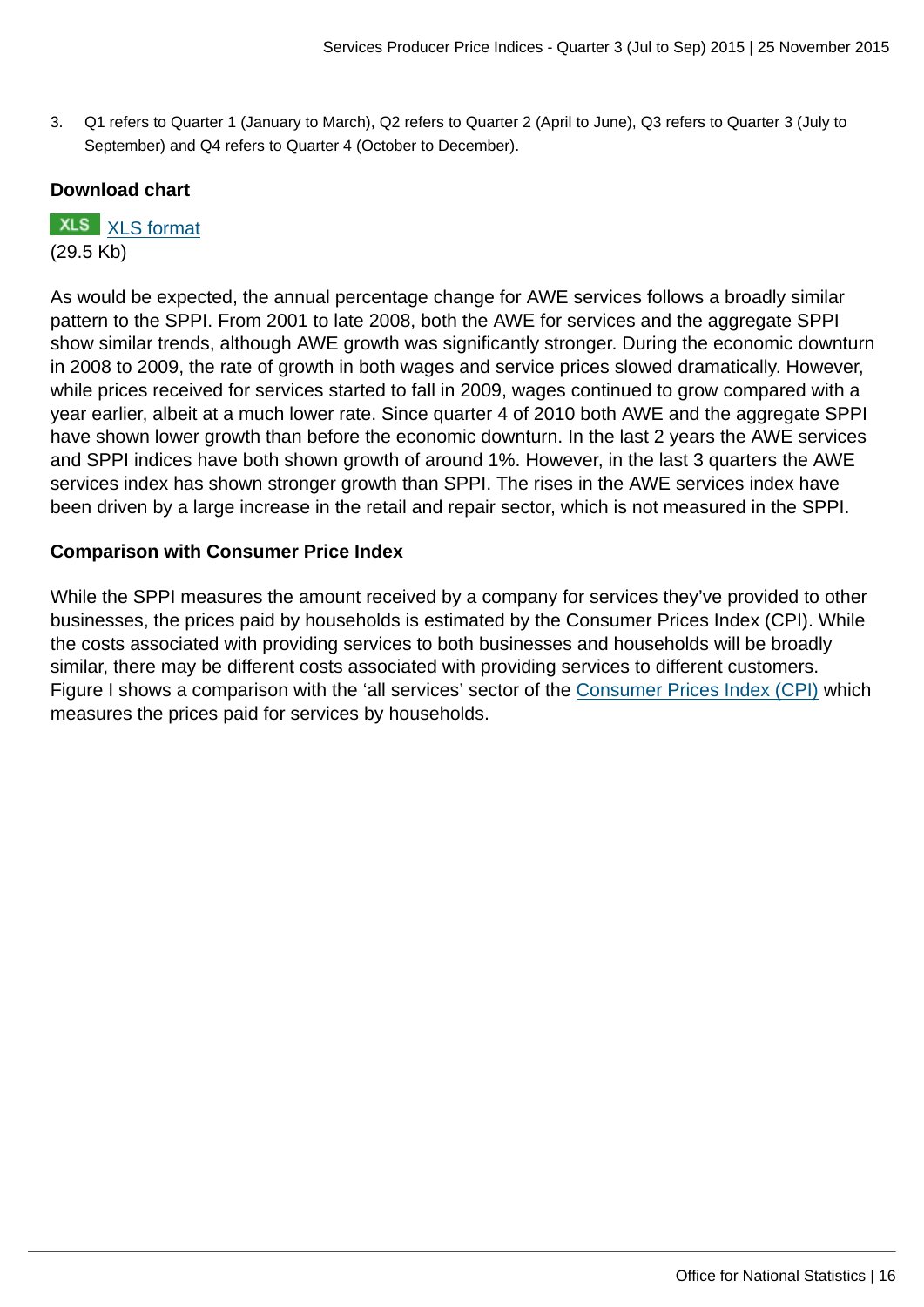## **Figure I: Comparison of Services Producer Price Index and 'all services' Consumer Prices Index aggregate**

Quarter 3 (July to Sept) 2002 to Quarter 3 (July to Sept) 2015, United Kingdom



#### **Notes:**

- 1. SPPI measures changes in the price received by a company, CPI measures changes in the price paid by a consumer. Therefore CPI figures may include taxes and fees that are not retained by the service provider.
- 2. SPPI measures the price received for services provided by UK based suppliers only, excluding imports from non-UK suppliers. CPI aims to measure the price paid by consumers in the UK, who may use non-UK based suppliers.
- 3. SPPI uses Standard Industrial Classification 2007 (SIC 07) to produce its aggregate, CPI uses Classification of Individual Consumption according to Purpose (COICOP), This means that the structure of each index may not always correlate at more detailed levels.
- 4. Q1 refers to Quarter 1 (January to March), Q2 refers to Quarter 2 (April to June), Q3 refers to Quarter 3 (July to September) and Q4 refers to Quarter 4 (October to December).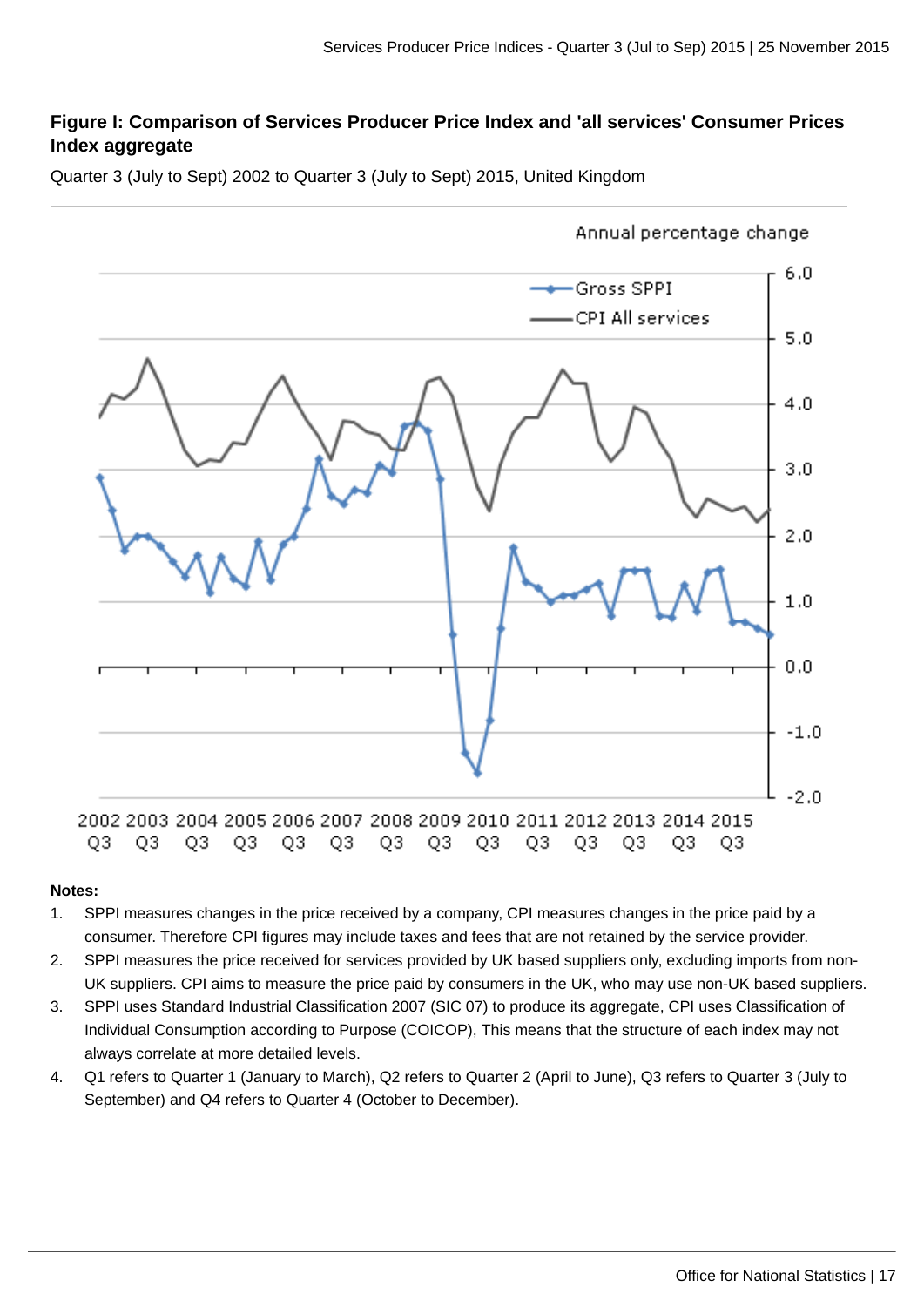## **Download chart**

**XLS** [XLS format](http://www.ons.gov.uk:80/ons/rel/ppi2/services-producer-price-index/quarter-3-2015/chd-figure-9.xls) (30 Kb)

Generally inflation in the CPI 'all services' index runs at a higher rate than the SPPI. Between late 2005 and 2008 the gap between the SPPI and CPI all services annual rate of inflation narrowed before widening again from 2009 to present. During the economic downturn in 2008 to 2009, the annual rate of inflation for both indices decreased, with prices falling by as much as 1.6% for services sold by UK businesses, while the prices paid by households continued to grow, although at a much lower rate, reaching a low of 2.4% in quarter 4 of 2009. Since quarter 4 of 2010 both indices have shown growth however the SPPI has shown significantly lower growth than CPI.

#### **Other measures of service sector inflation**

There are other measures of service sector inflation available, such as the [Chartered Institute of](http://www.cips.org/en-GB/CIPS-for-Business/supply-assurance/pmi/) [Procurement and Supply \(CIPS\) purchasing managers' index](http://www.cips.org/en-GB/CIPS-for-Business/supply-assurance/pmi/) and the [Confederation of British](http://www.cbi.org.uk/business-issues/economy/business-surveys/service-sector-survey/) [Industry \(CBI\) service sector survey](http://www.cbi.org.uk/business-issues/economy/business-surveys/service-sector-survey/). There are significant methodological differences between these surveys and SPPI, therefore direct comparisons cannot be made.

#### **International comparison**

All countries within the European Union are required to produce a measure of producer price inflation for the services sector under the Short Term Statistics Regulation. Figure J shows the growth rates of service producer prices for a selection of EU countries since quarter 2 of 2010. The United Kingdom and Sweden recorded largely stable service producer price indices, growing by 2.1% and 4.6% respectively over the total period, whereas Austrian prices increased more rapidly. These experiences contrast with France and Spain, where SPPI inflation has been negative since quarter 1 of 2013 for France and quarter 3 of 2011 in the case of Spain, although SPPI inflation for Spain has returned to a positive level in quarter 2 of 2015.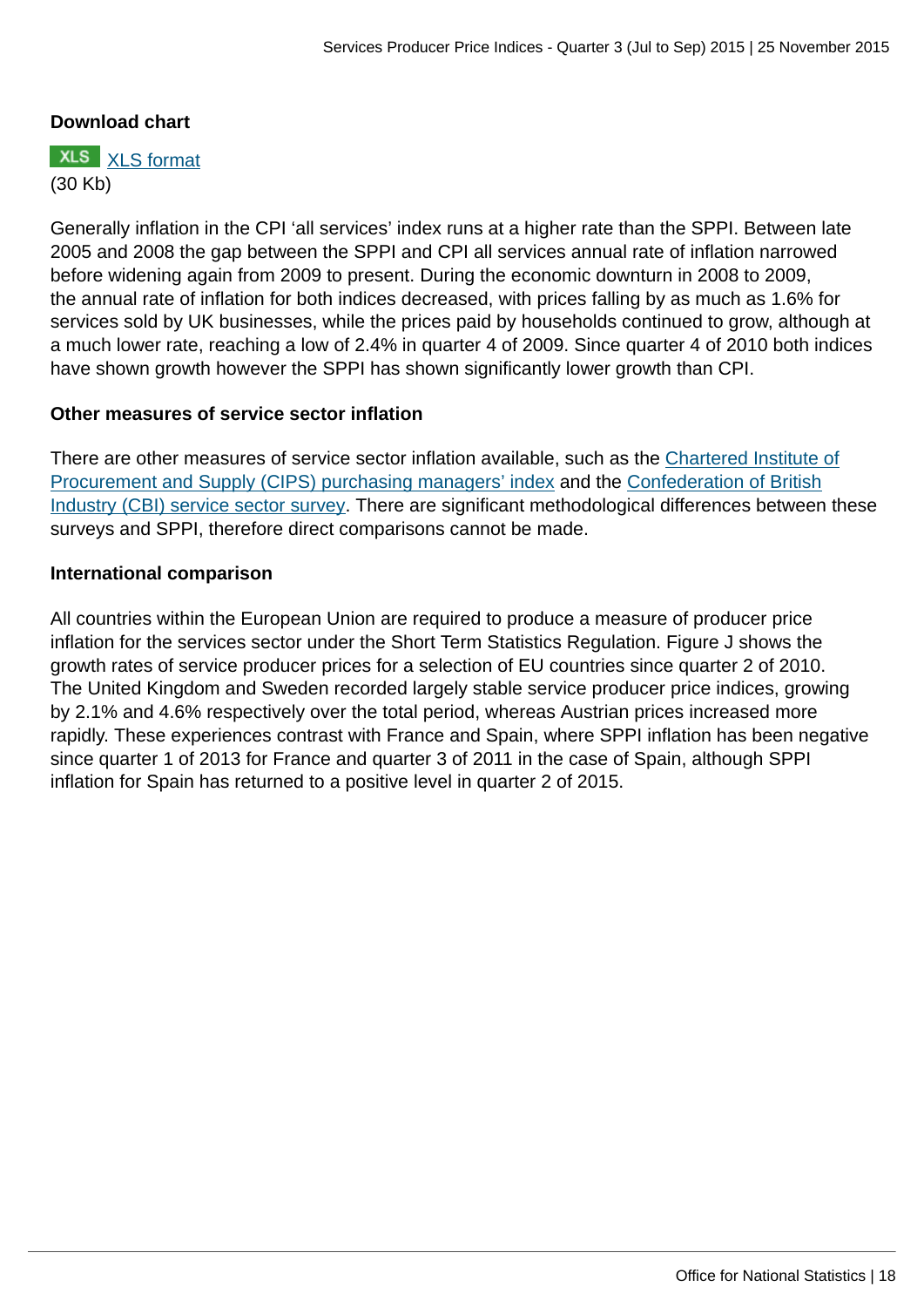## **Figure J: Services Producer Price Indices international comparison**

Quarter 2 (Apr to June) 2010 to Quarter 2 (Apr to June) 2015, United Kingdom



#### **Notes:**

- 1. The UK growth in this chart does not match that published as the Aggregate Gross Sector SPPI. This is because the indices shown in this comparison only include sections G to N, as per the Standard Industrial Classification 2007 (SIC 07). The aggregate Gross Sector SPPI also includes industries classified to Sections E and G of SIC 07. A full list of all SIC codes included can be found in the SPPI Coverage document.
- 2. Q1 refers to Quarter 1 (January to March), Q2 refers to Quarter 2 (April to June), Q3 refers to Quarter 3 (July to September) and Q4 refers to Quarter 4 (October to December).

#### **Download chart**

**XLS** [XLS format](http://www.ons.gov.uk:80/ons/rel/ppi2/services-producer-price-index/quarter-3-2015/chd-figure-10.xls) (27.5 Kb)

However, in recent quarters the range of inflation rates experienced by these countries has narrowed, as the countries with the lowest inflation rates (France and Spain) saw an increase, and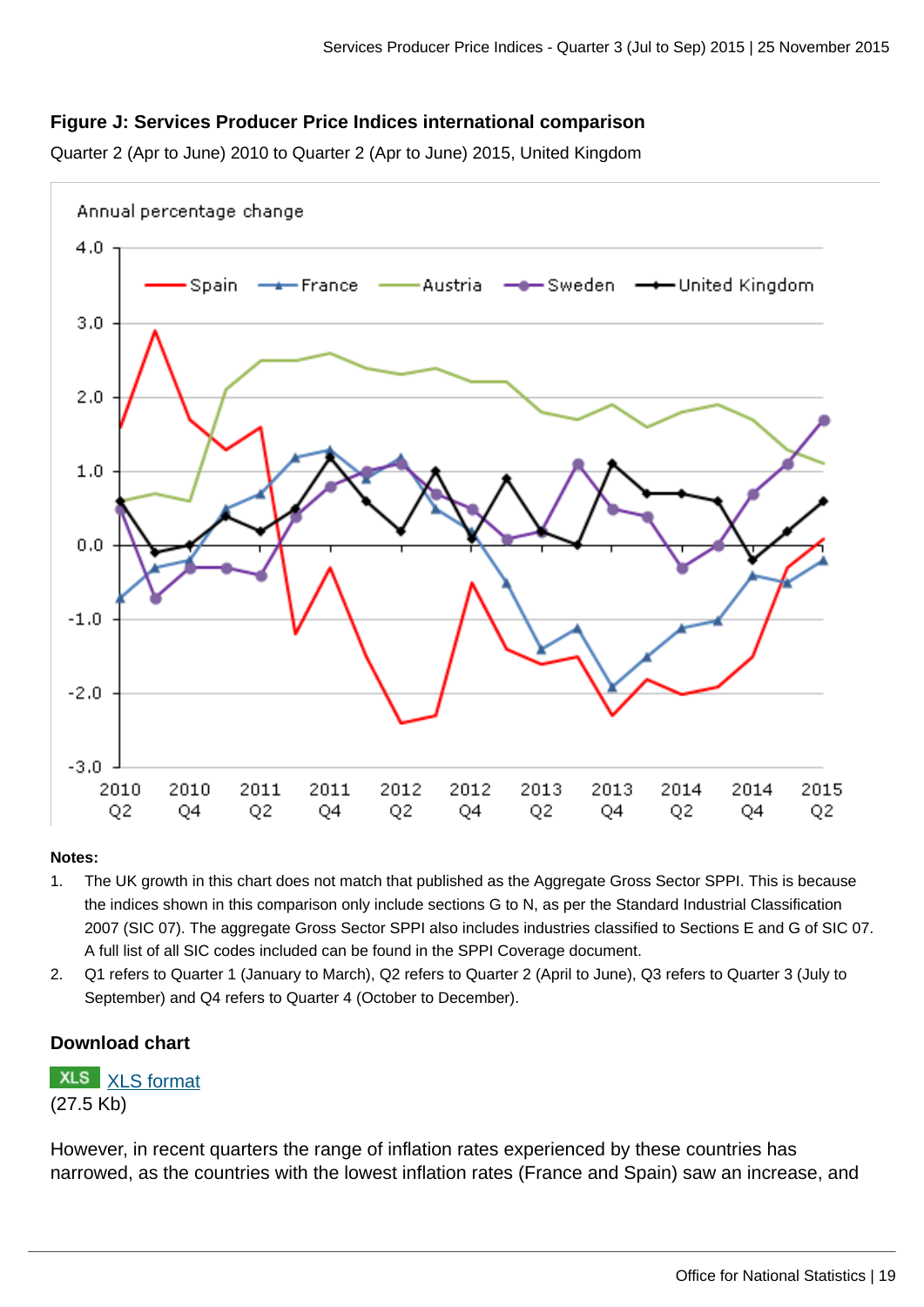the country with the highest rate (Austria) saw a decrease in inflation. Austria's inflation rate was the lowest since 2011 in the latest available data, and Spain's was the highest since 2012.

## **Net sector aggregate**

At the aggregate level, both a net and gross sector Services Producer Price Index (SPPI) is produced. The prices used to construct both of these indices are the same, but different weights are used to construct the net sector index compared with the gross sector.

## **Summary of net sector movements**

In quarter 3 of 2015, movements in the net sector aggregate SPPI were:

- annual inflation rose 0.5%, down from 0.7% in quarter 2 of 2015
- between quarter 2 and quarter 3 of 2015, quarterly inflation stood at 0.0%, down from an increase of 0.4% between quarters 1 and 2 of 2015

Generally, the movements of the net sector aggregate SPPI are similar to those of the gross sector indices with the net sector aggregate tending to inflate at a slightly higher rate than the gross sector indices (Figure K).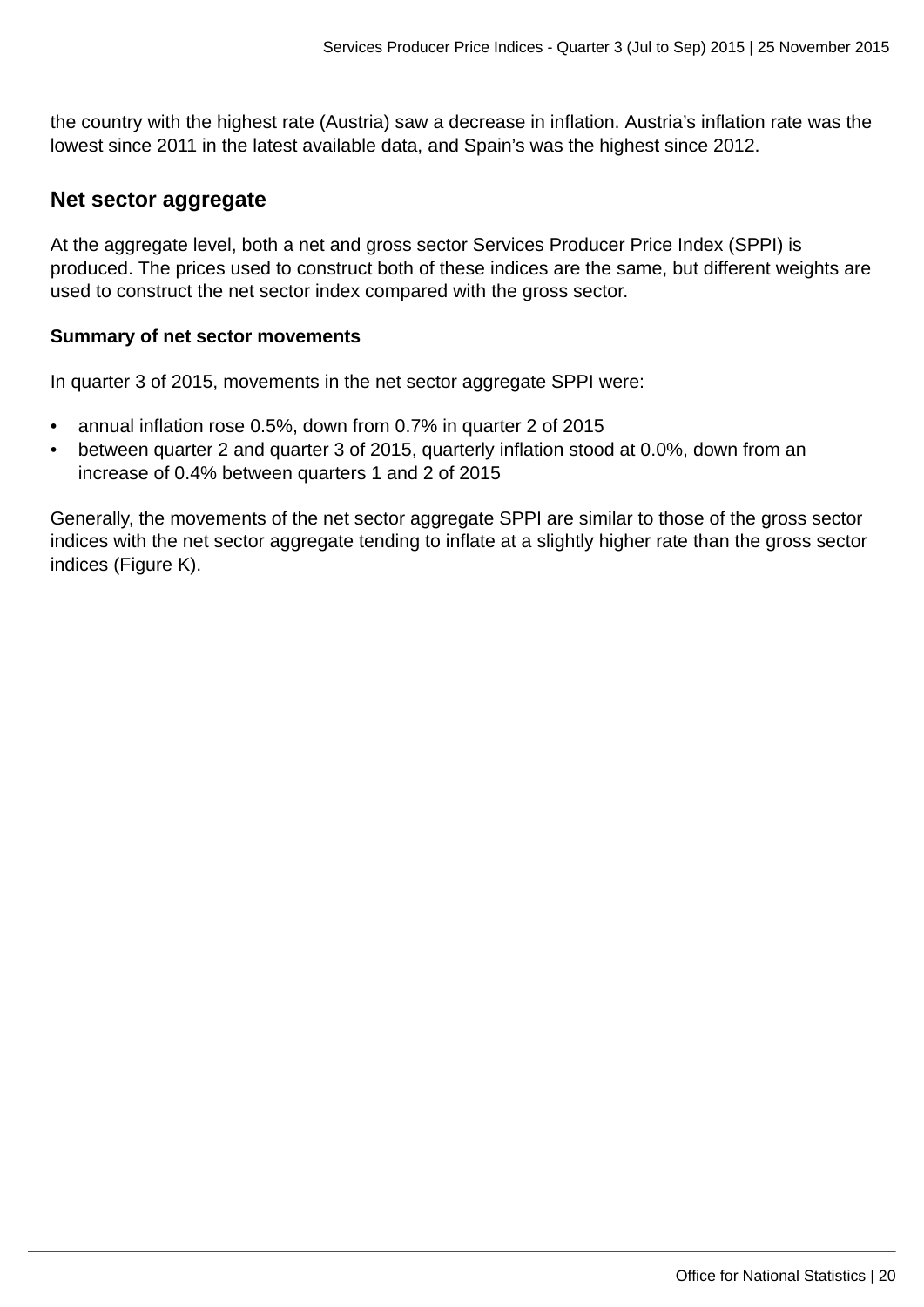## **Figure K: Aggregate net sector and gross sector SPPI**

Quarter 3 (July to Sept) 2010 to Quarter 3 (July to Sept) 2015, United Kingdom



#### **Notes:**

- 1. The aggregate SPPIs is an aggregate of the individual industry-level SPPIs (excluding financial intermediation) published in the SPPI Statistical Bulletin. It does not provide full coverage of the service sector.
- 2. Not all of the industry level SPPIs used to construct the aggregate SPPI are National Statistics.
- 3. Q1 refers to Quarter 1 (January to March), Q2 refers to Quarter 2 (April to June), Q3 refers to Quarter 3 (July to September) and Q4 refers to Quarter 4 (October to December).

## **Download chart**

**XLS** [XLS format](http://www.ons.gov.uk:80/ons/rel/ppi2/services-producer-price-index/quarter-3-2015/chd-figure-11.xls) (26.5 Kb)

## **Background notes**

## 1. **How are we doing?**

We are constantly seeking to improve this release and welcome feedback from our users to help us achieve this. If you have any comments on the format, layout or content of this release please let us know. We would also be interested in knowing how you use these data. Please email us: [sppi@ons.gsi.gov.uk.](mailto:sppi@ons.gsi.gov.uk)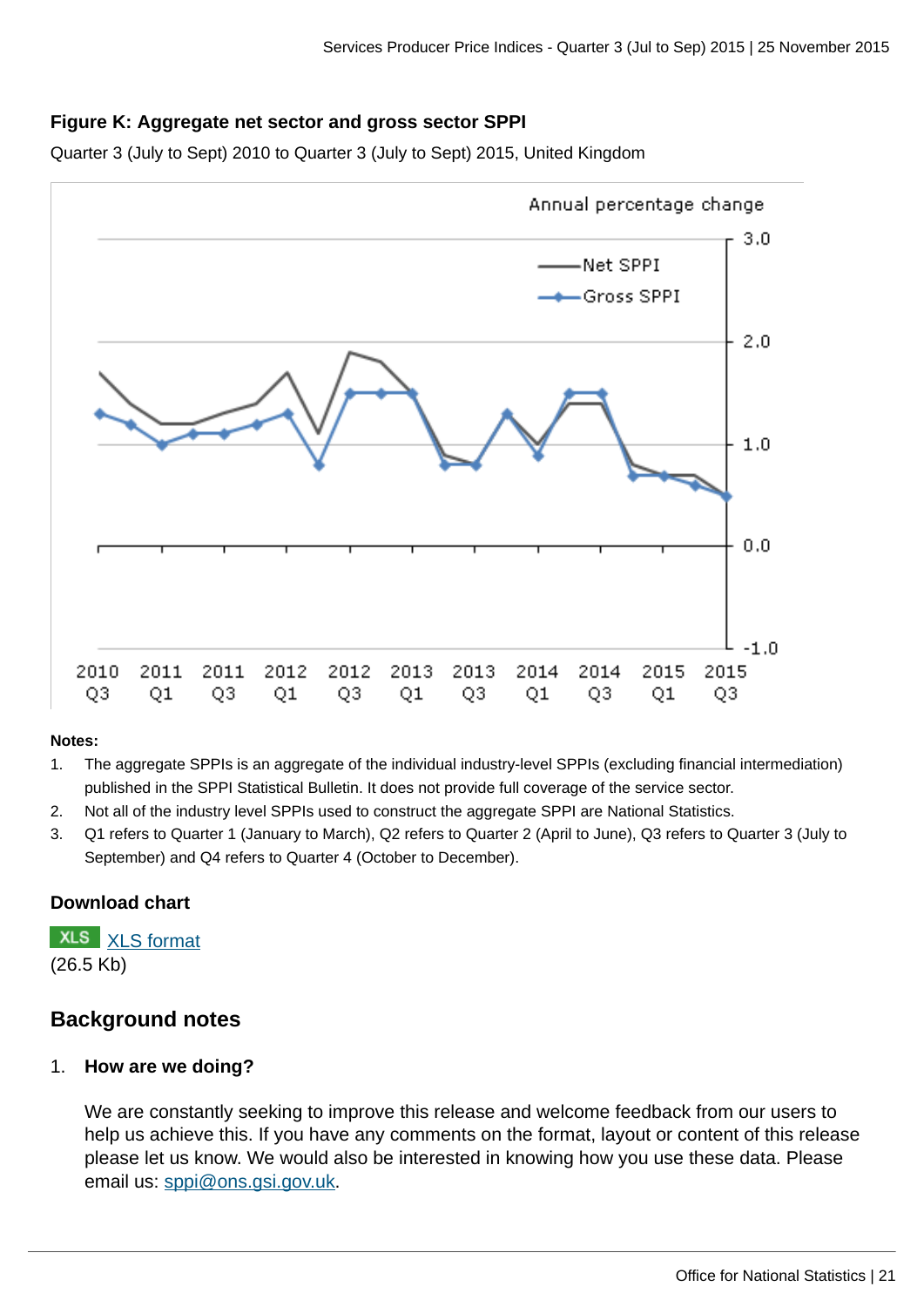## 2. **Analysis of Service Producer Price Indices using standard errors**

To help users quantify the uncertainty around the estimates of service sector inflation, we plan to calculate standard errors for SPPI. We will present the results of our analysis in an article published as soon as possible.

## 3. **Coverage of SPPI**

The SPPI is a measure of inflation for the UK service sector; however prices are not collected from Northern Ireland for any of the service industries, which are collected as part of the quarterly survey. This is because the Statistics of Trade Act, which makes the SPPI survey mandatory, does not extend to Northern Ireland. The omission of prices from Northern Ireland means that the SPPI makes the assumption that prices received by companies in Northern Ireland change at the same rate as prices in the rest of the UK.

## 4. **Re-assessment by the UK Statistics Authority**

SPPI has recently undergone a routine re-assessment by the [UK Statistics Authority](http://www.ons.gov.uk:80/ons/external-links/stats-authority/statistics-authority-s-website.html) against the [Code of Practice for Official Statistics](http://www.ons.gov.uk:80/ons/external-links/stats-authority/uk-statistics-authority-code-of-practice.html). The final [SPPI assessment report](http://www.statisticsauthority.gov.uk/assessment/assessment/assessment-reports/assessment-report-290---services-producer-price-indices.pdf) is now available.

#### 5. **Finding SPPI data**

All of the data included in this statistical bulletin, alongside data for the full range of SPPIs, is available in the associated [Reference Table \(445 Kb Excel sheet\)](http://www.ons.gov.uk:80/ons/rel/ppi2/services-producer-price-index/quarter-3-2015/rft-table-1.xls) or can be downloaded from the [Time Series Dataset](http://www.ons.gov.uk:80/ons/rel/ppi2/services-producer-price-index/quarter-3-2015/tsd-sppi-quarter-3-2015.html) for SPPI. Each SPPI has 2 unique identifiers: a 10-digit index number which relates to the [Standard Industrial Classification](http://www.ons.gov.uk:80/ons/guide-method/classifications/current-standard-classifications/standard-industrial-classification/index.html) code appropriate to the index, and a 4-character alpha-numeric code, which can be used to find series when using the Time Series Dataset for SPPI. [SPPI records \(76 Kb Excel sheet\)](http://www.ons.gov.uk:80/ons/rel/ppi2/services-producer-price-index/quarter-3-2015/rft-table-2.xls) which show higher, lower or equal to movements, are also available to view or download.

## 6. **Article about rebasing the PPI and SPPI onto 2010=100**

As previously announced, we have been taking forward the rebasing of PPI and SPPI onto a 2010=100 basis. SPPI has been published on a 2010=100 basis, which was first released on 26 February 2014. A parallel run has been conducted to compare 2010=100 index values with 2005=100, analysing trends in the process. This parallel run will form an assessment of the impact of rebasing. An article [Services Producer Price Index Rebasing \(2010=100\)](http://www.ons.gov.uk:80/ons/rel/ppi2/producer-price-index/ppi-rebasing-2010---100/rebasing-the-producer-price-index-and-services-producer-price-index-onto-2010---100.html) describing the results of this assessment is published alongside this release. If you have any questions or queries regarding the impact of rebasing on SPPI data, please [contact SPPI.](mailto:sppi@ons.gsi.gov.uk)

## 7. **Quality and methods**

A [Quality and Methodology Information \(QMI\)](http://www.ons.gov.uk/ons/guide-method/method-quality/quality/quality-information/business-statistics/summary-quality-report-for-services-producer-price-indices.pdf) report is available for the SPPI which describes how the statistics presented in this statistical bulletin are produced and provides information on the quality of the statistics. Detailed information on the methods used to compile the SPPI is available in the [SPPI Manual \(456.4 Kb Pdf\)](http://www.ons.gov.uk:80/ons/guide-method/user-guidance/prices/sppi/sppi-methods-and-guidance---march-2014.pdf).

## 8. **Guidance for users**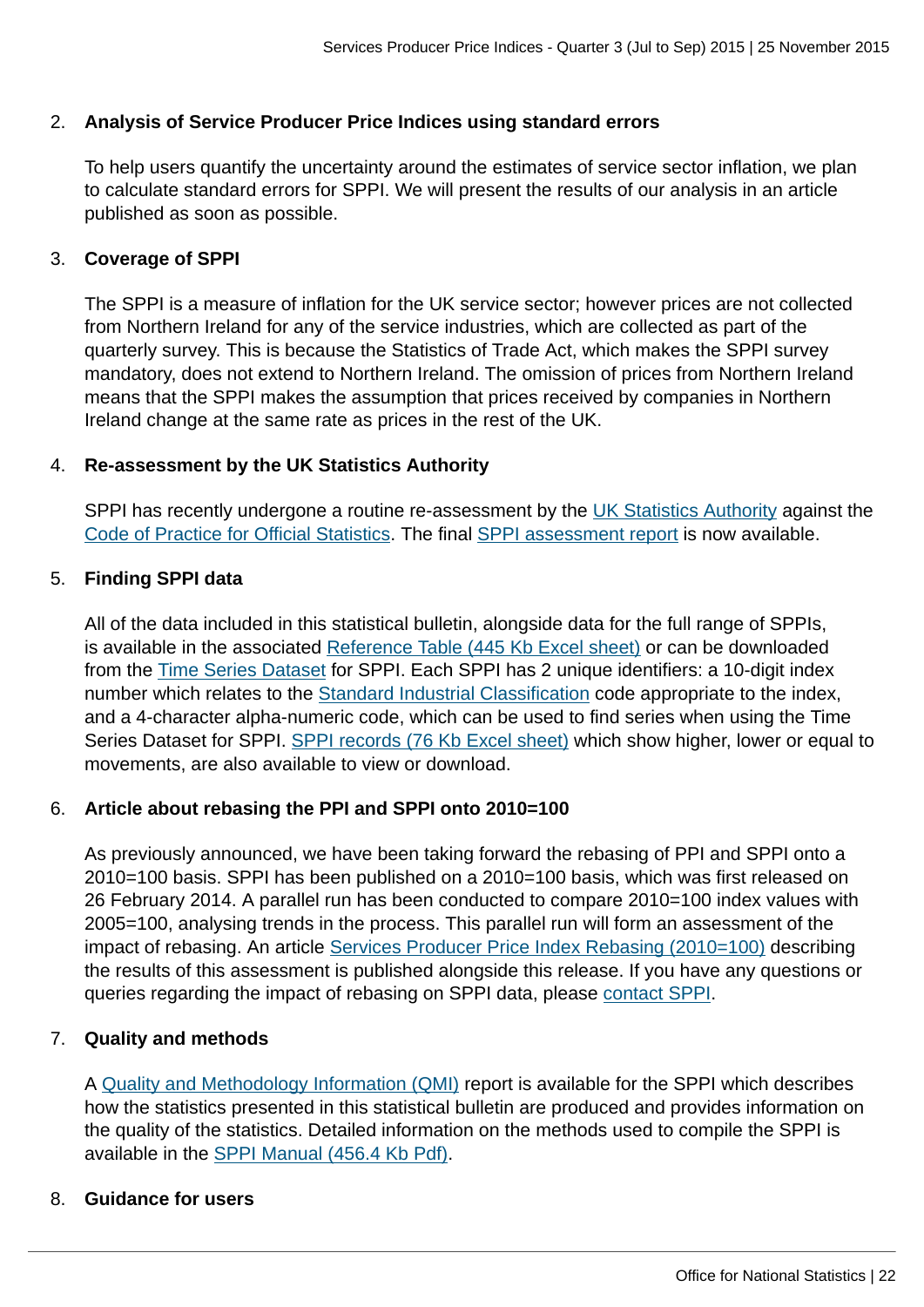The SPPI is calculated on a 'business to business' basis. This means that only transactions between UK businesses and other UK businesses or government are included. Sales made to customers outside of the UK or to members of the public are excluded.

Index numbers shown in this statistical bulletin are on a gross sector basis, unless otherwise stated. This means that they include transactions between UK service sector businesses and all other UK businesses and government.

Indices relate to average prices per quarter. The full effect of a price change occurring within a quarter will only be reflected in the index for the following quarter. All index numbers exclude VAT and are not seasonally adjusted. Since SPPIs exclude VAT, they are not affected by the increase in the standard rate of VAT to 20% from 4 January 2011.

## 9. **Definitions**

## **Gross and net sector series**

All figures presented in this statistical bulletin are calculated on a gross sector basis unless otherwise stated.

**Gross sector output (GSO) series** - calculated using weights based on sales to UK businesses and government from all transactions within the UK. This index reflects the "service sector" inflation experienced by all UK businesses.

**Net sector output (NSO) series** - calculated using weights based on sales to UK businesses and government outside of the service sector. For example, sales of legal services to a UK manufacturing company would be included, but sales to an accountancy company (another service provider) would be excluded. This index gives a measure of inflation that is specific to non-service sector businesses.

**GSO weights** - for most industries, sales from the Services Turnover Survey (STS) are used to determine their weight into the aggregate SPPI. Where STS data is unavailable, data from the Annual Business Survey is used as a proxy. In order to make the ABS data more comparable to the STS data, an adjustment factor is applied to remove sales attributed to non-service provision. These sales values are then used to calculate the industry weights.

**NSO weights** - net sector weights are calculated by taking the gross sector sales data and adjusting them to represent only sales to businesses outside the service sector. This adjustment is made using data from the National Accounts Supply and Use Tables. These tables allow for the calculation of a ratio for each industry that approximates the proportion of sales to non-service sector businesses. This ratio is applied to the gross sector sales to give an approximation of the net sector sales. The resulting calculated sales are then used to weight the industries into the net sector aggregate SPPI.

**Reporting periods** - Throughout this release quarter 1 refers to January to March, quarter 2 refers to April to June, quarter 3 refers to July to September and quarter 4 refers to October to December.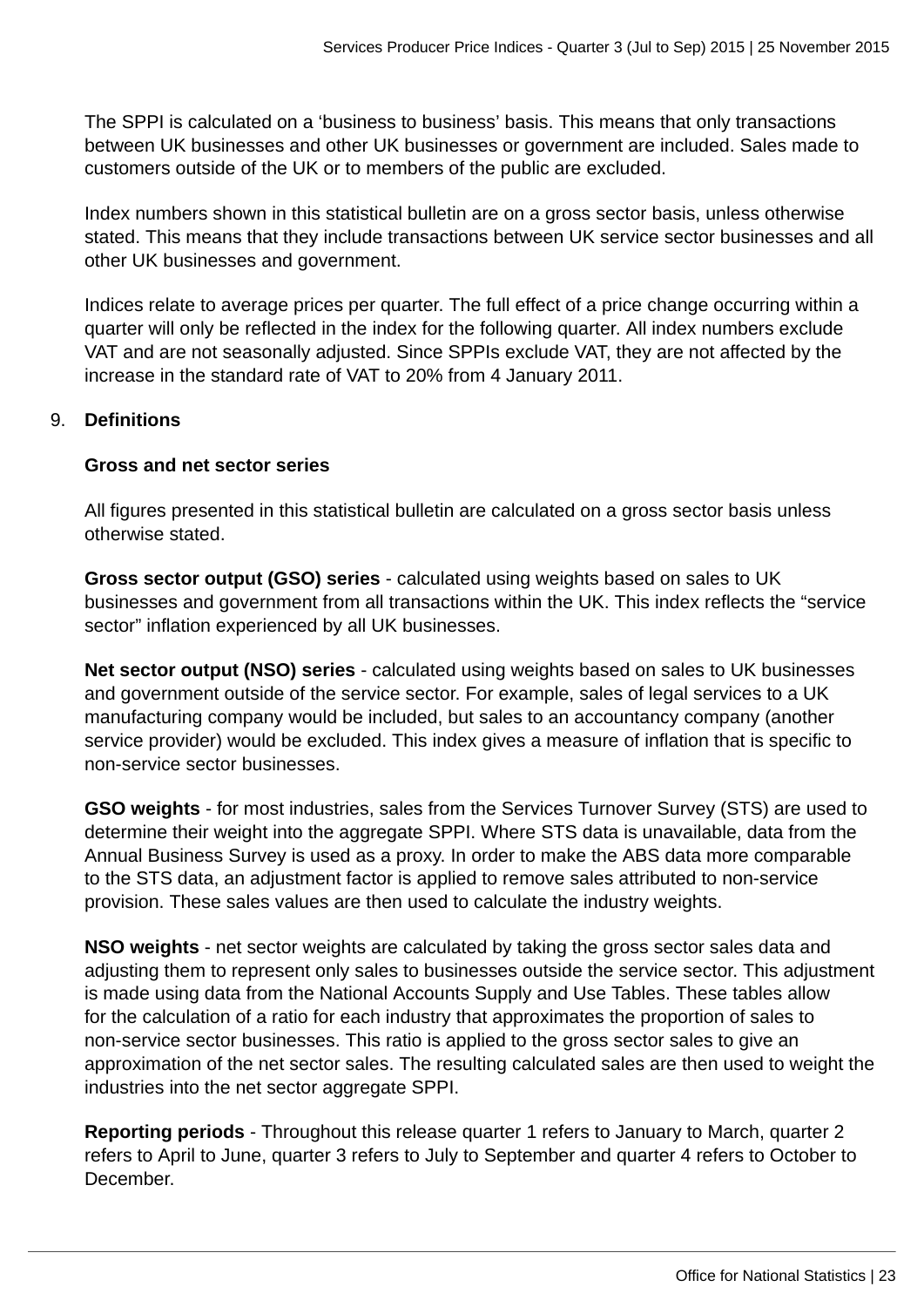#### 10. **Data sources**

The SPPI is compiled using the results of a mandatory survey carried out under the Statistics of Trade Act (1947). To keep the burden on respondents to a minimum, alternative data sources are used to compile the indices wherever possible. Currently 6 SPPIs are compiled using external data sources, these data sources are:

- property rental payments Investment Property Databank (IPD)
- financial Intermediation (Banks) Bank of England (BoE)

## 11. **SPPI Coverage**

We do not produce an SPPI for every industry in the service sector and so the aggregate SPPI is a partial, best estimate, of the overall inflation to UK businesses from the service sector. Similarly, the indices published at section level do not provide full coverage and are the best estimate that can be made of those particular service activities using the data available. As resources allow, we will continue to review the existing SPPIs and expand coverage through developing SPPIs for new industries. As such, the aggregate SPPI will change composition from time to time, but will always remain our best estimate of overall inflation to UK businesses from the service sector. The fact that coverage may change over time should be considered by users when deciding which indices best meet their needs.

## 12. **Revisions**

SPPI follows our policy for revisions and corrections and will show significant revisions, but suppress minor changes to avoid unnecessary inconvenience to users. Indices for the most recent 2 quarters are regarded as provisional and may be revised as later data become available.

For this statistical bulletin, [Reference Table 1R \(445 Kb Excel sheet\)](http://www.ons.gov.uk:80/ons/rel/ppi2/services-producer-price-index/quarter-3-2015/rft-table-1.xls) highlights revisions to movements in price indices previously published in last quarter's statistical bulletin.

## 13. **European comparability**

The UK is required to produce a number of the SPPIs included in this statistical bulletin under the [Short-Term Statistics Regulation.](http://eur-lex.europa.eu/LexUriServ/LexUriServ.do?uri=CELEX:31998R1165:EN:NOT) As a result, all EU countries must publish equivalent series on a comparable basis. Further information about SPPI at an EU level, and access to data for all EU countries is available on the [Eurostat website](http://epp.eurostat.ec.europa.eu/statistics_explained/index.php/Services_producer_price_index_overview).

## 14. **Publication policy**

The complete run of data in the tables of this bulletin are also available to view and download in other electronic formats free of charge using our National Statistics [Datasets and Reference](http://www.ons.gov.uk/ons/datasets-and-tables/index.html) [Table service](http://www.ons.gov.uk/ons/datasets-and-tables/index.html) (the data associated with this bulletin is available via the Download data link in this release). Users can download the complete release in a choice of zipped formats or view and download their own selections of individual series.

## 15. **Following ONS**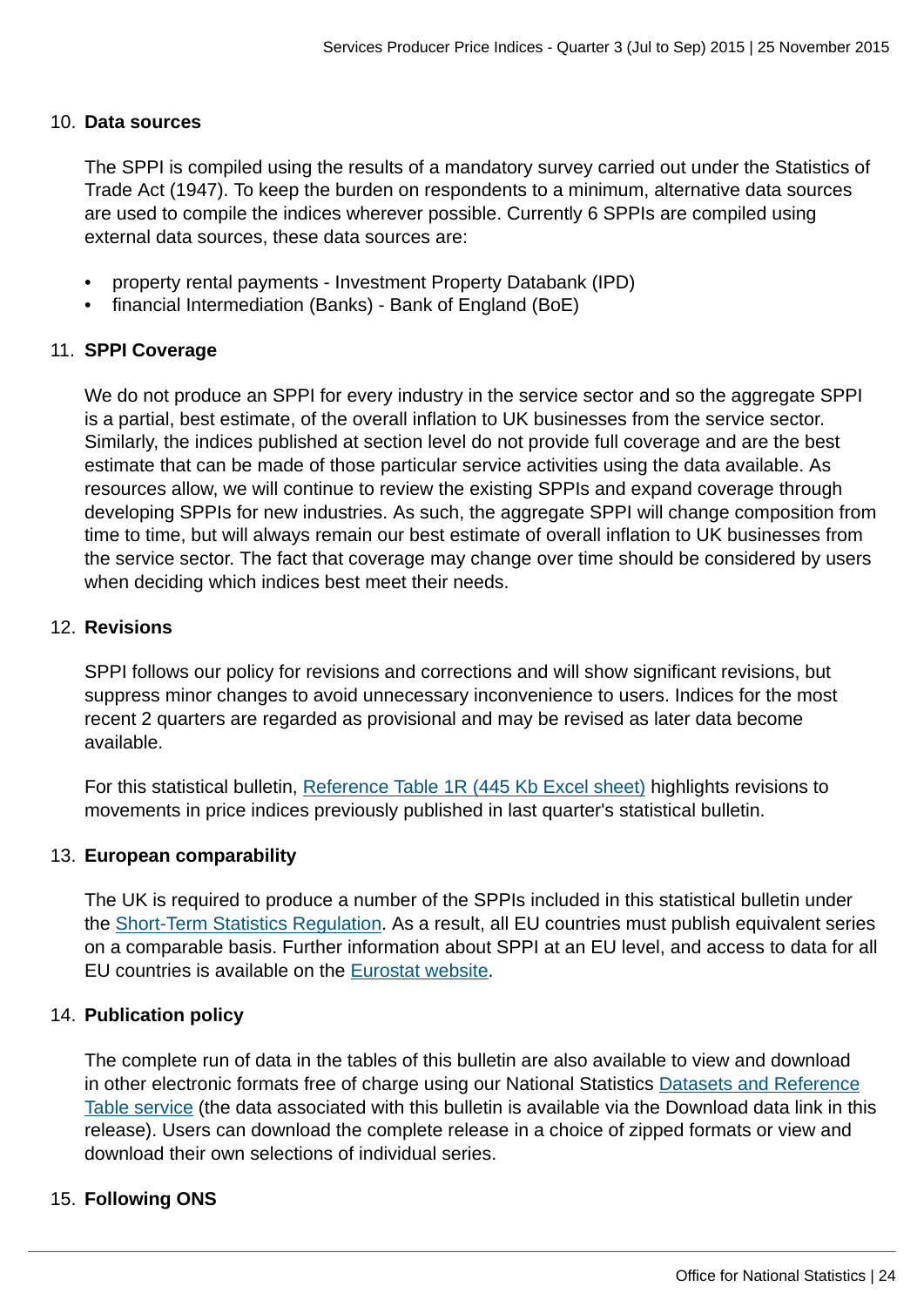Follow us on [Twitter](http://www.ons.gov.uk:80/ons/external-links/social-media/ons-twitter.html) and [Facebook.](http://www.ons.gov.uk:80/ons/external-links/social-media/index.html)

National Statistics are produced to high professional standards set out in the Code of Practice for Official Statistics. They undergo regular quality assurance reviews to ensure that they meet customer needs. They are produced free from any political interference.

© Crown copyright 2015.

Next publication:

24 February 2016

Media contact:

Tel: Luke Croydon +44 (0)845 6041858

Emergency on-call +44 (0)7867 906553

Email: [media.relations@ons.gsi.gov.uk](mailto:media.relations@ons.gsi.gov.uk)

Statistical contact:

Tel: Kat Pegler on +44 (0) 1633 456468

Email: [sppi@ons.gsi.gov.uk](mailto:sppi@ons.gsi.gov.uk)

Business Prices Enquiries:

Tel +44 (0) 1633 455723 or +44 (0) 1633 456705

16. Details of the policy governing the release of new data are available by visiting [www.statisticsauthority.gov.uk/assessment/code-of-practice/index.html](http://www.statisticsauthority.gov.uk/assessment/code-of-practice/index.html) or from the Media Relations Office email: [media.relations@ons.gsi.gov.uk](mailto:media.relations@ons.gsi.gov.uk)

These National Statistics are produced to high professional standards and released according to the arrangements approved by the UK Statistics Authority.

## **Copyright**

© Crown copyright 2015

You may use or re-use this information (not including logos) free of charge in any format or medium, under the terms of the Open Government Licence. To view this licence, visit www.nationalarchives.gov.uk/doc/open-government-licence/ or write to the Information Policy Team, The National Archives, Kew, London TW9 4DU, or email: [psi@nationalarchives.gsi.gov.uk](mailto:psi@nationalarchives.gsi.gov.uk).

This document is also available on our website at [www.ons.gov.uk.](http://www.ons.gov.uk/)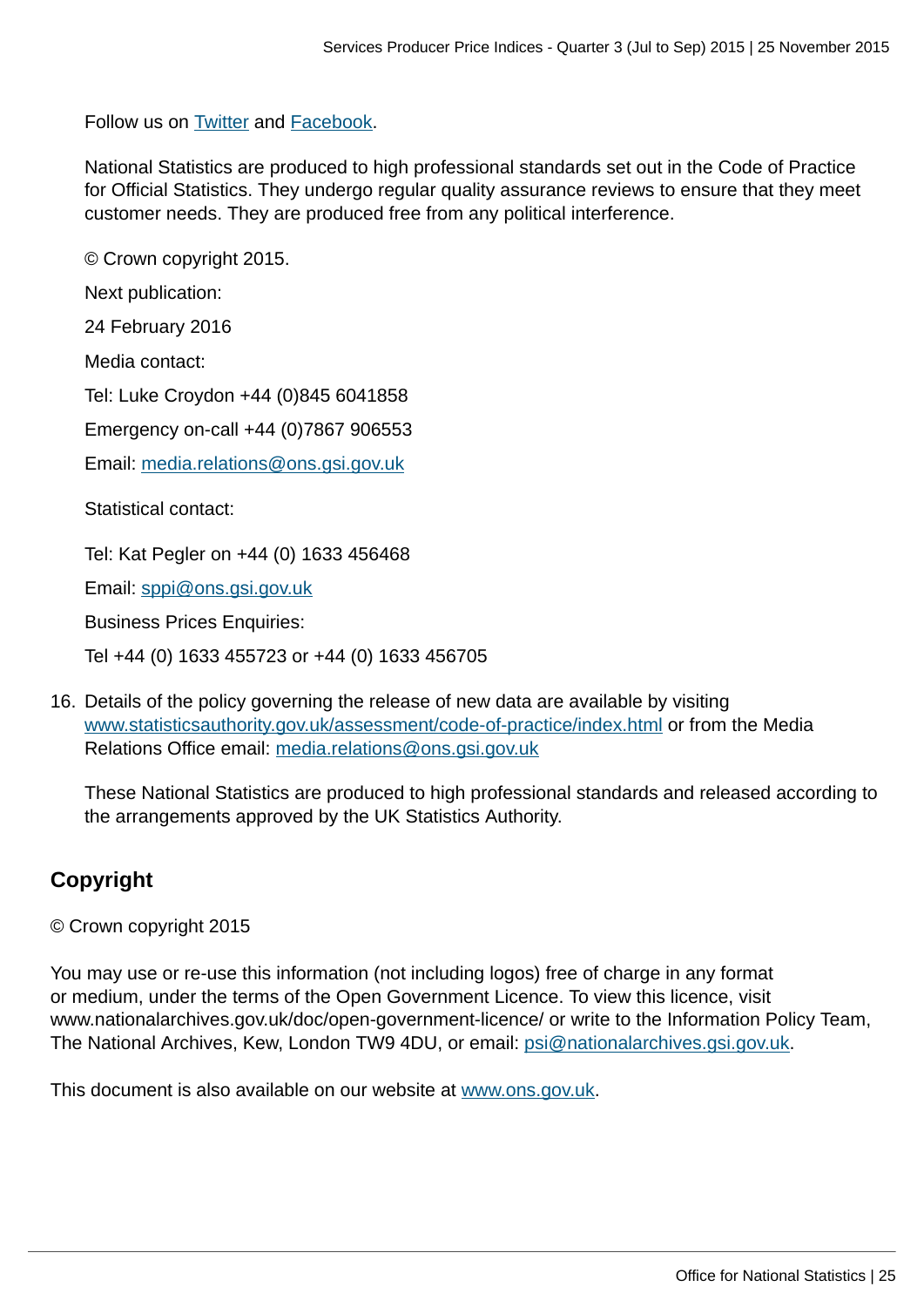## **Statistical contacts**

**Name Phone Department Email**

Kat Peglar +44 (0)1633 456468 Business Prices [sppi@ons.gsi.gov.uk](mailto:sppi@ons.gsi.gov.uk)

**Next Publication Date:** 24 February 2016

**Issuing Body:** Office for National Statistics

#### **Media Contact Details:**

Telephone: 0845 604 1858 (8.30am-5.30pm Weekdays)

Emergency out of hours (limited service): 07867 906553

Email: [media.relations@ons.gsi.gov.uk](mailto:media.relations@ons.gsi.gov.uk)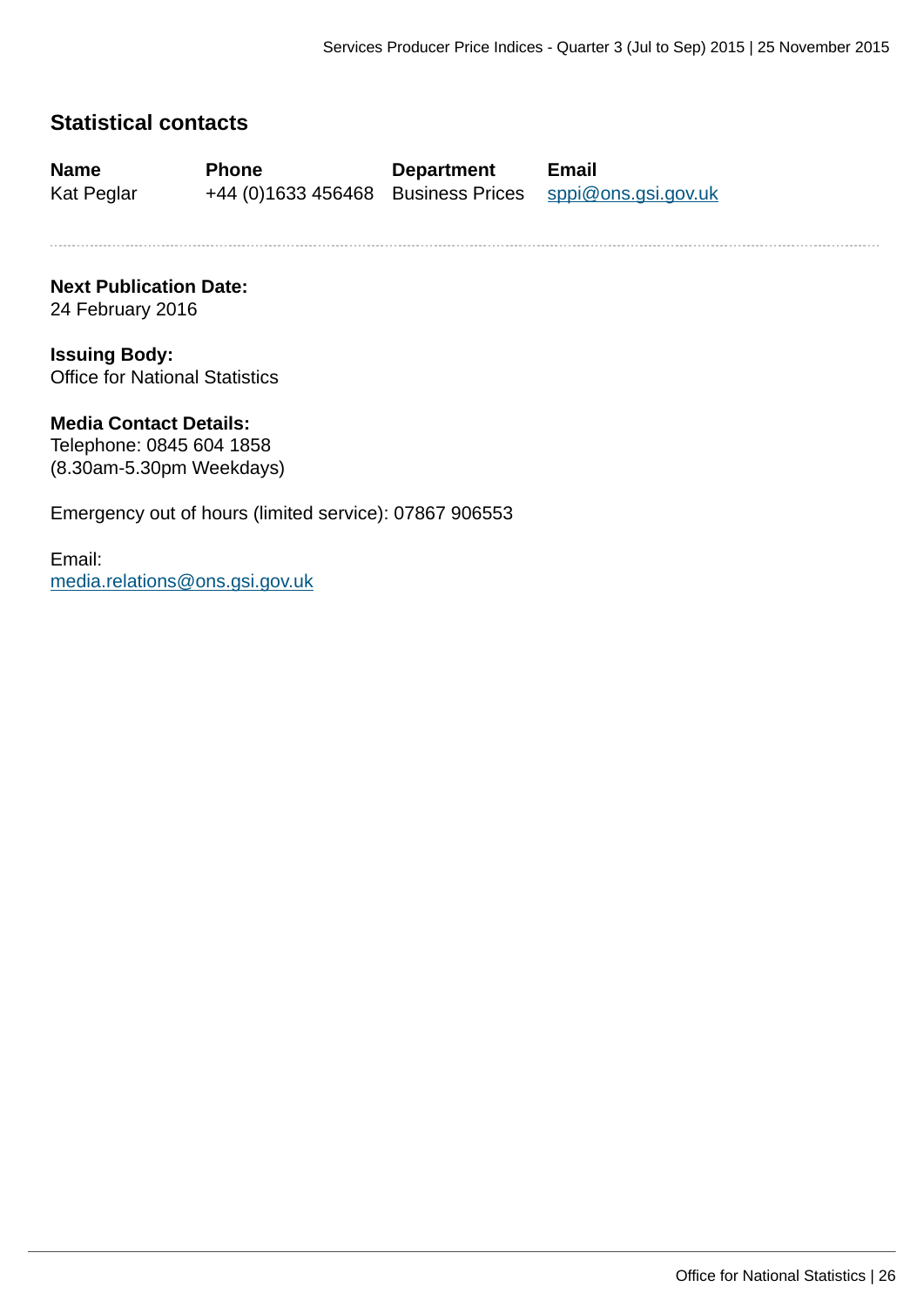2010=100 (SIC2007)

|                | Gross Sector $1,2,4$<br>SPPI - All services |                           |       |                       | Net Sector $1,3,4$        |      |
|----------------|---------------------------------------------|---------------------------|-------|-----------------------|---------------------------|------|
|                |                                             |                           |       | SPPI - All services   |                           |      |
|                |                                             | percentage<br>change over |       |                       | percentage<br>change over |      |
|                | Index<br>$(2010=100)$                       | Quarter                   | Year  | Index<br>$(2010=100)$ | Quarter                   | Year |
|                | 9907010000                                  |                           |       | 9907020000            |                           |      |
|                | K8ZU                                        |                           |       | K8ZW                  |                           |      |
| 2011 Q4        | 101.4                                       | 0.4                       | $1.2$ | 101.6                 | 0.4                       | 1.4  |
| 2012 Q1        | 101.8                                       | 0.4                       | 1.3   | 102.3                 | 0.7                       | 1.7  |
| Q2             | 102.3                                       | 0.5                       | 0.8   | 102.8                 | 0.5                       | 1.1  |
| Q3             | 102.5                                       | 0.2                       | 1.5   | 103.1                 | 0.3                       | 1.9  |
| Q4             | 102.9                                       | 0.4                       | 1.5   | 103.4                 | 0.3                       | 1.8  |
| 2013 Q1        | 103.3                                       | 0.4                       | 1.5   | 103.8                 | 0.4                       | 1.5  |
| Q2             | 103.1                                       | $-0.2$                    | 0.8   | 103.7                 | $-0.1$                    | 0.9  |
| Q <sub>3</sub> | 103.3                                       | 0.2                       | 0.8   | 103.9                 | 0.2                       | 0.8  |
| Q <sub>4</sub> | 104.2                                       | 0.9                       | 1.3   | 104.7                 | 0.8                       | 1.3  |
| 2014 Q1        | 104.2                                       |                           | 0.9   | 104.8                 | 0.1                       | 1.0  |
| Q2             | 104.6                                       | 0.4                       | 1.5   | 105.2                 | 0.4                       | 1.4  |
| Q3             | 104.8r                                      | 0.2                       | 1.5   | 105.4r                | 0.2                       | 1.4  |
| Q <sub>4</sub> | 104.9r                                      | 0.1                       | 0.7   | 105.5r                | 0.1                       | 0.8  |
| 2015 Q1        | 104.9                                       | $\overline{\phantom{a}}$  | 0.7   | 105.5                 | $\qquad \qquad -$         | 0.7  |
| Q2             | 105.2p                                      | 0.3                       | 0.6   | 105.9p                | 0.4                       | 0.7  |
| Q3             | 105.3p                                      | 0.1                       | 0.5   | 105.9p                | $\overline{\phantom{0}}$  | 0.5  |
|                |                                             |                           |       |                       |                           |      |

*p = provisional. r = revised*

1 The aggregate SPPI is an aggregate of the individual industry level SPPIs (excluding Financial Intermediation). It does not provided full coverage of the service sector.

- 2 The Gross Sector series is calculated using weights based on sales from all transactions in the UK to UK businesses and government.
- 3 The Net Sector series is calculated using weights based on sales to UK businesses and government who are not part of the service sector.
- 4 Not all of the industry-level SPPIs used to construct the aggregate SPPI are National Statistics.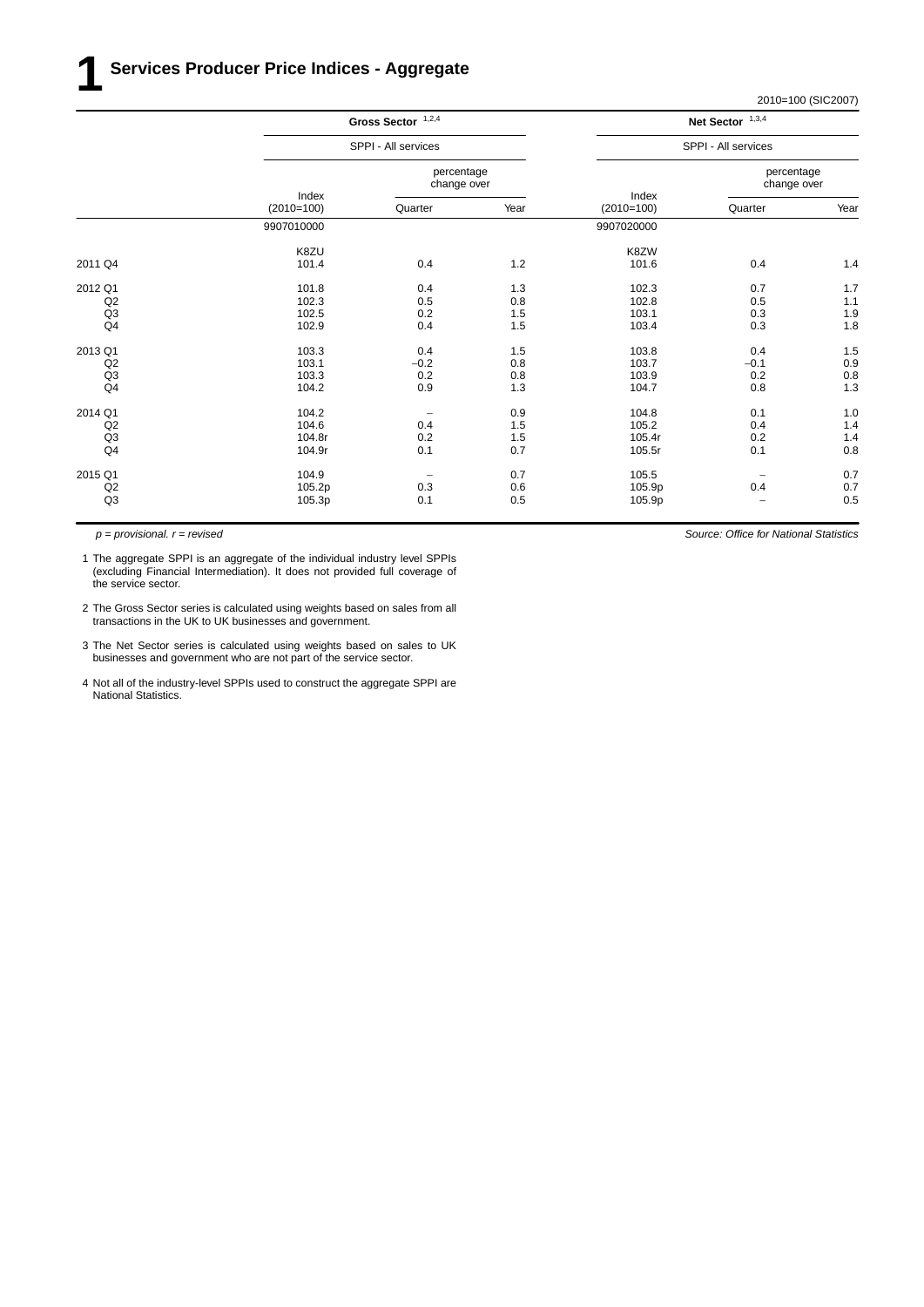## **2 Ser vices Producer Price Indices - Section 1,2**

2010=100 (SIC2007)

|                | <b>Water Supply, Sewerage</b><br>and Waste Management |                           |        | Wholesale, Retail Trade; Repair of<br><b>Motor Vehicles and Motorcycles</b> |                           |      |  |
|----------------|-------------------------------------------------------|---------------------------|--------|-----------------------------------------------------------------------------|---------------------------|------|--|
|                |                                                       | percentage<br>change over |        |                                                                             | percentage<br>change over |      |  |
|                | Index<br>$(2010=100)$                                 | Quarter                   | Year   | Index<br>$(2010=100)$                                                       | Quarter                   | Year |  |
|                | 9907101000                                            |                           |        | 9907103000                                                                  |                           |      |  |
|                | MF8N                                                  |                           |        | MF <sub>2</sub> J                                                           |                           |      |  |
| 2011 Q4        | 106.0                                                 | $-0.8$                    | 4.7    | 105.6                                                                       | 0.1                       | 4.6  |  |
| 2012 Q1        | 107.0                                                 | 0.9                       | 3.6    | 105.9                                                                       | 0.3                       | 1.8  |  |
| Q2             | 108.2                                                 | 1.1                       | 2.1    | 106.8                                                                       | 0.8                       | 2.1  |  |
| Q <sub>3</sub> | 106.2                                                 | $-1.8$                    | $-0.7$ | 107.3                                                                       | 0.5                       | 1.7  |  |
| Q <sub>4</sub> | 105.6                                                 | $-0.6$                    | $-0.4$ | 107.5                                                                       | 0.2                       | 1.8  |  |
| 2013 Q1        | 107.2                                                 | 1.5                       | 0.2    | 108.5                                                                       | 0.9                       | 2.5  |  |
| Q2             | 108.6                                                 | 1.3                       | 0.4    | 109.3                                                                       | 0.7                       | 2.3  |  |
| Q <sub>3</sub> | 105.5                                                 | $-2.9$                    | $-0.7$ | 109.6                                                                       | 0.3                       | 2.1  |  |
| Q <sub>4</sub> | 105.7                                                 | 0.2                       | 0.1    | 110.5                                                                       | 0.8                       | 2.8  |  |
| 2014 Q1        | 105.3                                                 | $-0.4$                    | $-1.8$ | 111.9                                                                       | 1.3                       | 3.1  |  |
| Q2             | 106.4                                                 | 1.0                       | $-2.0$ | 112.1                                                                       | 0.2                       | 2.6  |  |
| Q <sub>3</sub> | 105.3                                                 | $-1.0$                    | $-0.2$ | 112.6                                                                       | 0.4                       | 2.7  |  |
| Q <sub>4</sub> | 103.6                                                 | $-1.6$                    | $-2.0$ | 113.0                                                                       | 0.4                       | 2.3  |  |
| 2015 Q1        | 98.8                                                  | $-4.6$                    | $-6.2$ | 113.8                                                                       | 0.7                       | 1.7  |  |
| Q2             | 99.3p                                                 | 0.5                       | $-6.7$ | 114.4p                                                                      | 0.5                       | 2.1  |  |
| Q <sub>3</sub> | 97.2p                                                 | $-2.1$                    | $-7.7$ | 114.7p                                                                      | 0.3                       | 1.9  |  |
|                |                                                       |                           |        |                                                                             |                           |      |  |

|                | <b>Transportation and Storage</b> |                           |                   |                       | <b>Accommodation and Food</b> |        |
|----------------|-----------------------------------|---------------------------|-------------------|-----------------------|-------------------------------|--------|
|                |                                   | percentage<br>change over |                   |                       | percentage<br>change over     |        |
|                | Index<br>$(2010=100)$             | Quarter                   | Year              | Index<br>$(2010=100)$ | Quarter                       | Year   |
|                | 9907104000                        |                           |                   | 9907105000            |                               |        |
|                | MF2K                              |                           |                   | MF2L                  |                               |        |
| 2011 Q4        | 102.3                             | 0.4                       | 1.6               | 101.8                 |                               | 1.7    |
| 2012 Q1        | 102.4                             | 0.1                       | 0.6               | 99.9                  | $-1.9$                        | 0.8    |
| Q2             | 102.9                             | 0.5                       | $\qquad \qquad -$ | 101.7                 | 1.8                           | 0.2    |
| Q <sub>3</sub> | 102.7                             | $-0.2$                    | 0.8               | 100.4                 | $-1.3$                        | $-1.4$ |
| Q <sub>4</sub> | 103.0                             | 0.3                       | 0.7               | 108.6                 | 8.2                           | 6.7    |
| 2013 Q1        | 104.0                             | 1.0                       | 1.6               | 105.9                 | $-2.5$                        | 6.0    |
| Q2             | 103.6                             | $-0.4$                    | 0.7               | 102.4                 | $-3.3$                        | 0.7    |
| Q3             | 104.1                             | 0.5                       | 1.4               | 105.1                 | 2.6                           | 4.7    |
| Q4             | 103.8                             | $-0.3$                    | 0.8               | 111.5                 | 6.1                           | 2.7    |
| 2014 Q1        | 104.8                             | 1.0                       | 0.8               | 103.7                 | $-7.0$                        | $-2.1$ |
| Q2             | 105.4                             | 0.6                       | 1.7               | 111.0                 | 7.0                           | 8.4    |
| Q <sub>3</sub> | 105.5                             | 0.1                       | 1.3               | 110.7                 | $-0.3$                        | 5.3    |
| Q4             | 105.7                             | 0.2                       | 1.8               | 108.6                 | $-1.9$                        | $-2.6$ |
| 2015 Q1        | 106.2                             | 0.5                       | 1.3               | 108.2                 | $-0.4$                        | 4.3    |
| Q2             | 106.3p                            | 0.1                       | 0.9               | 109.8p                | 1.5                           | $-1.1$ |
| Q3             | 106.5p                            | 0.2                       | 0.9               | 110.0p                | 0.2                           | $-0.6$ |

*p = provisional. r = revised*

1 The section-level SPPIs are an aggregate of individual industry-level SPPIs (excluding Financial Intermediation). They do not provide full coverage of the section listed.

2 Not all of the industry-level SPPIs used to construct the section-level SPPIs are National Statistics.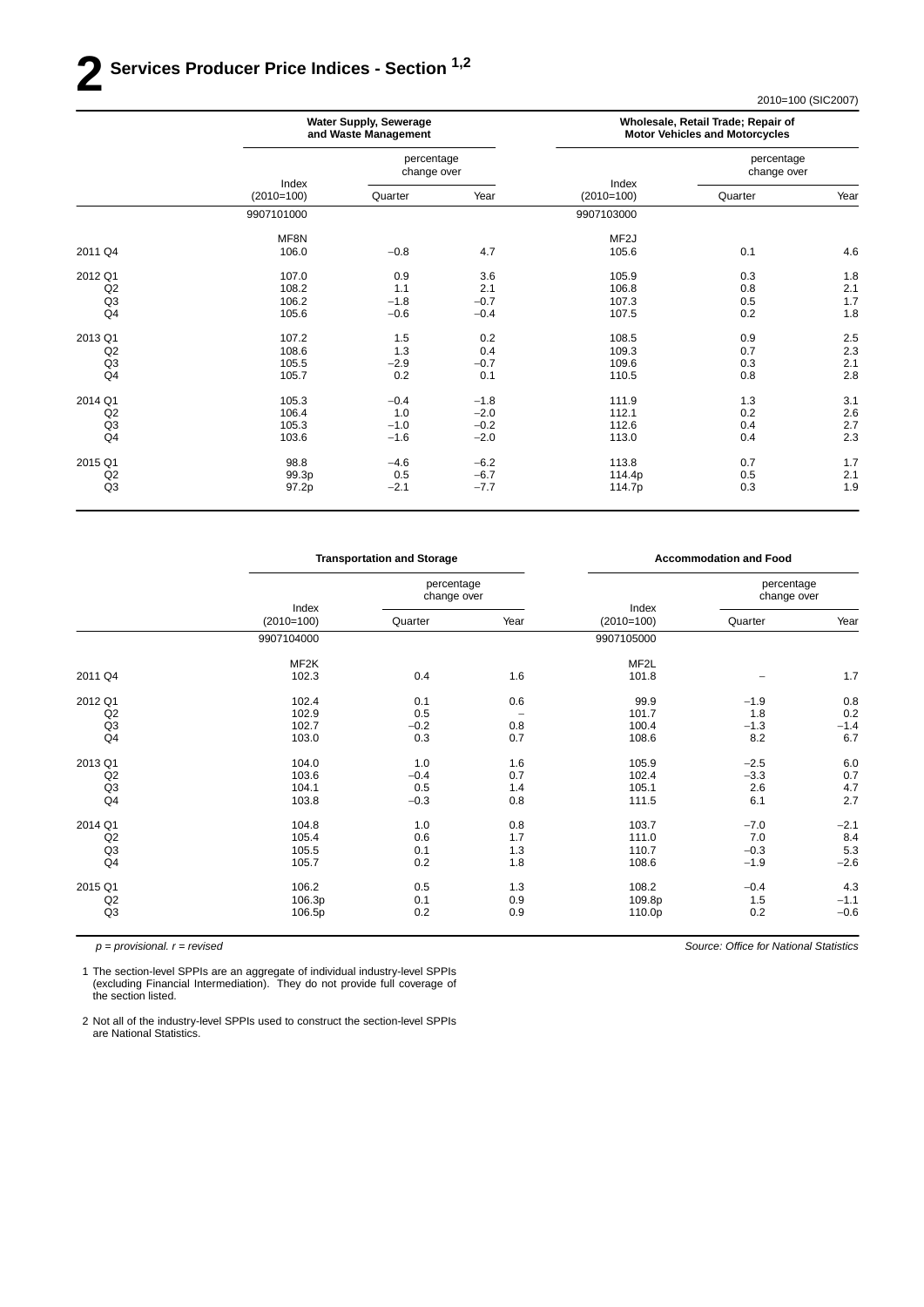# **2 Services Producer Price Indices - Section** <sup>1,2</sup> continued

2010=100 (SIC2007)

|                | <b>Information and Communication</b> |                           |        | <b>Real Estate Activities</b> |                           |                   |
|----------------|--------------------------------------|---------------------------|--------|-------------------------------|---------------------------|-------------------|
|                |                                      | percentage<br>change over |        |                               | percentage<br>change over |                   |
|                | Index<br>$(2010=100)$                | Quarter                   | Year   | Index<br>$(2010=100)$         | Quarter                   | Year              |
|                | 9907106000                           |                           |        | 9907108000                    |                           |                   |
|                | MF2M                                 |                           |        | MF8P                          |                           |                   |
| 2011 Q4        | 99.0                                 | 0.5                       | $-0.6$ | 100.6                         | $-0.1$                    |                   |
| 2012 Q1        | 98.2                                 | $-0.8$                    | $-1.2$ | 100.5                         | $-0.1$                    | $-0.2$            |
| Q2             | 98.3                                 | 0.1                       | $-0.9$ | 100.4                         | $-0.1$                    | $-0.2$            |
| Q3             | 98.7                                 | 0.4                       | 0.2    | 100.7                         | 0.3                       | $\qquad \qquad -$ |
| Q4             | 98.3                                 | $-0.4$                    | $-0.7$ | 100.4                         | $-0.3$                    | $-0.2$            |
| 2013 Q1        | 99.0                                 | 0.7                       | 0.8    | 99.8                          | $-0.6$                    | $-0.7$            |
| Q2             | 98.5                                 | $-0.5$                    | 0.2    | 100.2                         | 0.4                       | $-0.2$            |
| Q <sub>3</sub> | 98.3                                 | $-0.2$                    | $-0.4$ | 99.4                          | $-0.8$                    | $-1.3$            |
| Q4             | 99.8                                 | 1.5                       | 1.5    | 99.9                          | 0.5                       | $-0.5$            |
| 2014 Q1        | 98.7                                 | $-1.1$                    | $-0.3$ | 100.6                         | 0.7                       | 0.8               |
| Q2             | 97.9                                 | $-0.8$                    | $-0.6$ | 101.4                         | 0.8                       | 1.2               |
| Q3             | 99.0r                                | 1.1                       | 0.7    | 102.5                         | 1.1                       | 3.1               |
| Q4             | 99.8r                                | 0.8                       |        | 103.4                         | 0.9                       | 3.5               |
| 2015 Q1        | 98.5                                 | $-1.3$                    | $-0.2$ | 104.1                         | 0.7                       | 3.5               |
| Q2             | 98.8p                                | 0.3                       | 0.9    | 104.8p                        | 0.7                       | 3.4               |
| Q3             | 98.9p                                | 0.1                       | $-0.1$ | 105.9p                        | 1.0                       | 3.3               |
|                |                                      |                           |        |                               |                           |                   |

|                | Professional, Scientific and<br><b>Technical Activities</b> |                           |      | <b>Administrative and Support Services</b> |                           |        |  |
|----------------|-------------------------------------------------------------|---------------------------|------|--------------------------------------------|---------------------------|--------|--|
|                |                                                             | percentage<br>change over |      |                                            | percentage<br>change over |        |  |
|                | Index<br>$(2010=100)$                                       | Quarter                   | Year | Index<br>$(2010=100)$                      | Quarter                   | Year   |  |
|                | 9907109000                                                  |                           |      | 9907110000                                 |                           |        |  |
|                | MF8Q                                                        |                           |      | MF8R                                       |                           |        |  |
| 2011 Q4        | 102.6                                                       | 1.2                       | 2.4  | 100.3                                      | $-0.4$                    | 0.2    |  |
| 2012 Q1        | 104.9                                                       | 2.2                       | 4.7  | 100.4                                      | 0.1                       | 0.4    |  |
| Q2             | 105.4                                                       | 0.5                       | 3.0  | 100.7                                      | 0.3                       | 0.5    |  |
| Q <sub>3</sub> | 106.0                                                       | 0.6                       | 4.5  | 101.6                                      | 0.9                       | 0.9    |  |
| Q <sub>4</sub> | 106.0                                                       | $\overline{\phantom{0}}$  | 3.3  | 101.7                                      | 0.1                       | 1.4    |  |
| 2013 Q1        | 106.4                                                       | 0.4                       | 1.4  | 101.8                                      | 0.1                       | 1.4    |  |
| Q2             | 106.9                                                       | 0.5                       | 1.4  | 101.3                                      | $-0.5$                    | 0.6    |  |
| Q <sub>3</sub> | 107.2                                                       | 0.3                       | 1.1  | 101.3                                      | $\qquad \qquad -$         | $-0.3$ |  |
| Q <sub>4</sub> | 107.5                                                       | 0.3                       | 1.4  | 102.5                                      | 1.2                       | 0.8    |  |
| 2014 Q1        | 108.5                                                       | 0.9                       | 2.0  | 102.6                                      | 0.1                       | 0.8    |  |
| Q2             | 108.6                                                       | 0.1                       | 1.6  | 102.7                                      | 0.1                       | 1.4    |  |
| Q <sub>3</sub> | 108.8                                                       | 0.2                       | 1.5  | 102.0                                      | $-0.7$                    | 0.7    |  |
| Q4             | 108.8                                                       | $\overline{\phantom{0}}$  | 1.2  | 102.0                                      | $\qquad \qquad -$         | $-0.5$ |  |
| 2015 Q1        | 109.3                                                       | 0.5                       | 0.7  | 102.0                                      |                           | $-0.6$ |  |
| Q2             | 109.6p                                                      | 0.3                       | 0.9  | 102.2p                                     | 0.2                       | $-0.5$ |  |
| Q3             | 109.5p                                                      | $-0.1$                    | 0.6  | 102.1p                                     | $-0.1$                    | 0.1    |  |

*p = provisional. r = revised*

1 The section-level SPPIs are an aggregate of individual industry-level SPPIs (excluding Financial Intermediation). They do not provide full coverage of the section listed.

2 Not all of the industry-level SPPIs used to construct the section-level SPPIs are National Statistics.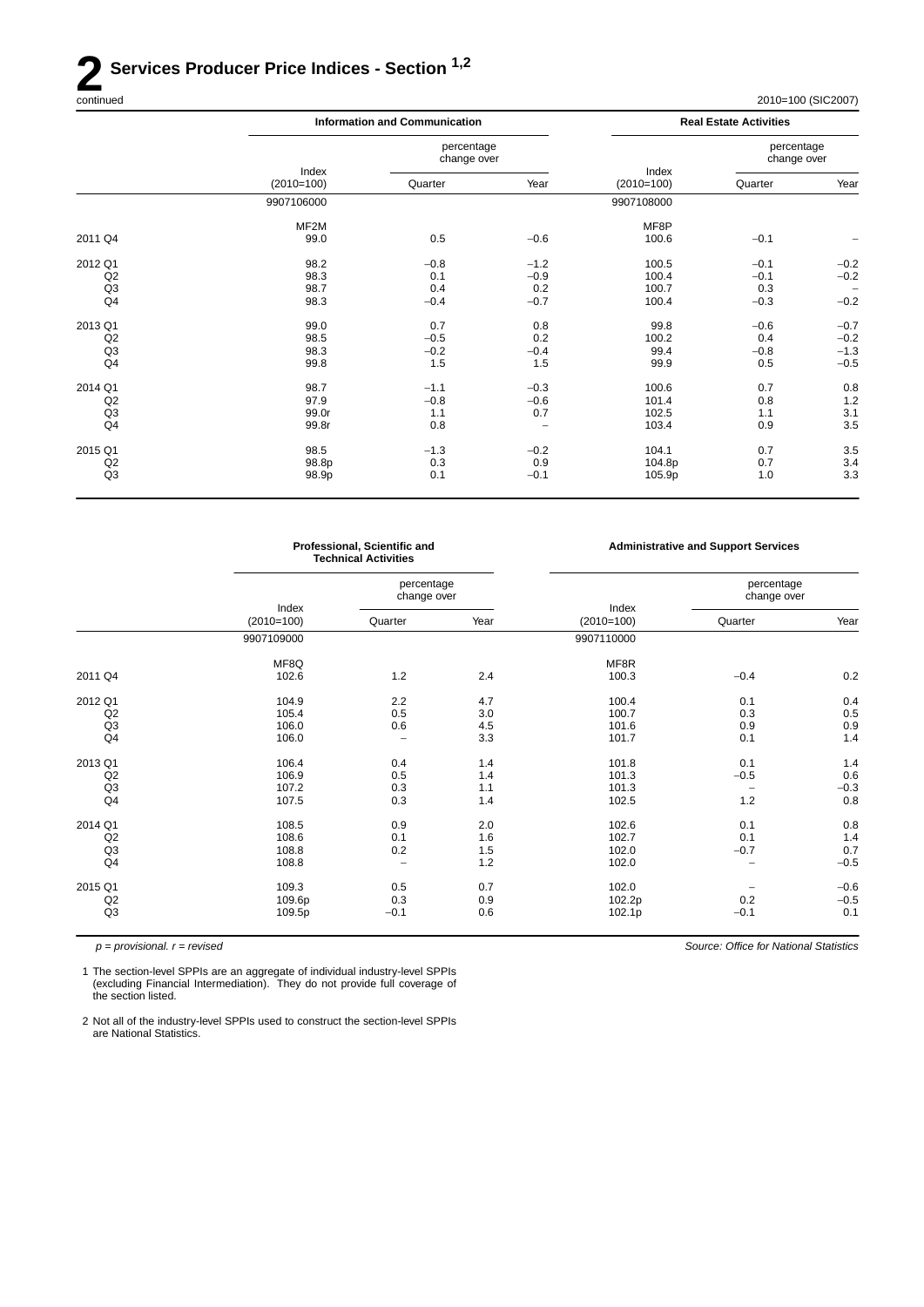# **2 Services Producer Price Indices - Section** <sup>1,2</sup> continued

| continued | 2010=100 (SIC2007)<br>$\sim$ $\sim$ |
|-----------|-------------------------------------|
|-----------|-------------------------------------|

*Source: Office for National Statistics*

| <b>Other Services</b>     |                          |  |
|---------------------------|--------------------------|--|
| percentage<br>change over |                          |  |
| Quarter                   | Year                     |  |
|                           |                          |  |
|                           |                          |  |
|                           | 0.9                      |  |
| 0.4                       | 0.8                      |  |
| 0.2                       | 0.7                      |  |
| $-1.1$                    | $-0.5$                   |  |
|                           | $-0.5$                   |  |
| 0.9                       |                          |  |
| 0.2                       | $\overline{\phantom{m}}$ |  |
| 0.4                       | 1.5                      |  |
|                           | 1.5                      |  |
|                           | 0.6                      |  |
| 0.7                       | 1.1                      |  |
| $\overline{\phantom{a}}$  | 0.7                      |  |
|                           | 0.7                      |  |
| 1.2                       | 1.9                      |  |
|                           | 1.5                      |  |
| 0.1                       | 1.6                      |  |
|                           | 0.3                      |  |

*p = provisional. r = revised*

1 The section-level SPPIs are an aggregate of individual industry-level SPPIs (excluding Financial intermediation). They do not provide full coverage of the section listed.

2 Not all of the industry-level SPPIs used to construct the section-level SPPIs are National Statistics.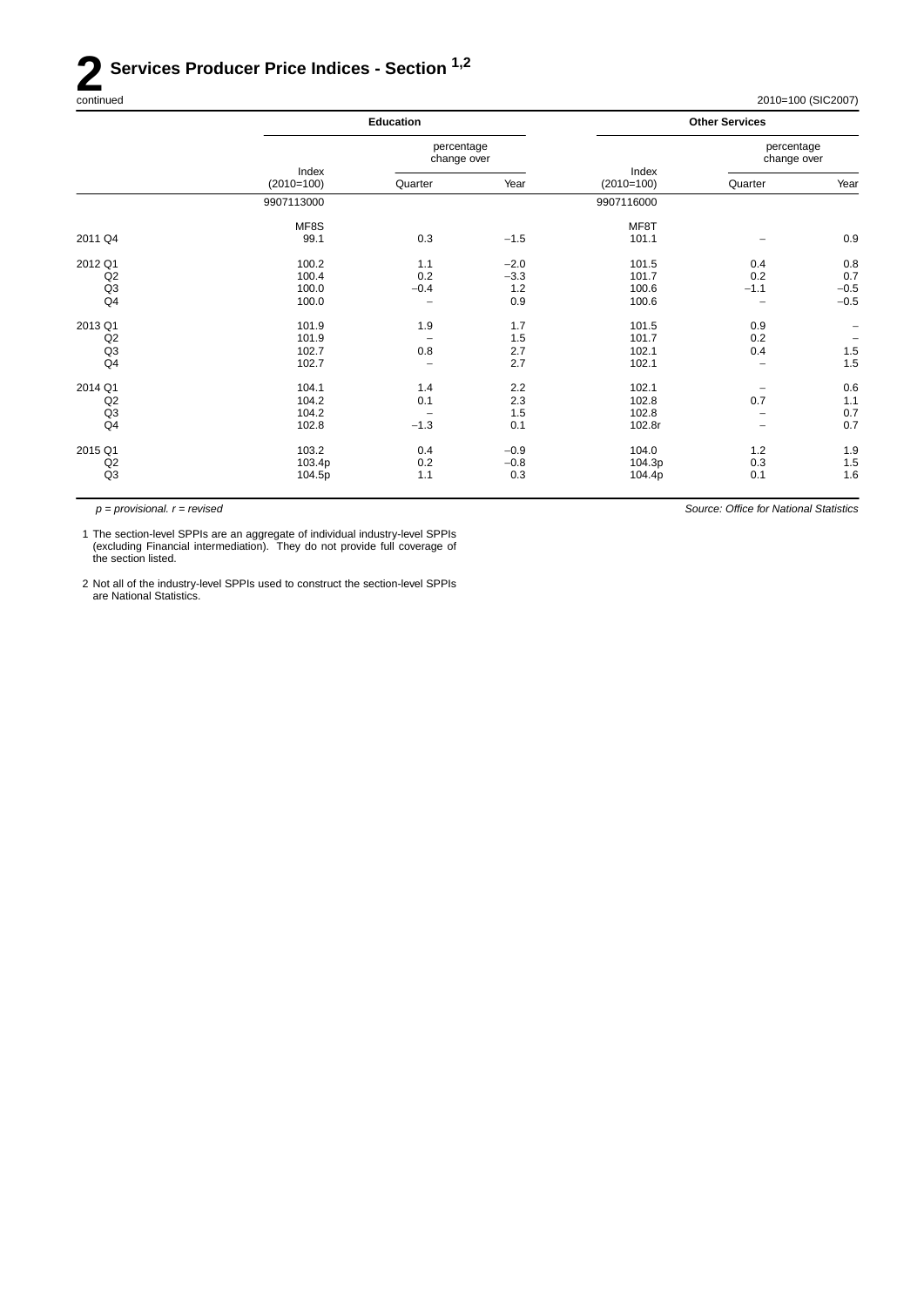2010 = 100 (SIC2007)

|                                             | Water Supply, Sewerage and Waste Management                                 |                            |                                                        | Wholesale, Retail Trade; Repair of<br><b>Motor Vehicles and Motorcycles</b> |
|---------------------------------------------|-----------------------------------------------------------------------------|----------------------------|--------------------------------------------------------|-----------------------------------------------------------------------------|
|                                             | Sewerage<br>Services <sup>1</sup><br>37.00                                  | Waste<br>Disposal<br>38.11 | Sorted Recovered<br><b>Materials Services</b><br>38.32 | Motor<br>Vehicles<br>45.20                                                  |
| Annual                                      |                                                                             |                            |                                                        |                                                                             |
| 2011                                        | K8PX<br>107.9                                                               | K8Q3<br>101.9              | K8QL<br>113.1                                          | K8QW<br>104.9                                                               |
| 2012                                        | 116.7                                                                       | 103.9                      | 110.5                                                  | 106.9                                                                       |
| 2013<br>2014                                | 121.0<br>124.8                                                              | 106.8<br>108.6             | 102.7<br>91.4                                          | 109.5<br>112.4                                                              |
|                                             | Percentage change, latest year on previous year                             |                            |                                                        |                                                                             |
| 2011                                        | 7.9                                                                         | 1.9                        | 13.1                                                   | 4.9                                                                         |
| 2012<br>2013                                | 8.2<br>3.7                                                                  | 2.0<br>2.8                 | $-2.3$<br>$-7.1$                                       | 1.9<br>2.4                                                                  |
| 2014                                        | 3.1                                                                         | 1.7                        | $-11.0$                                                | 2.6                                                                         |
| Quarterly results (not seasonally adjusted) |                                                                             |                            |                                                        |                                                                             |
| 2011 Q4                                     | 110.8                                                                       | 102.4                      | 112.7B                                                 | 105.6                                                                       |
| 2012 Q1                                     | 110.8                                                                       | 102.8                      | 115.8B                                                 | 105.9                                                                       |
| Q <sub>2</sub><br>Q <sub>3</sub>            | 118.7<br>118.7                                                              | 104.0<br>104.3             | 114.6B<br>107.0B                                       | 106.8<br>107.3                                                              |
| Q4                                          | 118.7                                                                       | 104.4                      | 104.6B                                                 | 107.5                                                                       |
| 2013 Q1                                     | 118.7                                                                       | 105.1                      | 108.8B                                                 | 108.5                                                                       |
| Q <sub>2</sub>                              | 121.7                                                                       | 107.6                      | 107.2B                                                 | 109.3                                                                       |
| Q3<br>Q4                                    | 121.7<br>121.7                                                              | 107.2<br>107.1             | 96.9B<br>97.8B                                         | 109.6<br>110.5                                                              |
| 2014 Q1                                     | 121.7                                                                       | 107.9                      | 94.8B                                                  | 111.9                                                                       |
| Q2<br>Q3                                    | 125.9<br>125.9                                                              | 109.5<br>108.5             | 93.5B<br>92.1B                                         | 112.1<br>112.6                                                              |
| Q4                                          | 125.9                                                                       | 108.6                      | 85.4B                                                  | 113.0                                                                       |
| 2015 Q1                                     | 125.9                                                                       | 104.0                      | 79.0B                                                  | 113.8                                                                       |
| Q2<br>Q3                                    | 122.8p<br>122.8p                                                            | 104.6p<br>104.9p           | 80.2pB<br>71.9pB                                       | 114.4p<br>114.7p                                                            |
|                                             | Percentage change, latest quarter on previous quarter                       |                            |                                                        |                                                                             |
| 2011 Q4                                     | $\overline{\phantom{a}}$                                                    | $-0.1$                     | $-2.8$                                                 | 0.1                                                                         |
| 2012 Q1                                     | $\overline{\phantom{m}}$                                                    | 0.4                        | 2.8                                                    | 0.3                                                                         |
| Q <sub>2</sub><br>Q3                        | 7.1<br>$\overline{\phantom{0}}$                                             | $1.2$<br>0.3               | $-1.0$<br>$-6.6$                                       | 0.8<br>0.5                                                                  |
| Q4                                          | $\overline{\phantom{0}}$                                                    | 0.1                        | $-2.2$                                                 | 0.2                                                                         |
| 2013 Q1                                     | $\overline{\phantom{a}}$                                                    | 0.7                        | 4.0                                                    | 0.9                                                                         |
| Q <sub>2</sub><br>Q3                        | 2.5                                                                         | 2.4<br>$-0.4$              | $-1.5$<br>-9.6                                         | 0.7<br>0.3                                                                  |
| Q4                                          | $\overline{\phantom{0}}$                                                    | $-0.1$                     | 0.9                                                    | 0.8                                                                         |
| 2014 Q1                                     |                                                                             | 0.7                        | $-3.1$                                                 | 1.3                                                                         |
| Q2<br>Q <sub>3</sub>                        | 3.5                                                                         | 1.5<br>$-0.9$              | $-1.4$<br>$-1.5$                                       | 0.2<br>0.4                                                                  |
| Q4                                          | $\qquad \qquad -$<br>$\overline{\phantom{a}}$                               | 0.1                        | $-7.3$                                                 | 0.4                                                                         |
| 2015 Q1                                     |                                                                             | $-4.2$                     | $-7.5$                                                 | 0.7                                                                         |
| Q <sub>2</sub><br>Q <sub>3</sub>            | $-2.5$<br>$\overline{\phantom{a}}$                                          | 0.6<br>0.3                 | 1.5<br>$-10.3$                                         | 0.5<br>0.3                                                                  |
|                                             | Percentage change, latest quarter on corresponding quarter of previous year |                            |                                                        |                                                                             |
| 2011 Q4                                     | 11.7                                                                        | 1.3                        | 10.5                                                   | 4.6                                                                         |
|                                             |                                                                             |                            |                                                        |                                                                             |
| 2012 Q1<br>$_{\mathsf{Q2}}$                 | 11.7<br>7.1                                                                 | 2.2<br>1.9                 | 4.7<br>1.1                                             | 1.8<br>2.1                                                                  |
| Q <sub>3</sub><br>Q4                        | 7.1<br>7.1                                                                  | 1.8<br>2.0                 | $-7.7$<br>$-7.2$                                       | 1.7<br>1.8                                                                  |
|                                             |                                                                             |                            |                                                        |                                                                             |
| 2013 Q1<br>Q2                               | 7.1<br>2.5                                                                  | 2.2<br>3.5                 | $-6.0$<br>$-6.5$                                       | 2.5<br>2.3                                                                  |
| Q <sub>3</sub>                              | 2.5                                                                         | 2.8                        | $-9.4$                                                 | 2.1                                                                         |
| Q4                                          | 2.5                                                                         | 2.6                        | $-6.5$                                                 | 2.8                                                                         |
| 2014 Q1<br>Q <sub>2</sub>                   | 2.5<br>$3.5\,$                                                              | 2.7<br>1.8                 | $-12.9$<br>$-12.8$                                     | 3.1<br>2.6                                                                  |
| Q <sub>3</sub>                              | $3.5\,$                                                                     | $1.2$                      | $-5.0$                                                 | 2.7                                                                         |
| Q4                                          | $3.5\,$                                                                     | 1.4                        | $-12.7$                                                | 2.3                                                                         |
| 2015 Q1                                     | 3.5                                                                         | $-3.6$<br>$-4.5$           | $-16.7$<br>$-14.2$                                     | 1.7<br>2.1                                                                  |
| $_{\mathsf{Q2}}$<br>Q3                      | $-2.5$<br>$-2.5$                                                            | $-3.3$                     | $-21.9$                                                | 1.9                                                                         |
|                                             |                                                                             |                            |                                                        |                                                                             |

*p = provisional. r = revised*

B = values are considered less reliable due to lack of market coverage

1 Please see Background Note 10 for external sources.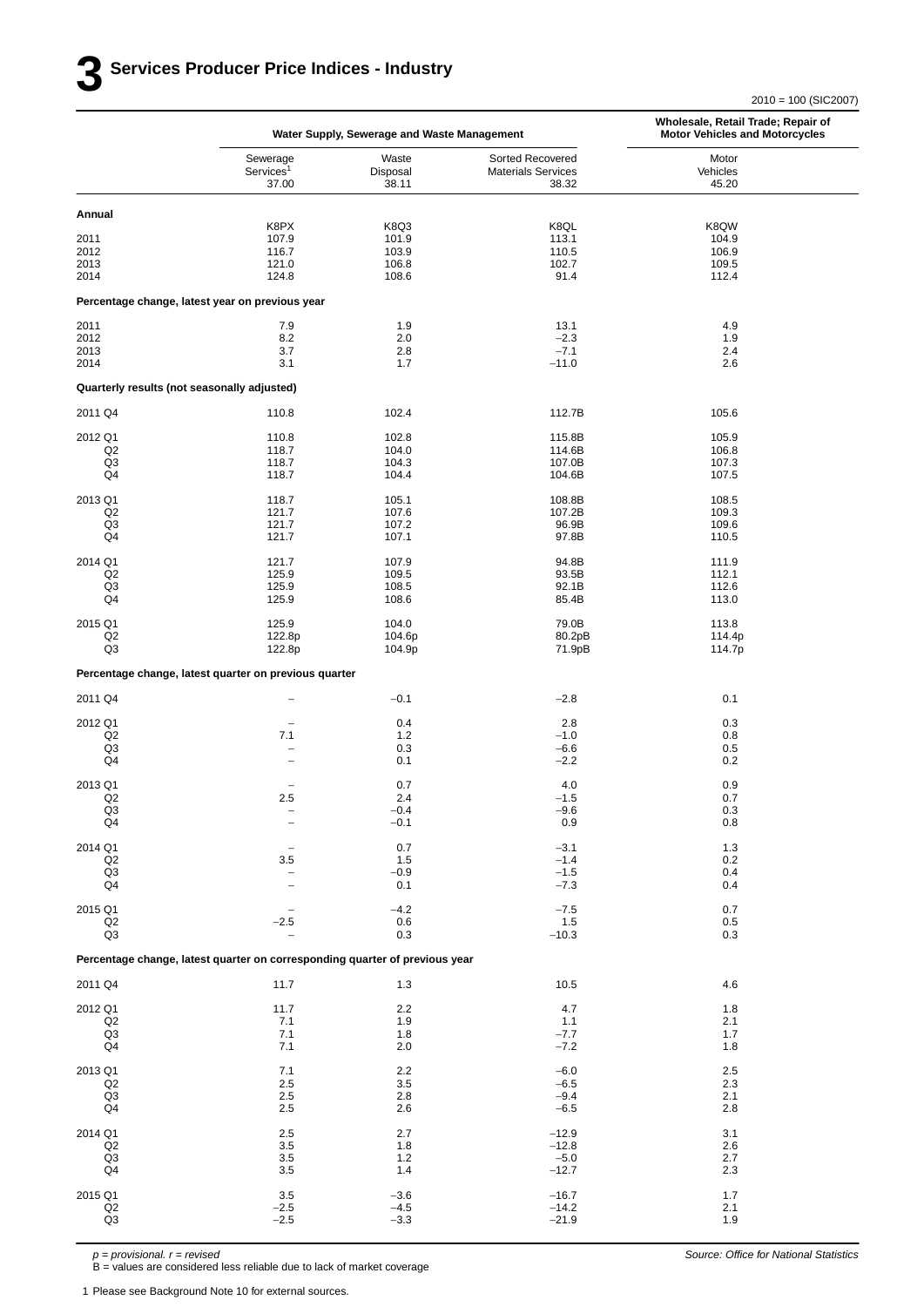|                                             |                                                                             |                          |                              | <b>Transportation and Storage</b>        |                                           |                                                   |
|---------------------------------------------|-----------------------------------------------------------------------------|--------------------------|------------------------------|------------------------------------------|-------------------------------------------|---------------------------------------------------|
|                                             | <b>Business</b><br>Rail Fares <sup>1</sup><br>49.11                         | Rail<br>Freight<br>49.21 | Bus &<br>Coach Hire<br>49.39 | Freight<br>Transport<br>by Road<br>49.41 | Commercial<br>Vehicle<br>Ferries<br>50.11 | Sea<br>& Coastal<br><b>Water Freight</b><br>50.20 |
| Annual                                      |                                                                             |                          |                              |                                          |                                           |                                                   |
| 2011                                        | K8QY<br>106.0                                                               | K8R2<br>102.4            | K8RE<br>101.5                | K8RO<br>103.2                            | K8RW<br>102.2                             | <b>K8S5</b><br>108.6                              |
| 2012<br>2013                                | 110.1<br>114.9                                                              | 103.6<br>105.4           | 103.5<br>104.6               | 104.4<br>104.5                           | 102.2<br>102.8                            | 104.0<br>100.1                                    |
| 2014                                        | 118.0                                                                       | 106.0                    | 106.8                        | 104.8                                    | 116.8                                     | 103.6                                             |
|                                             | Percentage change, latest year on previous year                             |                          |                              |                                          |                                           |                                                   |
| 2011<br>2012                                | 6.0<br>3.9                                                                  | 2.4<br>1.2               | 1.5<br>2.0                   | 3.2<br>1.2                               | 2.2                                       | 8.6<br>$-4.2$                                     |
| 2013                                        | 4.4                                                                         | 1.7                      | 1.1                          | 0.1                                      | 0.6                                       | $-3.8$                                            |
| 2014                                        | 2.7                                                                         | 0.6                      | 2.1                          | 0.3                                      | 13.6                                      | 3.5                                               |
| Quarterly results (not seasonally adjusted) |                                                                             |                          |                              |                                          |                                           |                                                   |
| 2011 Q4                                     | 106.0                                                                       | 103.6                    | 102.0                        | 103.8                                    | 101.7                                     | 110.5                                             |
| 2012 Q1<br>Q <sub>2</sub>                   | 110.1<br>110.1                                                              | 104.1<br>103.5           | 102.9<br>103.6               | 104.4<br>104.3                           | 102.6<br>102.7                            | 106.5<br>105.8                                    |
| Q3<br>Q4                                    | 110.1<br>110.1                                                              | 102.8<br>104.0           | 103.7<br>104.0               | 104.5<br>104.6                           | 101.5<br>101.8                            | 103.6<br>100.3                                    |
|                                             |                                                                             |                          |                              |                                          |                                           |                                                   |
| 2013 Q1<br>Q <sub>2</sub>                   | 114.9<br>114.9                                                              | 105.3F<br>105.6F         | 103.7<br>104.2               | 104.8<br>104.9                           | 102.9<br>103.0                            | 98.2<br>99.2                                      |
| Q3<br>Q4                                    | 114.9<br>114.9                                                              | 104.9F<br>106.0F         | 104.3<br>106.3               | 104.3<br>104.2                           | 102.9<br>102.5                            | 101.7<br>101.4                                    |
| 2014 Q1                                     | 118.0                                                                       | 105.1F                   | 106.5                        | 104.5                                    | 118.0                                     | 101.4                                             |
| Q2<br>Q3                                    | 118.0<br>118.0                                                              | 106.6F<br>106.5F         | 106.7<br>106.6               | 104.8<br>104.9                           | 117.6<br>116.4                            | 103.9<br>103.6                                    |
| Q4                                          | 118.0                                                                       | 105.9F                   | 107.5                        | 104.8                                    | 115.3                                     | 105.5                                             |
| 2015 Q1<br>Q <sub>2</sub>                   | 120.6                                                                       | 104.8F                   | 109.2                        | 104.8                                    | 116.6                                     | 102.9                                             |
| Q3                                          | 120.6p<br>120.6p                                                            | 105.5pF<br>105.4pF       | 109.4p<br>109.5p             | 104.8p<br>104.9p                         | 116.4p<br>116.6p                          | 109.9p<br>114.1p                                  |
|                                             | Percentage change, latest quarter on previous quarter                       |                          |                              |                                          |                                           |                                                   |
| 2011 Q4                                     |                                                                             | 0.4                      | 0.2                          | 0.2                                      | $-1.1$                                    | 1.9                                               |
| 2012 Q1                                     | 3.9                                                                         | 0.5                      | 0.9                          | 0.6                                      | 0.9                                       | $-3.6$                                            |
| Q2<br>Q3                                    | $\overline{\phantom{0}}$<br>$\overline{\phantom{0}}$                        | $-0.6$<br>$-0.7$         | 0.7<br>0.1                   | $-0.1$<br>0.2                            | 0.1<br>$-1.2$                             | $-0.7$<br>$-2.1$                                  |
| Q4                                          | $\overline{\phantom{0}}$                                                    | 1.2                      | 0.3                          | 0.1                                      | 0.3                                       | $-3.2$                                            |
| 2013 Q1<br>Q <sub>2</sub>                   | 4.4<br>$\overline{\phantom{0}}$                                             | 1.3<br>0.3               | $-0.3$<br>0.5                | 0.2<br>0.1                               | 1.1<br>0.1                                | $-2.1$<br>1.0                                     |
| Q3                                          | L.                                                                          | $-0.7$                   | 0.1                          | $-0.6$                                   | $-0.1$                                    | $2.5\,$                                           |
| Q4                                          | $\overline{\phantom{a}}$                                                    | 1.0                      | 1.9                          | $-0.1$                                   | $-0.4$                                    | $-0.3$                                            |
| 2014 Q1<br>Q <sub>2</sub>                   | 2.7<br>$\overline{\phantom{a}}$                                             | $-0.8$<br>1.4            | 0.2<br>0.2                   | 0.3<br>0.3                               | 15.1<br>$-0.3$                            | $2.5\,$                                           |
| Q <sub>3</sub><br>Q4                        | $\hspace{1.0cm} - \hspace{1.0cm}$<br>$\overline{\phantom{0}}$               | $-0.1$<br>$-0.6$         | $-0.1$<br>0.8                | 0.1<br>$-0.1$                            | $-1.0$<br>$-0.9$                          | $-0.3$<br>$1.8\,$                                 |
| 2015 Q1                                     | 2.2                                                                         | $-1.0$                   | 1.6                          | $\hspace{1.0cm} - \hspace{1.0cm}$        | 1.1                                       | $-2.5$                                            |
| Q2<br>Q3                                    | $\overline{\phantom{0}}$<br>$\overline{\phantom{0}}$                        | 0.7<br>$-0.1$            | 0.2<br>0.1                   | $\overline{\phantom{0}}$<br>0.1          | $-0.2$<br>0.2                             | $6.8\,$<br>$3.8\,$                                |
|                                             | Percentage change, latest quarter on corresponding quarter of previous year |                          |                              |                                          |                                           |                                                   |
| 2011 Q4                                     | 6.0                                                                         | 3.7                      | 1.6                          | 2.7                                      | $1.5$                                     | 7.6                                               |
| 2012 Q1                                     | 3.9                                                                         | 4.2                      | 2.5                          | 2.3                                      | 1.0                                       | $-0.4$                                            |
| Q <sub>2</sub>                              | 3.9                                                                         | 0.4                      | 2.0                          | 1.1                                      | $-0.1$                                    | $-2.6$                                            |
| Q <sub>3</sub><br>Q4                        | 3.9<br>3.9                                                                  | $-0.4$<br>0.4            | 1.9<br>2.0                   | 0.9<br>0.8                               | $-1.3$<br>0.1                             | $-4.4$<br>$-9.2$                                  |
| 2013 Q1                                     | 4.4                                                                         | 1.2                      | 0.8                          | 0.4                                      | 0.3                                       | $-7.8$                                            |
| Q <sub>2</sub><br>Q <sub>3</sub>            | 4.4<br>4.4                                                                  | 2.0<br>2.0               | 0.6<br>0.6                   | 0.6<br>$-0.2$                            | 0.3<br>1.4                                | $-6.2$<br>$-1.8$                                  |
| Q4                                          | 4.4                                                                         | 1.9                      | 2.2                          | $-0.4$                                   | 0.7                                       | $1.1$                                             |
| 2014 Q1                                     | 2.7                                                                         | $-0.2$                   | 2.7                          | $-0.3$                                   | 14.7                                      | $\frac{3.3}{4.7}$                                 |
| Q <sub>2</sub><br>Q <sub>3</sub>            | 2.7<br>2.7                                                                  | 0.9<br>1.5               | 2.4<br>2.2                   | $-0.1$<br>0.6                            | 14.2<br>13.1                              |                                                   |
| Q4                                          | 2.7                                                                         | $-0.1$                   | 1.1                          | 0.6                                      | 12.5                                      | $\begin{array}{c} 1.9 \\ 4.0 \end{array}$         |
| 2015 Q1<br>Q2                               | $2.2\,$<br>2.2                                                              | $-0.3$<br>$-1.0$         | 2.5<br>2.5                   | 0.3<br>$\qquad \qquad -$                 | $-1.2$<br>$-1.0$                          | $\frac{1.5}{5.8}$                                 |
| Q3                                          | 2.2                                                                         | $-1.0$                   | 2.7                          | $\qquad \qquad -$                        | $0.2\,$                                   | 10.1                                              |

*p = provisional. r = revised*

F = values are calculated using price quotes from 5 or fewer respondents

1 Please see Background Note 10 for external sources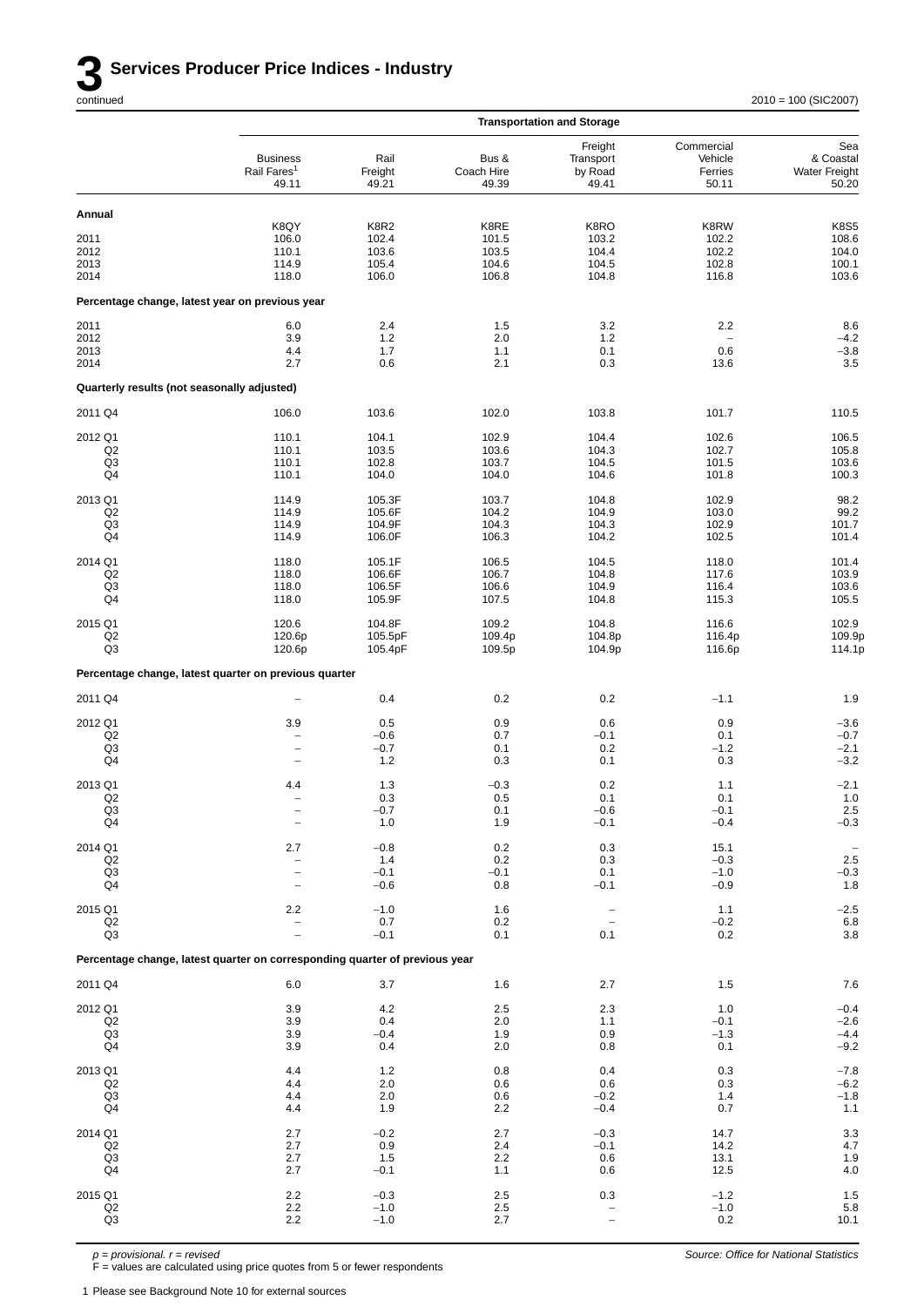

*Source: Office for National Statistics*

|                                             |                                                                             |                                                | <b>Transportation and Storage</b>       |                                |                                                |                              |
|---------------------------------------------|-----------------------------------------------------------------------------|------------------------------------------------|-----------------------------------------|--------------------------------|------------------------------------------------|------------------------------|
|                                             | <b>Business</b><br>Air Fares<br>51.11                                       | Storage &<br>Warehousing <sup>2</sup><br>52.10 | Cargo<br>Handling <sup>2</sup><br>52.24 | Freight<br>Forwarding<br>52.29 | National Post<br>Parcels <sup>1</sup><br>53.10 | Courier<br>Services<br>53.20 |
| Annual                                      |                                                                             |                                                |                                         |                                |                                                |                              |
|                                             | <b>K8S9</b>                                                                 | KS7Z                                           | KHU3                                    | K8SD                           | K8SW                                           | K8SY                         |
| 2011                                        | 105.3                                                                       | 108.6                                          | 101.6                                   | 98.8                           | 97.5                                           | 103.3                        |
| 2012                                        | 110.2                                                                       | 108.7<br>108.7                                 | 105.9<br>110.9                          | 97.9<br>98.8                   | 98.3                                           | 100.0<br>98.6                |
| 2013<br>2014                                | 116.2<br>121.2                                                              | 107.4                                          | 112.5                                   | 97.1                           | 101.0<br>105.2                                 | 99.6                         |
|                                             | Percentage change, latest year on previous year                             |                                                |                                         |                                |                                                |                              |
| 2011                                        | 5.3                                                                         | $\ldots$                                       | 1.6                                     | $-1.2$                         | $-2.5$                                         | 3.3                          |
| 2012                                        | 4.7                                                                         | 0.1                                            | 4.2                                     | $-0.9$                         | 0.8                                            | $-3.2$                       |
| 2013<br>2014                                | 5.4<br>4.3                                                                  | $-1.2$                                         | 4.7<br>1.4                              | 0.9<br>$-1.7$                  | 2.7<br>4.2                                     | $-1.4$<br>1.0                |
| Quarterly results (not seasonally adjusted) |                                                                             |                                                |                                         |                                |                                                |                              |
| 2011 Q4                                     | 107.8F                                                                      | 110.9                                          | 102.7                                   | 97.1                           | 96.6                                           | 103.8                        |
| 2012 Q1                                     | 108.0F                                                                      | 108.0                                          | 105.6                                   | 97.1                           | 96.6                                           | 100.9                        |
| Q2                                          | 109.3F                                                                      | 108.5                                          | 105.9                                   | 98.1                           | 98.9                                           | 100.9                        |
| Q3                                          | 110.3F                                                                      | 108.7                                          | 105.9                                   | 98.0                           | 98.9                                           | 98.9                         |
| Q4                                          | 113.0F                                                                      | 109.7                                          | 106.1                                   | 98.3                           | 98.9                                           | 99.1                         |
| 2013 Q1                                     | 114.9F                                                                      | 108.9                                          | 110.9                                   | 100.1                          | 98.9                                           | 98.5                         |
| Q2                                          | 115.6F                                                                      | 109.7                                          | 110.8                                   | 97.0                           | 101.7                                          | 98.8                         |
| Q3<br>Q4                                    | 116.6F<br>117.6F                                                            | 110.9<br>105.3                                 | 111.0<br>111.0                          | 99.1<br>99.1                   | 101.7<br>101.7                                 | 98.3<br>98.8                 |
|                                             |                                                                             |                                                |                                         |                                |                                                |                              |
| 2014 Q1<br>Q2                               | 119.6F                                                                      | 108.1<br>107.7                                 | 112.7<br>112.7                          | 97.4<br>96.7                   | 101.7<br>106.4                                 | 99.3<br>99.3                 |
| Q3                                          | 120.8F<br>121.0F                                                            | 107.2                                          | 112.6                                   | 97.3                           | 106.4                                          | 100.0                        |
| Q4                                          | 123.6F                                                                      | 106.5                                          | 112.2                                   | 97.1                           | 106.4                                          | 99.7                         |
| 2015 Q1                                     | 126.1F                                                                      | 107.6                                          | 111.4                                   | 95.8                           | 106.4                                          | 100.7                        |
| Q <sub>2</sub>                              | 126.4pF                                                                     | 107.6p                                         | 111.8p                                  | 94.4p                          | 105.1p                                         | 101.3p                       |
| Q3                                          | 126.7pF                                                                     | 106.9p                                         | 111.6p                                  | 94.0p                          | 105.1p                                         | 101.4p                       |
|                                             | Percentage change, latest quarter on previous quarter                       |                                                |                                         |                                |                                                |                              |
| 2011 Q4                                     | 1.0                                                                         | 0.5                                            | 1.5                                     | 0.3                            |                                                | 0.4                          |
| 2012 Q1                                     | 0.2                                                                         | $-2.6$                                         | 2.8                                     |                                |                                                | $-2.8$                       |
| Q2<br>Q3                                    | 1.2                                                                         | 0.5                                            | 0.3                                     | 1.0                            | 2.4                                            |                              |
| Q4                                          | 0.9<br>2.4                                                                  | 0.2<br>0.9                                     | $\qquad \qquad -$<br>0.2                | $-0.1$<br>0.3                  | $\qquad \qquad -$<br>$\overline{\phantom{0}}$  | $-2.0$<br>$0.2\,$            |
|                                             |                                                                             |                                                |                                         |                                |                                                |                              |
| 2013 Q1<br>Q <sub>2</sub>                   | 1.7<br>0.6                                                                  | $-0.7$<br>0.7                                  | 4.5<br>$-0.1$                           | 1.8<br>$-3.1$                  | $\overline{\phantom{m}}$<br>2.8                | $-0.6$<br>0.3                |
| Q3                                          | 0.9                                                                         | 1.1                                            | 0.2                                     | 2.2                            | $\qquad \qquad -$                              | $-0.5$                       |
| Q4                                          | 0.9                                                                         | $-5.0$                                         | $\qquad \qquad -$                       | $\qquad \qquad -$              |                                                | $0.5\,$                      |
| 2014 Q1                                     | 1.7                                                                         | 2.7                                            | 1.5                                     | $-1.7$                         |                                                | 0.5                          |
| Q2                                          | 1.0                                                                         | $-0.4$                                         |                                         | $-0.7$                         | 4.6                                            |                              |
| Q <sub>3</sub><br>Q4                        | 0.2<br>2.1                                                                  | $-0.5$<br>$-0.7$                               | $-0.1$<br>$-0.4$                        | $0.6\,$<br>$-0.2$              | $\overline{\phantom{0}}$                       | $0.7\,$<br>$-0.3$            |
|                                             |                                                                             |                                                |                                         |                                |                                                |                              |
| 2015 Q1<br>Q2                               | 2.0<br>0.2                                                                  | 1.0                                            | $-0.7$<br>0.4                           | $-1.3$<br>$-1.5$               | $\overline{\phantom{0}}$<br>$-1.2$             | $1.0$<br>0.6                 |
| Q3                                          | 0.2                                                                         | $-0.7$                                         | $-0.2$                                  | $-0.4$                         | $\overline{\phantom{0}}$                       | 0.1                          |
|                                             | Percentage change, latest quarter on corresponding quarter of previous year |                                                |                                         |                                |                                                |                              |
| 2011 Q4                                     | 6.0                                                                         | $\ddot{\phantom{1}}$                           | 2.4                                     | $-3.2$                         | $-3.5$                                         | $3.9\,$                      |
| 2012 Q1                                     | 6.0                                                                         | 5.5                                            | 4.5                                     | $-2.5$                         | $-3.5$                                         | $-2.0$                       |
| Q2                                          | 4.3                                                                         | $-1.9$                                         | 4.4                                     | $-3.6$                         | 2.4                                            | $-2.1$                       |
| Q <sub>3</sub><br>Q <sub>4</sub>            | 3.4<br>4.8                                                                  | $-1.5$<br>$-1.1$                               | 4.6<br>3.3                              | $1.2$<br>1.2                   | 2.4<br>2.4                                     | $-4.4$<br>$-4.5$             |
|                                             |                                                                             |                                                |                                         |                                |                                                |                              |
| 2013 Q1                                     | 6.4                                                                         | 0.8                                            | 5.0                                     | 3.1                            | 2.4                                            | $-2.4$                       |
| Q <sub>2</sub><br>Q <sub>3</sub>            | 5.8<br>5.7                                                                  | 1.1<br>2.0                                     | 4.6<br>4.8                              | $-1.1$<br>1.1                  | 2.8<br>2.8                                     | $-2.1$<br>$-0.6$             |
| Q4                                          | 4.1                                                                         | $-4.0$                                         | 4.6                                     | 0.8                            | 2.8                                            | $-0.3$                       |
| 2014 Q1                                     | 4.1                                                                         | $-0.7$                                         | 1.6                                     | $-2.7$                         | 2.8                                            | $0.8\,$                      |
| Q2                                          | 4.5                                                                         | $-1.8$                                         | 1.7                                     | $-0.3$                         | 4.6                                            | $0.5\,$                      |
| Q <sub>3</sub>                              | 3.8                                                                         | $-3.3$                                         | 1.4                                     | $-1.8$                         | 4.6                                            | $1.7$                        |
| Q4                                          | 5.1                                                                         | 1.1                                            | 1.1                                     | $-2.0$                         | 4.6                                            | 0.9                          |
| 2015 Q1                                     | 5.4                                                                         | $-0.5$                                         | $-1.2$                                  | $-1.6$                         | 4.6                                            | 1.4                          |
| Q2                                          | 4.6                                                                         | $-0.1$                                         | $-0.8$                                  | $-2.4$                         | $-1.2$                                         | 2.0                          |
| Q <sub>3</sub>                              | 4.7                                                                         | $-0.3$                                         | $-0.9$                                  | $-3.4$                         | $-1.2$                                         | 1.4                          |

*p = provisional. r = revised*

F = values are calculated using price quotes from 5 or fewer respondents

1 Please see Background Note 10 for external sources

2 Not currently a National Statistic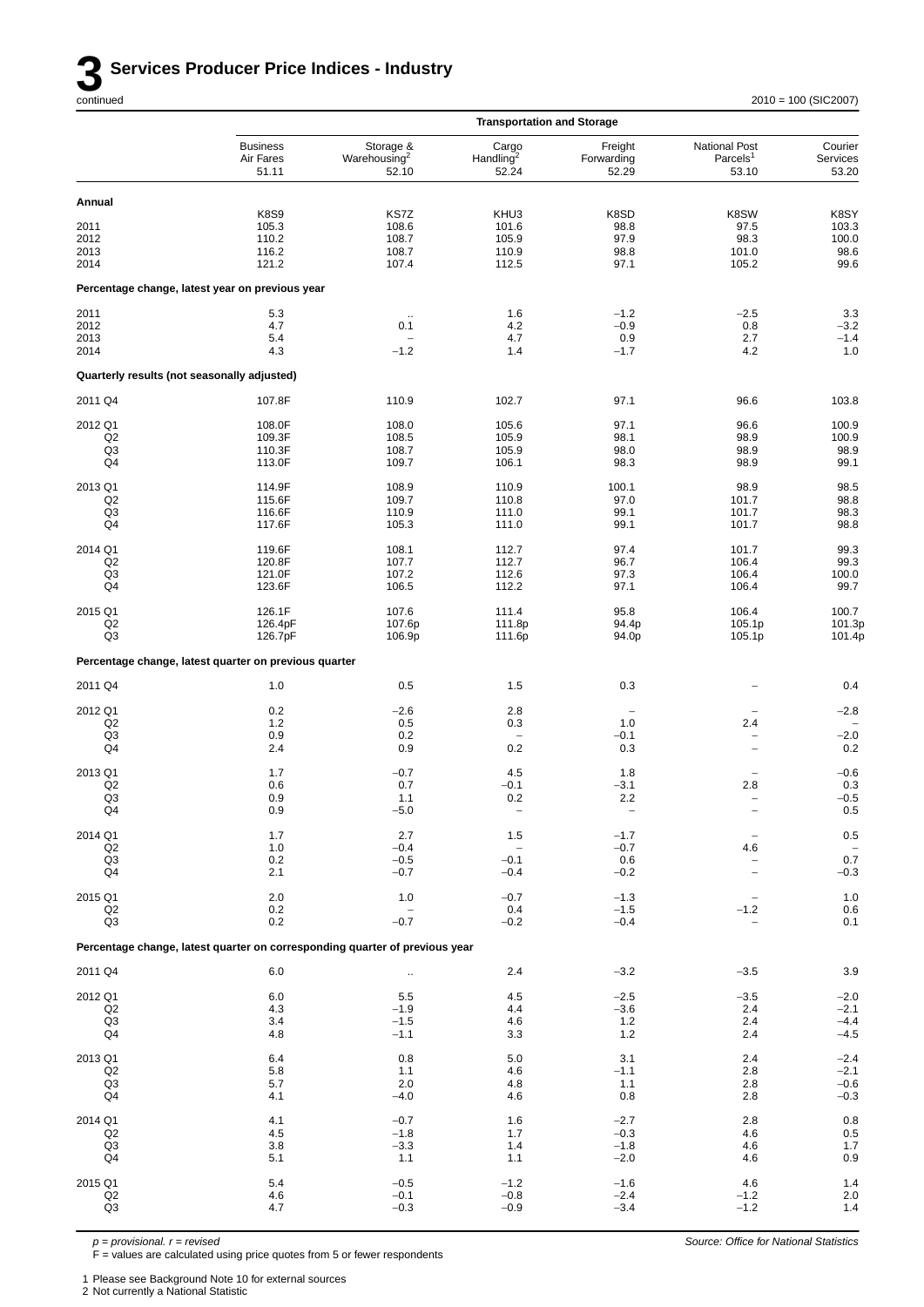# **3 Services Producer Price Indices - Industry** continued

|                                 | <b>Accommodation &amp; Food</b>                                             |                                          |                                          | <b>Information &amp; Communication</b>            |                                                                  |                                              | <b>Banking</b>                                        |
|---------------------------------|-----------------------------------------------------------------------------|------------------------------------------|------------------------------------------|---------------------------------------------------|------------------------------------------------------------------|----------------------------------------------|-------------------------------------------------------|
|                                 | Hotels<br>55.10                                                             | Canteens<br>& Catering<br>56.20          | Publishing<br>Services<br>58.10          | Sound Recording<br>& Music<br>Publishing<br>59.20 | <b>Business</b><br>Telecomm-<br>unications <sup>1</sup><br>61.10 | Computer<br>Services<br>62.00                | Financial<br>Intermediation<br>$(Banks)^1$<br>64.19/1 |
| Annual                          |                                                                             |                                          |                                          |                                                   |                                                                  |                                              |                                                       |
| 2011<br>2012<br>2013<br>2014    | K8TE<br>101.0<br>102.3<br>106.0<br>108.2                                    | K8TP<br>101.1<br>103.1<br>106.5<br>108.9 | K8TV<br>103.9<br>108.7<br>113.1<br>119.3 | K8UF<br>98.8<br>97.7<br>97.7<br>93.2              | K8UI<br>93.5<br>87.2<br>84.8<br>83.4                             | K8UK<br>100.3<br>100.9<br>101.8<br>100.5     | KB <sub>2</sub> S<br>101.2<br>100.2<br>94.4<br>90.1   |
|                                 | Percentage change, latest year on previous year                             |                                          |                                          |                                                   |                                                                  |                                              |                                                       |
| 2011                            | 1.0                                                                         | 1.1                                      | 3.9                                      | $-1.2$                                            | $-6.5$                                                           | 0.3                                          | 1.2                                                   |
| 2012                            | 1.3                                                                         | 2.0                                      | 4.6                                      | $-1.1$                                            | $-6.7$                                                           | 0.6                                          | $-1.0$                                                |
| 2013                            | 3.6                                                                         | 3.3                                      | 4.0                                      | $\overline{\phantom{0}}$                          | $-2.8$                                                           | 0.9                                          | $-5.8$                                                |
| 2014                            | 2.1                                                                         | 2.3                                      | 5.5                                      | $-4.6$                                            | $-1.7$                                                           | $-1.3$                                       | $-4.6$                                                |
|                                 | Quarterly results (not seasonally adjusted)                                 |                                          |                                          |                                                   |                                                                  |                                              |                                                       |
| 2011 Q4                         | 102.1                                                                       | 101.3                                    | 105.2B                                   | 98.0B                                             | 92.0                                                             | 100.6                                        | 96.8                                                  |
| 2012 Q1                         | 98.1                                                                        | 102.2                                    | 107.6B                                   | 98.1B                                             | 87.5                                                             | 100.8                                        | 101.2                                                 |
| Q2                              | 100.9                                                                       | 102.7                                    | 108.6B                                   | 97.7B                                             | 87.1                                                             | 100.9                                        | 102.8                                                 |
| Q3                              | 98.5                                                                        | 102.9                                    | 109.1B                                   | 97.4B                                             | 88.0                                                             | 100.9                                        | 104.0                                                 |
| Q <sub>4</sub>                  | 111.8                                                                       | 104.5                                    | 109.7B                                   | 97.7B                                             | 86.3                                                             | 100.8                                        | 92.8                                                  |
| 2013 Q1                         | 106.0                                                                       | 105.9                                    | 110.8B                                   | 98.1B                                             | 86.7                                                             | 101.7                                        | 99.0                                                  |
| Q2                              | 99.5                                                                        | 106.0                                    | 112.2B                                   | 98.3B                                             | 83.7                                                             | 101.8                                        | 96.1                                                  |
| Q3                              | 104.3                                                                       | 106.1                                    | 114.0B                                   | 98.1B                                             | 81.8                                                             | 101.9                                        | 93.8                                                  |
| Q <sub>4</sub>                  | 114.3                                                                       | 107.9                                    | 115.3B                                   | 96.1B                                             | 87.0                                                             | 101.7                                        | 88.8                                                  |
| 2014 Q1                         | 100.0                                                                       | 108.4                                    | 117.8B                                   | 93.9B                                             | 83.6                                                             | 100.6                                        | 90.9                                                  |
| Q <sub>2</sub>                  | 112.6                                                                       | 109.0                                    | 118.7B                                   | 93.0B                                             | 80.1                                                             | 100.6                                        | 90.5                                                  |
| Q3                              | 112.2                                                                       | 108.7                                    | 120.2B                                   | 93.0B                                             | 83.2r                                                            | 100.7                                        | 91.8                                                  |
| Q4                              | 107.9                                                                       | 109.4                                    | 120.4B                                   | 93.0B                                             | 86.6r                                                            | 100.2                                        | 87.3                                                  |
| 2015 Q1                         | 106.1                                                                       | 110.8                                    | 121.3B                                   | 93.0B                                             | 81.5                                                             | 100.2                                        | 88.0                                                  |
| Q2                              | 108.8p                                                                      | 111.1p                                   | 122.0pB                                  | 93.0pB                                            | 81.5p                                                            | 100.5p                                       | 89.3p                                                 |
| Q3                              | 109.9p                                                                      | 110.1p                                   | 122.3pB                                  | 92.1pB                                            | 81.5p                                                            | 100.7p                                       | 88.2p                                                 |
|                                 | Percentage change, latest quarter on previous quarter                       |                                          |                                          |                                                   |                                                                  |                                              |                                                       |
| 2011 Q4                         | $-0.3$                                                                      | 0.2                                      | 0.9                                      | $-2.7$                                            | 0.5                                                              | 0.4                                          | $-5.3$                                                |
| 2012 Q1                         | $-3.9$                                                                      | 0.9                                      | 2.3                                      | 0.1                                               | $-4.9$                                                           | 0.2                                          | 4.5                                                   |
| Q2                              | 2.9                                                                         | 0.5                                      | 0.9                                      | $-0.4$                                            | $-0.5$                                                           | 0.1                                          | 1.6                                                   |
| Q3                              | $-2.4$                                                                      | 0.2                                      | 0.5                                      | $-0.3$                                            | 1.0                                                              | $\overline{\phantom{0}}$                     | 1.2                                                   |
| Q4                              | 13.5                                                                        | 1.6                                      | 0.5                                      | 0.3                                               | $-1.9$                                                           | $-0.1$                                       | $-10.8$                                               |
| 2013 Q1                         | $-5.2$                                                                      | 1.3                                      | 1.0                                      | 0.4                                               | 0.5                                                              | 0.9                                          | 6.7                                                   |
| Q2                              | $-6.1$                                                                      | 0.1                                      | 1.3                                      | 0.2                                               | $-3.5$                                                           | 0.1                                          | $-2.9$                                                |
| Q3                              | 4.8                                                                         | 0.1                                      | 1.6                                      | $-0.2$                                            | $-2.3$                                                           | 0.1                                          | $-2.4$                                                |
| Q4                              | 9.6                                                                         | 1.7                                      | 1.1                                      | $-2.0$                                            | 6.4                                                              | $-0.2$                                       | $-5.3$                                                |
| 2014 Q1                         | $-12.5$                                                                     | 0.5                                      | 2.2                                      | $-2.3$                                            | $-3.9$                                                           | $-1.1$                                       | 2.4                                                   |
| Q <sub>2</sub>                  | 12.6                                                                        | 0.6                                      | 0.8                                      | $-1.0$                                            | $-4.2$                                                           | $\overline{\phantom{0}}$                     | $-0.4$                                                |
| Q <sub>3</sub>                  | $-0.4$                                                                      | $-0.3$                                   | 1.3                                      | $\qquad \qquad -$                                 | 3.9                                                              | 0.1                                          | 1.4                                                   |
| Q4                              | $-3.8$                                                                      | 0.6                                      | 0.2                                      | $\qquad \qquad -$                                 | 4.1                                                              | $-0.5$                                       | $-4.9$                                                |
| 2015 Q1                         | $-1.7$                                                                      | 1.3                                      | 0.7                                      | $\qquad \qquad -$                                 | $-5.9$                                                           | $\overline{\phantom{m}}$                     | 0.8                                                   |
| Q <sub>2</sub>                  | 2.5                                                                         | 0.3                                      | 0.6                                      | $\qquad \qquad -$                                 | $\qquad \qquad -$                                                | 0.3                                          | 1.5                                                   |
| Q <sub>3</sub>                  | 1.0                                                                         | $-0.9$                                   | 0.2                                      | $-1.0$                                            | $\overline{\phantom{a}}$                                         | 0.2                                          | $-1.2$                                                |
|                                 | Percentage change, latest quarter on corresponding quarter of previous year |                                          |                                          |                                                   |                                                                  |                                              |                                                       |
| 2011 Q4                         | 2.5                                                                         | 0.6                                      | 4.3                                      | $-1.3$                                            | $-5.7$                                                           | 0.4                                          | $-3.6$                                                |
| 2012 Q1                         | 0.6                                                                         | 1.2                                      | 4.8                                      | $-2.9$                                            | $-8.7$                                                           | 0.5                                          | 0.1                                                   |
| Q <sub>2</sub>                  | $-0.9$                                                                      | 1.6                                      | 4.9                                      | 2.4                                               | $-7.9$                                                           | 0.7                                          | $-1.7$                                                |
| Q <sub>3</sub>                  | $-3.8$                                                                      | 1.8                                      | 4.6                                      | $-3.3$                                            | $-3.8$                                                           | 0.7                                          | 1.8                                                   |
| Q4                              | 9.5                                                                         | 3.2                                      | 4.3                                      | $-0.3$                                            | $-6.2$                                                           | 0.2                                          | $-4.1$                                                |
| 2013 Q1                         | 8.1                                                                         | 3.6                                      | 3.0                                      | $\overline{\phantom{a}}$                          | $-0.9$                                                           | 0.9                                          | $-2.2$                                                |
| Q <sub>2</sub>                  | $-1.4$                                                                      | 3.2                                      | 3.3                                      | 0.6                                               | $-3.9$                                                           | 0.9                                          | $-6.5$                                                |
| Q <sub>3</sub>                  | 5.9                                                                         | 3.1                                      | 4.5                                      | 0.7                                               | $-7.0$                                                           | 1.0                                          | $-9.8$                                                |
| Q4                              | 2.2                                                                         | 3.3                                      | 5.1                                      | $-1.6$                                            | 0.8                                                              | 0.9                                          | $-4.3$                                                |
| 2014 Q1                         | $-5.7$                                                                      | 2.4                                      | 6.3                                      | $-4.3$                                            | $-3.6$                                                           | $-1.1$                                       | $-8.2$                                                |
| Q2                              | 13.2                                                                        | 2.8                                      | 5.8                                      | $-5.4$                                            | $-4.3$                                                           | $-1.2$                                       | $-5.8$                                                |
| Q <sub>3</sub>                  | 7.6                                                                         | 2.5                                      | 5.4                                      | $-5.2$                                            | 1.7                                                              | $-1.2$                                       | $-2.1$                                                |
| Q4                              | $-5.6$                                                                      | 1.4                                      | 4.4                                      | $-3.2$                                            | $-0.5$                                                           | $-1.5$                                       | $-1.7$                                                |
| 2015 Q1<br>Q2<br>Q <sub>3</sub> | 6.1<br>$-3.4$<br>$-2.0$                                                     | 2.2<br>1.9<br>1.3                        | 3.0<br>2.8<br>1.7                        | $-1.0$<br>$-1.0$                                  | $-2.5$<br>1.7<br>$-2.0$                                          | $-0.4$<br>$-0.1$<br>$\overline{\phantom{0}}$ | $-3.2$<br>$-1.3$<br>$-3.9$                            |

*p = provisional. r = revised* B = values are considered less reliable due to lack of market coverage

1 Please see Background Note 10 for external sources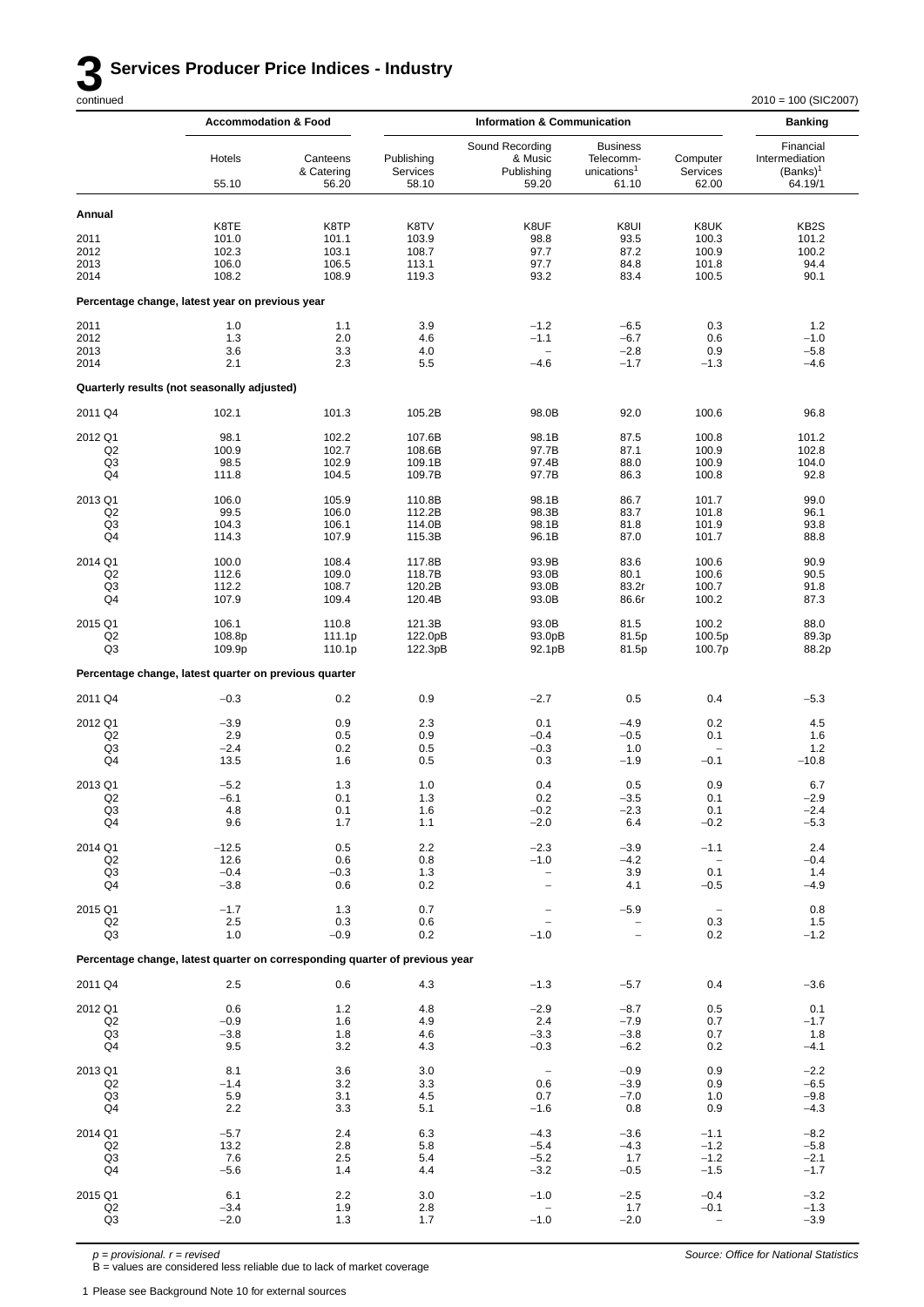*Source: Office for National Statistics*

|                                                   |                                                                             | <b>Real Estate Activities</b>            |                                                      |                                          | <b>Professional Scientific &amp; Technical Activities</b>          |                                                      |                                                            |
|---------------------------------------------------|-----------------------------------------------------------------------------|------------------------------------------|------------------------------------------------------|------------------------------------------|--------------------------------------------------------------------|------------------------------------------------------|------------------------------------------------------------|
|                                                   | Property<br>Rentals <sup>1</sup><br>68.20                                   | <b>Real Estate</b><br>Agencies<br>68.30  | Legal<br>Services <sup>2</sup><br>69.10              | Accountancy <sup>2</sup><br>69.20        | <b>Business</b><br>Management<br>Consultancy <sup>2</sup><br>70.22 | Architectural<br>Services <sup>2</sup><br>71.11      | Engineering<br>& Related<br>Services <sup>2</sup><br>71.12 |
| Annual                                            |                                                                             |                                          |                                                      |                                          |                                                                    |                                                      |                                                            |
| 2011<br>2012<br>2013<br>2014                      | K8VA<br>100.4<br>100.3<br>98.9<br>98.9                                      | K8VC<br>101.2<br>100.9<br>101.8<br>108.9 | KHW <sub>5</sub><br>101.9<br>104.0<br>106.3<br>110.3 | KHX6<br>102.2<br>103.7<br>106.2<br>109.5 | KOP4<br>103.9<br>106.5<br>106.2<br>104.4                           | KHY <sub>2</sub><br>100.4<br>101.1<br>103.2<br>104.4 | KHY7<br>100.8<br>103.0<br>104.9<br>107.6                   |
|                                                   | Percentage change, latest year on previous year                             |                                          |                                                      |                                          |                                                                    |                                                      |                                                            |
| 2011<br>2012<br>2013<br>2014                      | 0.4<br>$-0.1$<br>$-1.4$                                                     | 1.2<br>$-0.3$<br>0.9<br>7.0              | 1.9<br>2.1<br>2.2<br>3.8                             | 2.2<br>1.5<br>2.4<br>3.1                 | 2.5<br>$-0.3$<br>$-1.7$                                            | 0.4<br>0.7<br>2.1<br>1.2                             | 0.8<br>$2.2\,$<br>1.8<br>2.6                               |
|                                                   | Quarterly results (not seasonally adjusted)                                 |                                          |                                                      |                                          |                                                                    |                                                      |                                                            |
| 2011 Q4                                           | 100.2                                                                       | 101.4                                    | 102.8                                                | 103.0                                    | 106.7                                                              | 101.6                                                | 100.7                                                      |
| 2012 Q1<br>Q <sub>2</sub><br>Q3<br>Q4             | 100.1<br>100.2<br>100.7<br>100.4                                            | 101.3<br>101.0<br>100.7<br>100.6         | 103.2<br>103.2<br>104.7<br>104.9                     | 104.0<br>102.6<br>103.7<br>104.4         | 106.7<br>106.7<br>106.4<br>106.0                                   | 102.0<br>100.2<br>100.0<br>102.3                     | 102.6<br>103.6<br>102.8<br>103.0                           |
| 2013 Q1<br>Q2<br>Q3<br>Q4                         | 99.4<br>99.7<br>98.2<br>98.3                                                | 100.8<br>101.2<br>101.9<br>103.4         | 105.2<br>106.0<br>106.5<br>107.4                     | 106.5<br>106.0<br>105.6<br>106.6         | 106.4<br>106.2<br>106.0<br>106.0                                   | 102.5<br>103.4<br>103.7<br>103.3                     | 103.7<br>105.0<br>105.2<br>105.6                           |
| 2014 Q1<br>Q2<br>Q3<br>Q4                         | 98.4<br>98.7<br>99.1<br>99.2                                                | 105.5<br>107.4<br>110.1<br>112.7         | 109.4<br>110.2<br>110.1<br>111.5                     | 108.9<br>108.7<br>109.4<br>110.9         | 106.4<br>105.0<br>103.6<br>102.6                                   | 103.9<br>104.8<br>104.4<br>104.5                     | 107.0<br>107.7<br>107.8<br>107.9                           |
| 2015 Q1<br>Q <sub>2</sub><br>Q3                   | 99.4<br>99.5p<br>100.0p                                                     | 114.5<br>116.5p<br>118.9p                | 111.6<br>112.6p<br>113.4p                            | 113.3<br>112.4p<br>112.1p                | 103.0<br>103.1p<br>102.8p                                          | 105.8<br>106.1p<br>106.5p                            | 108.0<br>108.7p<br>108.3p                                  |
|                                                   | Percentage change, latest quarter on previous quarter                       |                                          |                                                      |                                          |                                                                    |                                                      |                                                            |
| 2011 Q4                                           | $-0.2$                                                                      |                                          | 0.1                                                  | 1.0                                      | 2.6                                                                | 1.8                                                  | 0.2                                                        |
| 2012 Q1<br>Q2<br>Q3<br>Q4                         | $-0.1$<br>0.1<br>0.5<br>$-0.3$                                              | $-0.1$<br>$-0.3$<br>$-0.3$<br>$-0.1$     | 0.4<br>1.5<br>0.2                                    | 1.0<br>$-1.3$<br>1.1<br>0.7              | $\overline{\phantom{a}}$<br>$\qquad \qquad -$<br>$-0.3$<br>$-0.4$  | 0.4<br>$-1.8$<br>$-0.2$<br>2.3                       | 1.9<br>1.0<br>$-0.8$<br>0.2                                |
| 2013 Q1<br>Q <sub>2</sub><br>Q3<br>Q <sub>4</sub> | $-1.0$<br>0.3<br>$-1.5$<br>0.1                                              | 0.2<br>0.4<br>0.7<br>1.5                 | 0.3<br>0.8<br>0.5<br>0.8                             | 2.0<br>$-0.5$<br>$-0.4$<br>0.9           | 0.4<br>$-0.2$<br>$-0.2$                                            | 0.2<br>0.9<br>0.3<br>$-0.4$                          | 0.7<br>1.3<br>$0.2\,$<br>0.4                               |
| 2014 Q1<br>Q <sub>2</sub><br>Q3<br>Q4             | 0.1<br>0.3<br>0.4<br>0.1                                                    | 2.0<br>1.8<br>2.5<br>2.4                 | 1.9<br>0.7<br>$-0.1$<br>1.3                          | $2.2\,$<br>$-0.2$<br>0.6<br>1.4          | 0.4<br>$-1.3$<br>$-1.3$<br>$-1.0$                                  | 0.6<br>0.9<br>$-0.4$<br>0.1                          | $1.3$<br>0.7<br>0.1<br>0.1                                 |
| 2015 Q1<br>Q2<br>Q <sub>3</sub>                   | 0.2<br>0.1<br>0.5                                                           | 1.6<br>1.7<br>2.1                        | 0.1<br>0.9<br>0.7                                    | 2.2<br>$-0.8$<br>$-0.3$                  | 0.4<br>0.1<br>$-0.3$                                               | 1.2<br>0.3<br>0.4                                    | 0.1<br>0.6<br>$-0.4$                                       |
|                                                   | Percentage change, latest quarter on corresponding quarter of previous year |                                          |                                                      |                                          |                                                                    |                                                      |                                                            |
| 2011 Q4                                           | $-0.3$                                                                      | 0.6                                      | 2.3                                                  | $2.5\,$                                  | $\ddot{\phantom{1}}$                                               | 1.6                                                  | 0.6                                                        |
| 2012 Q1<br>Q2<br>Q3<br>Q4                         | $-0.4$<br>$-0.3$<br>0.3<br>0.2                                              | 0.3<br>0.2<br>$-0.7$<br>$-0.8$           | 2.4<br>1.9<br>1.9<br>2.0                             | 1.2<br>1.4<br>1.7<br>1.4                 | 4.6<br>3.6<br>2.3<br>$-0.7$                                        | 1.7<br>0.1<br>0.2<br>0.7                             | $1.4\,$<br>$2.8\,$<br>$2.3\,$<br>2.3                       |
| 2013 Q1<br>Q2<br>Q3<br>Q4                         | $-0.7$<br>$-0.5$<br>$-2.5$<br>$-2.1$                                        | $-0.5$<br>0.2<br>1.2<br>2.8              | 1.9<br>2.7<br>1.7<br>2.4                             | 2.4<br>3.3<br>1.8<br>2.1                 | $-0.3$<br>$-0.5$<br>$-0.4$<br>$\qquad \qquad -$                    | 0.5<br>3.2<br>3.7<br>1.0                             | 1.1<br>1.4<br>$2.3\,$<br>2.5                               |
| 2014 Q1<br>Q <sub>2</sub><br>Q3<br>Q4             | $-1.0$<br>$-1.0$<br>0.9<br>0.9                                              | 4.7<br>6.1<br>8.0<br>9.0                 | 4.0<br>4.0<br>3.4<br>3.8                             | 2.3<br>2.5<br>3.6<br>4.0                 | $\overline{\phantom{a}}$<br>$-1.1$<br>$-2.3$<br>$-3.2$             | 1.4<br>1.4<br>0.7<br>1.2                             | $3.2\,$<br>$2.6\,$<br>$2.5$<br>$2.2$                       |
| 2015 Q1<br>Q2<br>Q <sub>3</sub>                   | 1.0<br>0.8<br>0.9                                                           | 8.5<br>8.5<br>8.0                        | 2.0<br>2.2<br>3.0                                    | 4.0<br>3.4<br>2.5                        | $-3.2$<br>$-1.8$<br>$-0.8$                                         | 1.8<br>1.2<br>2.0                                    | 0.9<br>0.9<br>$0.5\,$                                      |

 $p =$  provisional.  $r =$  revised

2 Not currently a National Statistic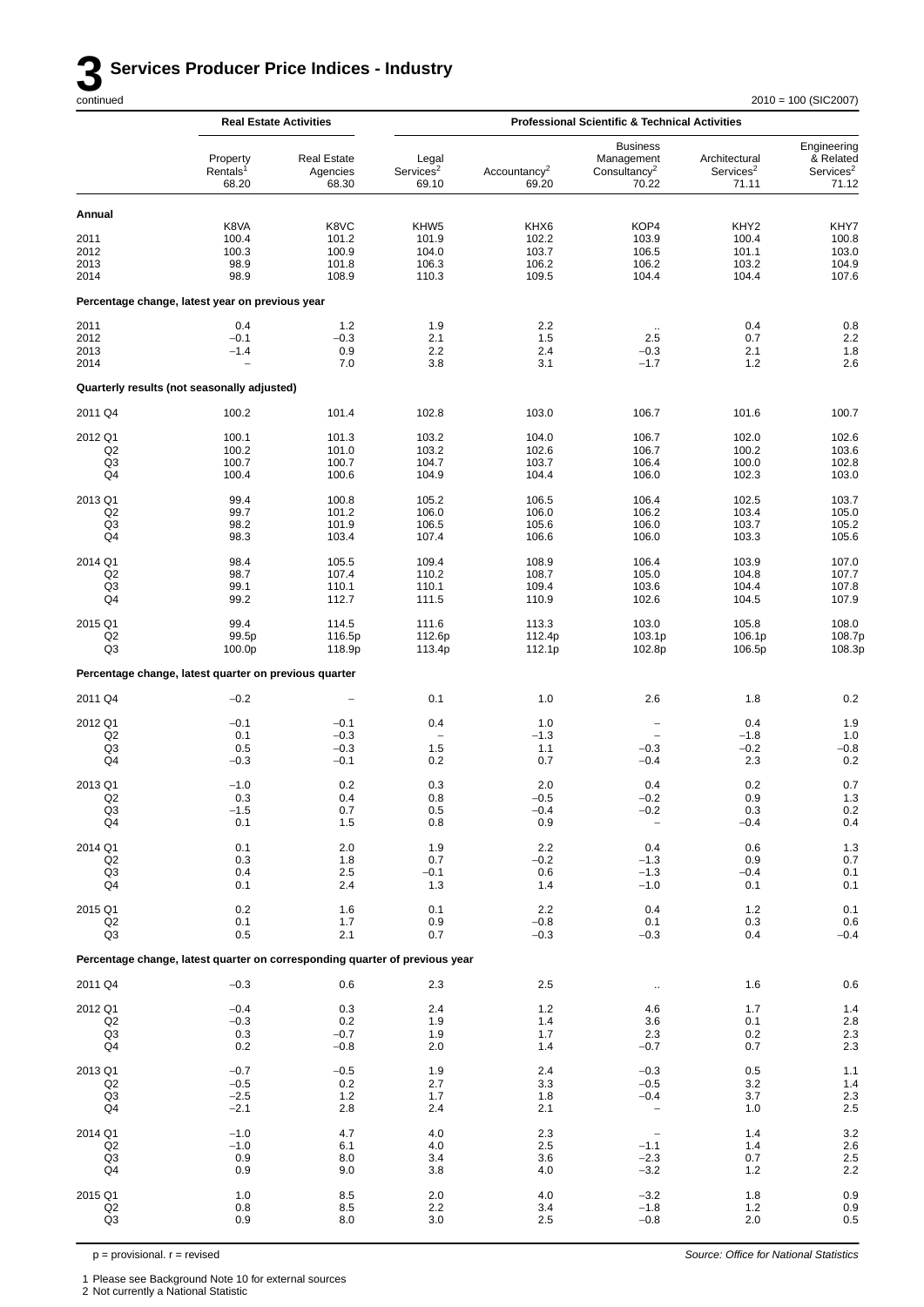|                                                       |                                                                             |                                                  | <b>Professional Scientific &amp; Technical Activities</b>                               |                                                                        |                                                         |
|-------------------------------------------------------|-----------------------------------------------------------------------------|--------------------------------------------------|-----------------------------------------------------------------------------------------|------------------------------------------------------------------------|---------------------------------------------------------|
|                                                       | Technical<br>Testing &<br>Analysis<br>71.20                                 | Advertising<br>Services <sup>1</sup><br>73.12    | Market<br>Research<br>73.20                                                             | Commercial<br>Film Processing<br>74.20                                 | Translation &<br>Interpretation<br>Services<br>74.30    |
| Annual                                                |                                                                             |                                                  |                                                                                         |                                                                        |                                                         |
| 2011<br>2012<br>2013<br>2014                          | K8WD<br>100.6<br>104.0<br>105.6<br>107.1                                    | KOQ5<br>103.0<br>99.7<br>99.8<br>102.8           | K8X7<br>100.9<br>101.1<br>101.9<br>103.3                                                | K8XC<br>102.6<br>103.0<br>108.2<br>110.1                               | K8XI<br>99.9<br>99.9<br>100.6<br>100.6                  |
| Percentage change, latest year on previous year       |                                                                             |                                                  |                                                                                         |                                                                        |                                                         |
| 2011<br>2012<br>2013<br>2014                          | 0.6<br>3.4<br>1.5<br>1.4                                                    | $\cdot$ .<br>$-3.2$<br>0.1<br>3.0                | 0.9<br>0.2<br>0.8<br>1.4                                                                | 2.6<br>0.4<br>5.0<br>1.8                                               | $-0.1$<br>$0.7\,$                                       |
| Quarterly results (not seasonally adjusted)           |                                                                             |                                                  |                                                                                         |                                                                        |                                                         |
| 2011 Q4                                               | 100.4                                                                       | 105.0                                            | 100.9                                                                                   | 103.0F                                                                 | 99.9                                                    |
| 2012 Q1<br>Q2<br>Q <sub>3</sub><br>Q4                 | 102.9<br>103.7<br>104.6<br>104.6                                            | 98.2<br>98.6<br>99.7<br>102.2                    | 101.1<br>101.1<br>101.2<br>101.1                                                        | 103.0F<br>103.0F<br>103.0F<br>103.0F                                   | 99.9<br>99.9<br>99.9<br>99.9                            |
| 2013 Q1<br>Q2<br>Q <sub>3</sub><br>Q4                 | 104.9<br>105.5<br>106.0<br>105.9                                            | 97.0<br>99.3<br>101.5<br>101.5                   | 101.9<br>101.9<br>101.9<br>101.9                                                        | 103.0F<br>110.0F<br>110.0F<br>110.0F                                   | 100.2<br>101.0<br>100.7<br>100.7                        |
| 2014 Q1<br>Q <sub>2</sub><br>Q3<br>Q4                 | 106.8<br>107.0<br>107.3<br>107.4                                            | 100.8<br>101.7<br>104.8<br>103.8                 | 102.8<br>102.8<br>103.6<br>104.2                                                        | 110.0F<br>110.1F<br>110.1F<br>110.1F                                   | 100.6<br>100.6<br>100.6<br>100.6                        |
| 2015 Q1<br>Q2<br>Q3                                   | 107.9<br>108.7p<br>108.0p                                                   | 103.3<br>103.5p<br>103.4p                        | 105.5<br>105.8p<br>105.8p                                                               | 110.1F<br>117.8pF<br>117.8pF                                           | 100.6<br>101.6p<br>101.6p                               |
| Percentage change, latest quarter on previous quarter |                                                                             |                                                  |                                                                                         |                                                                        |                                                         |
| 2011 Q4                                               | $-0.2$                                                                      | 2.2                                              |                                                                                         |                                                                        |                                                         |
| 2012 Q1<br>Q2<br>Q3<br>Q4                             | 2.5<br>0.8<br>0.9<br>$\hspace{1.0cm} - \hspace{1.0cm}$                      | $-6.5$<br>0.4<br>1.1<br>2.5                      | 0.2<br>$\overline{\phantom{0}}$<br>0.1<br>$-0.1$                                        | $\overline{a}$<br>$\overline{\phantom{0}}$<br>$\overline{\phantom{0}}$ | $\qquad \qquad -$<br>$\overline{\phantom{0}}$           |
| 2013 Q1<br>Q2<br>Q3<br>Q4                             | 0.3<br>0.6<br>0.5<br>$-0.1$                                                 | $-5.1$<br>2.4<br>2.2<br>$\overline{\phantom{0}}$ | 0.8<br>$\overline{\phantom{m}}$<br>$\overline{\phantom{0}}$<br>$\overline{\phantom{a}}$ | 6.8<br>L.                                                              | 0.3<br>0.8<br>$-0.3$                                    |
| 2014 Q1<br>Q2<br>Q <sub>3</sub><br>Q4                 | $0.8\,$<br>0.2<br>0.3<br>0.1                                                | $-0.7$<br>0.9<br>3.0<br>$-1.0$                   | 0.9<br>$\overline{\phantom{a}}$<br>0.8<br>0.6                                           | 0.1                                                                    | $-0.1$                                                  |
| 2015 Q1<br>Q2<br>Q <sub>3</sub>                       | 0.5<br>0.7<br>$-0.6$                                                        | $-0.5$<br>0.2<br>$-0.1$                          | 1.2<br>0.3<br>$\overline{\phantom{0}}$                                                  | 7.0                                                                    | $1.0$                                                   |
|                                                       | Percentage change, latest quarter on corresponding quarter of previous year |                                                  |                                                                                         |                                                                        |                                                         |
| 2011 Q4                                               | 0.3                                                                         | $\ddot{\phantom{1}}$                             | 0.5                                                                                     | 2.9                                                                    | $-0.1$                                                  |
| 2012 Q1<br>Q <sub>2</sub><br>Q <sub>3</sub><br>Q4     | 2.3<br>3.0<br>4.0<br>4.2                                                    | $-2.4$<br>$-4.9$<br>$-2.9$<br>$-2.7$             | 0.2<br>0.2<br>0.3<br>0.2                                                                | 1.4<br>0.1                                                             | $-0.1$<br>$-0.1$<br>$\overline{\phantom{a}}$            |
| 2013 Q1<br>Q2<br>Q <sub>3</sub><br>Q4                 | 1.9<br>1.7<br>1.3<br>1.2                                                    | $-1.2$<br>0.7<br>1.8<br>$-0.7$                   | 0.8<br>0.8<br>0.7<br>0.8                                                                | 6.8<br>6.8<br>6.8                                                      | 0.3<br>1.1<br>$\begin{array}{c} 0.8 \\ 0.8 \end{array}$ |
| 2014 Q1<br>Q <sub>2</sub><br>Q <sub>3</sub><br>Q4     | 1.8<br>1.4<br>$1.2$<br>1.4                                                  | 3.9<br>2.4<br>3.3<br>2.3                         | 0.9<br>0.9<br>1.7<br>2.3                                                                | 6.8<br>0.1<br>0.1<br>0.1                                               | 0.4<br>$-0.4$<br>$-0.1$<br>$-0.1$                       |
| 2015 Q1<br>$_{\mathsf{Q2}}$<br>Q3                     | 1.0<br>1.6<br>0.7                                                           | 2.5<br>1.8<br>$-1.3$                             | 2.6<br>2.9<br>2.1                                                                       | 0.1<br>7.0<br>7.0                                                      | $1.0$<br>$1.0$                                          |

p = provisional. r = revised

F = values are calculated using price quotes from 5 of fewer respondents

1 Not currently a National Statistic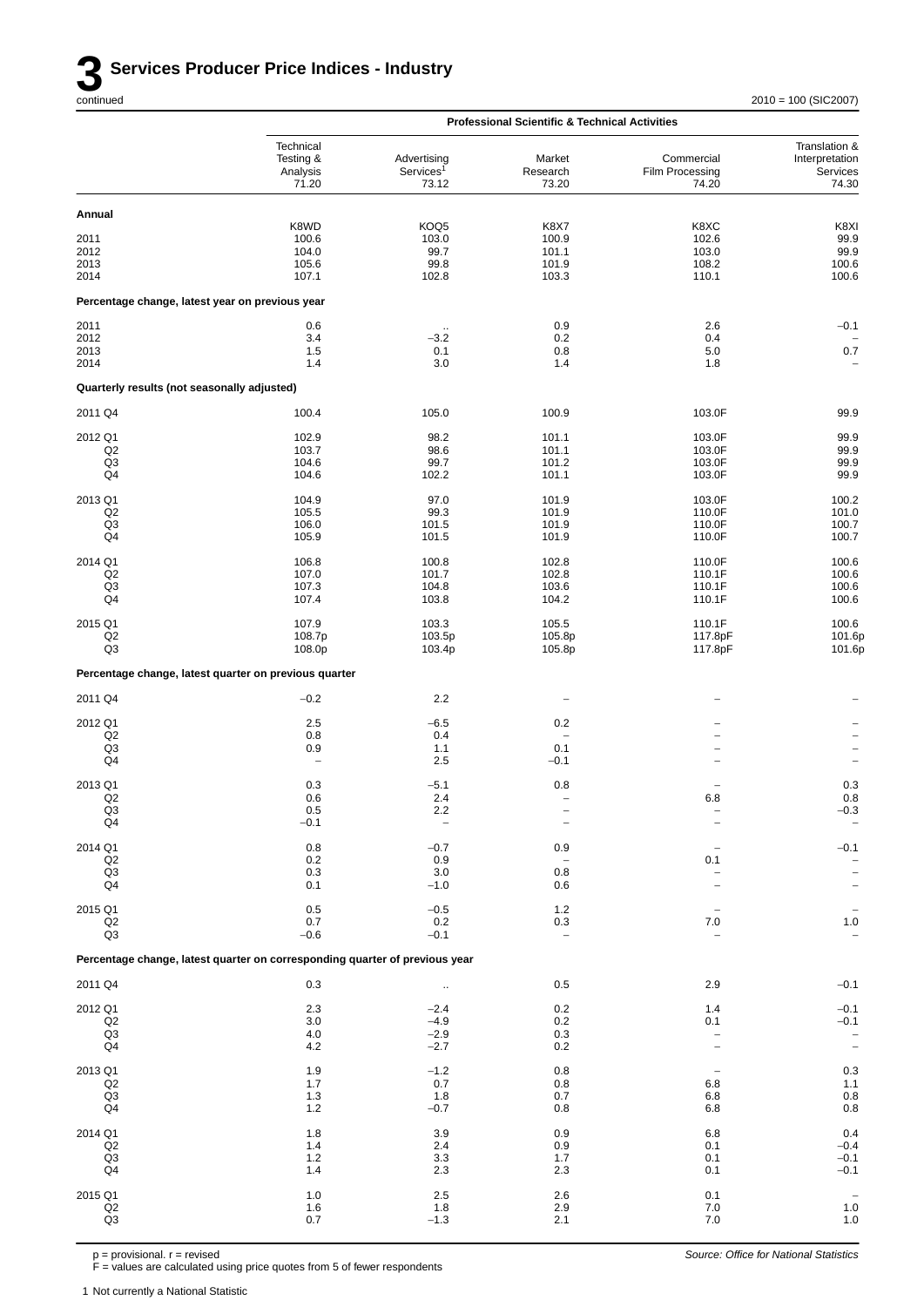

|                                             |                                                                             |                                 | <b>Administrative &amp; Support Services</b> |                                 |                                    |                              |
|---------------------------------------------|-----------------------------------------------------------------------------|---------------------------------|----------------------------------------------|---------------------------------|------------------------------------|------------------------------|
|                                             | Construction<br>Plant Hire<br>77.32                                         | Employment<br>Agencies<br>78.00 | Security<br>Services<br>80.11                | Industrial<br>Cleaning<br>81.22 | Secretarial<br>Services<br>82.10   | Contract<br>Packing<br>82.92 |
| Annual                                      |                                                                             |                                 |                                              |                                 |                                    |                              |
|                                             | K8XQ                                                                        | K8XZ                            | K8YH                                         | K8YQ                            | <b>K8Z2</b>                        | K8Z9                         |
| 2011                                        | 103.6                                                                       | 100.2                           | 99.1                                         | 100.6                           | 100.8                              | 98.1                         |
| 2012<br>2013                                | 102.9<br>105.0                                                              | 101.3<br>102.1                  | 99.4<br>97.6                                 | 101.0<br>101.9                  | 101.7<br>103.0                     | 98.9<br>100.8                |
| 2014                                        | 107.1                                                                       | 102.6                           | 97.4                                         | 103.2                           | 104.0                              | 101.0                        |
|                                             | Percentage change, latest year on previous year                             |                                 |                                              |                                 |                                    |                              |
| 2011                                        | 3.6                                                                         | 0.2                             | $-0.9$                                       | 0.6                             | 0.8                                | $-1.9$                       |
| 2012<br>2013                                | $-0.7$<br>2.0                                                               | 1.1<br>0.8                      | 0.3<br>$-1.8$                                | 0.4<br>0.9                      | 0.9<br>1.3                         | $0.8\,$<br>1.9               |
| 2014                                        | 2.0                                                                         | 0.5                             | $-0.2$                                       | 1.3                             | 1.0                                | 0.2                          |
| Quarterly results (not seasonally adjusted) |                                                                             |                                 |                                              |                                 |                                    |                              |
| 2011 Q4                                     | 103.9                                                                       | 100.2                           | 99.4                                         | 100.4                           | 100.5                              | 98.0                         |
| 2012 Q1                                     | 102.1                                                                       | 100.4                           | 99.4                                         | 100.7                           | 101.5                              | 98.6                         |
| Q2                                          | 102.4                                                                       | 100.9                           | 99.5                                         | 100.7                           | 101.3                              | 98.6                         |
| Q <sub>3</sub><br>Q4                        | 103.7<br>103.4                                                              | 102.0<br>102.0                  | 99.2<br>99.4                                 | 101.1<br>101.3                  | 102.1<br>102.0                     | 99.2<br>99.3                 |
| 2013 Q1                                     | 104.7                                                                       | 101.9                           | 99.4                                         | 101.3                           | 102.2                              | 100.5                        |
| Q <sub>2</sub>                              | 104.6                                                                       | 101.7                           | 96.9                                         | 101.0                           | 102.9                              | 100.9                        |
| Q3                                          | 105.2                                                                       | 101.6                           | 96.9                                         | 102.0                           | 103.2                              | 100.9                        |
| Q4                                          | 105.7                                                                       | 103.0                           | 97.2                                         | 103.2                           | 103.6                              | 101.0                        |
| 2014 Q1                                     | 106.4                                                                       | 103.1                           | 97.2                                         | 103.4                           | 104.1                              | 101.1                        |
| Q <sub>2</sub>                              | 107.4                                                                       | 103.0                           | 97.5                                         | 103.9                           | 103.9                              | 101.0                        |
| Q3<br>Q4                                    | 107.3<br>107.3                                                              | 102.0<br>102.2                  | 97.4<br>97.4                                 | 103.6<br>102.1r                 | 104.0<br>104.0                     | 101.1<br>101.0               |
| 2015 Q1                                     | 107.6                                                                       | 102.4                           | 96.4                                         | 102.6                           | 103.4                              | 100.0                        |
| Q2                                          | 107.1p                                                                      | 102.7p                          | 96.3p                                        | 103.0p                          | 103.2p                             | 99.9p                        |
| Q3                                          | 107.2p                                                                      | 102.4p                          | 96.7p                                        | 103.5p                          | 103.2p                             | 99.9p                        |
|                                             | Percentage change, latest quarter on previous quarter                       |                                 |                                              |                                 |                                    |                              |
| 2011 Q4                                     | $-4.2$                                                                      | $-0.1$                          | 0.2                                          | 0.1                             | $-1.0$                             |                              |
| 2012 Q1                                     | $-1.7$                                                                      | 0.2                             | $\overline{\phantom{0}}$                     | 0.3                             | 1.0                                | 0.6                          |
| Q <sub>2</sub><br>Q3                        | 0.3                                                                         | 0.5<br>1.1                      | 0.1                                          | $\qquad \qquad -$<br>0.4        | $-0.2$                             | 0.6                          |
| Q4                                          | 1.3<br>$-0.3$                                                               | $\qquad \qquad -$               | $-0.3$<br>0.2                                | 0.2                             | 0.8<br>$-0.1$                      | 0.1                          |
| 2013 Q1                                     | 1.3                                                                         | $-0.1$                          | $\overline{\phantom{0}}$                     | $\overline{\phantom{0}}$        | 0.2                                | 1.2                          |
| Q <sub>2</sub>                              | $-0.1$                                                                      | $-0.2$                          | $-2.5$                                       | $-0.3$                          | 0.7                                | 0.4                          |
| Q3                                          | 0.6                                                                         | $-0.1$                          | $\overline{a}$                               | 1.0                             | 0.3                                | $\qquad \qquad -$            |
| Q4                                          | 0.5                                                                         | 1.4                             | 0.3                                          | 1.2                             | 0.4                                | 0.1                          |
| 2014 Q1                                     | 0.7                                                                         | 0.1                             |                                              | 0.2                             | 0.5                                | 0.1                          |
| Q2<br>Q <sub>3</sub>                        | 0.9<br>$-0.1$                                                               | $-0.1$<br>$-1.0$                | 0.3<br>$-0.1$                                | 0.5<br>$-0.3$                   | $-0.2$<br>0.1                      | $-0.1$<br>0.1                |
| Q4                                          | $\qquad \qquad -$                                                           | 0.2                             | $\overline{\phantom{a}}$                     | $-1.4$                          | $\overline{\phantom{a}}$           | $-0.1$                       |
| 2015 Q1                                     | 0.3                                                                         | 0.2                             | $-1.0$                                       | 0.5                             | $-0.6$                             | $-1.0$                       |
| Q2<br>Q3                                    | $-0.5$<br>0.1                                                               | 0.3<br>$-0.3$                   | $-0.1$<br>0.4                                | 0.4<br>0.5                      | $-0.2$<br>$\overline{\phantom{0}}$ | $-0.1$                       |
|                                             | Percentage change, latest quarter on corresponding quarter of previous year |                                 |                                              |                                 |                                    |                              |
| 2011 Q4                                     |                                                                             |                                 |                                              |                                 |                                    |                              |
|                                             | 1.4                                                                         | 0.2                             | 0.8                                          | 0.4                             | 0.7                                | $-2.1$                       |
| 2012 Q1<br>Q2                               | 2.3<br>0.3                                                                  | 0.2<br>0.6                      | 0.8<br>0.3                                   | $-0.1$                          | 1.6<br>$-0.1$                      | 0.2                          |
| Q3                                          | $-4.4$                                                                      | 1.7                             | $\overline{\phantom{m}}$                     | 0.8                             | 0.6                                | 0.7<br>$1.2$                 |
| Q4                                          | $-0.5$                                                                      | 1.8                             | $\overline{\phantom{a}}$                     | 0.9                             | 1.5                                | $1.3$                        |
| 2013 Q1                                     | 2.5                                                                         | 1.5                             | $\overline{\phantom{a}}$                     | 0.6                             | 0.7                                | 1.9                          |
| Q2                                          | 2.1                                                                         | 0.8                             | $-2.6$                                       | 0.3                             | 1.6                                | $2.3\,$                      |
| Q <sub>3</sub><br>Q4                        | 1.4<br>2.2                                                                  | $-0.4$<br>1.0                   | $-2.3$<br>$-2.2$                             | 0.9<br>1.9                      | 1.1<br>1.6                         | 1.7<br>$1.7$                 |
| 2014 Q1                                     | 1.6                                                                         | 1.2                             | $-2.2$                                       | 2.1                             | 1.9                                | 0.6                          |
| Q2                                          | 2.7                                                                         | 1.3                             | 0.6                                          | 2.9                             | $1.0$                              | 0.1                          |
| Q <sub>3</sub>                              | 2.0                                                                         | 0.4                             | 0.5                                          | 1.6                             | 0.8                                | $0.2\,$                      |
| Q4                                          | 1.5                                                                         | $-0.8$                          | 0.2                                          | $-1.1$                          | 0.4                                | $\qquad \qquad -$            |
| 2015 Q1                                     | $1.1$                                                                       | $-0.7$                          | $-0.8$                                       | $-0.8$                          | $-0.7$                             | $-1.1$                       |
| Q2<br>Q3                                    | $-0.3$<br>$-0.1$                                                            | $-0.3$<br>0.4                   | $-1.2$<br>$-0.7$                             | $-0.9$<br>$-0.1$                | $-0.7$<br>$-0.8$                   | $-1.1$<br>$-1.2$             |
|                                             |                                                                             |                                 |                                              |                                 |                                    |                              |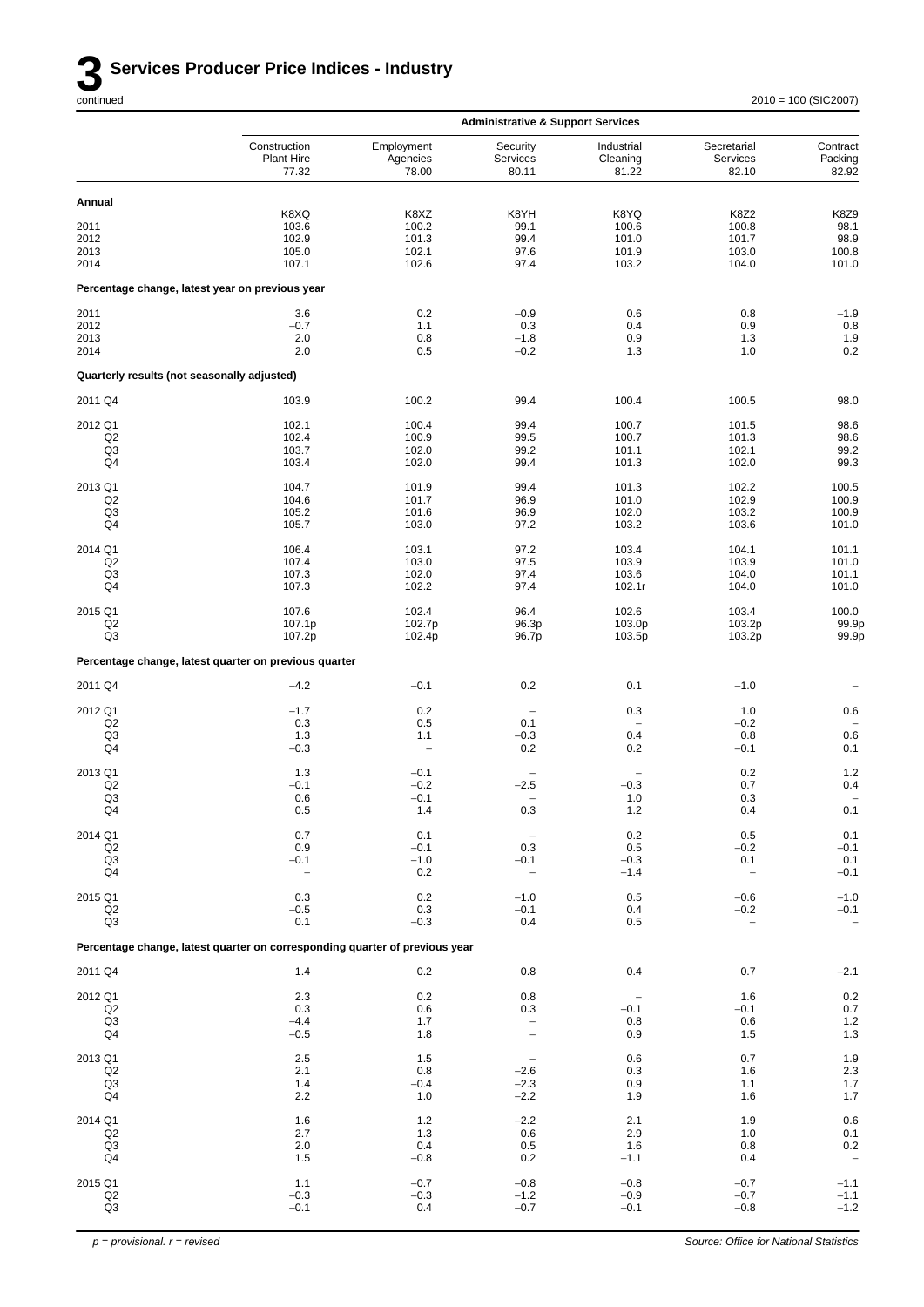|                                                                             | <b>Education</b>             | <b>Other Services</b>               |
|-----------------------------------------------------------------------------|------------------------------|-------------------------------------|
|                                                                             | Adult                        | Commercial<br>Washing &             |
|                                                                             | Education                    | Dry Cleaning                        |
|                                                                             | 85.59                        | 96.01                               |
| Annual                                                                      | K8ZG                         | K8ZM                                |
| 2011                                                                        | 101.0                        | 101.0                               |
| 2012<br>2013                                                                | 100.2<br>102.3               | 101.1<br>101.8                      |
| 2014                                                                        | 103.8                        | 102.6                               |
| Percentage change, latest year on previous year                             |                              |                                     |
| 2011<br>2012                                                                | 1.0<br>$-0.8$                | 1.0<br>0.1                          |
| 2013                                                                        | 2.1                          | 0.7                                 |
| 2014                                                                        | 1.5                          | 0.8                                 |
| Quarterly results (not seasonally adjusted)                                 |                              |                                     |
| 2011 Q4                                                                     | 99.1                         | 101.1                               |
| 2012 Q1<br>Q2                                                               | 100.2<br>100.4               | 101.5<br>101.7                      |
| Q <sub>3</sub>                                                              | 100.0                        | 100.6                               |
| Q4                                                                          | 100.0                        | 100.6                               |
| 2013 Q1<br>Q2                                                               | 101.9<br>101.9               | 101.5<br>101.7                      |
| Q <sub>3</sub>                                                              | 102.7                        | 102.1                               |
| Q4                                                                          | 102.7                        | 102.1                               |
| 2014 Q1<br>Q2                                                               | 104.1<br>104.2               | 102.1<br>102.8                      |
| Q <sub>3</sub>                                                              | 104.2                        | 102.8                               |
| Q <sub>4</sub>                                                              | 102.8                        | 102.8r                              |
| 2015 Q1<br>$_{\mathsf{Q2}}$                                                 | 103.2<br>103.4p              | 104.0<br>104.3p                     |
| Q3                                                                          | 104.5p                       | 104.4p                              |
| Percentage change, latest quarter on previous quarter                       |                              |                                     |
| 2011 Q4                                                                     | 0.3                          | $\overline{\phantom{a}}$            |
| 2012 Q1                                                                     | 1.1                          | 0.4                                 |
| Q2<br>Q <sub>3</sub>                                                        | 0.2<br>$-0.4$                | 0.2<br>$-1.1$                       |
| Q4                                                                          | $\overline{\phantom{a}}$     | $\qquad \qquad -$                   |
| 2013 Q1                                                                     | 1.9                          | 0.9                                 |
| Q2<br>Q3                                                                    | $\qquad \qquad -$<br>$0.8\,$ | 0.2<br>0.4                          |
| Q <sub>4</sub>                                                              | $\overline{\phantom{a}}$     | $\overline{\phantom{a}}$            |
| 2014 Q1<br>$_{\mathsf{Q2}}$                                                 | 1.4<br>0.1                   | $\overline{\phantom{0}}$<br>$0.7\,$ |
| $_{\mathsf{Q4}}^{\mathsf{Q3}}$                                              | $\overline{\phantom{a}}$     | $\qquad \qquad -$                   |
|                                                                             | $-1.3$                       | $\overline{\phantom{a}}$            |
| 2015 Q1<br>$_{\mathsf{Q2}}$                                                 | 0.4<br>0.2                   | 1.2<br>0.3                          |
| $\mathsf{Q3}$                                                               | $1.1$                        | 0.1                                 |
| Percentage change, latest quarter on corresponding quarter of previous year |                              |                                     |
| 2011 Q4                                                                     | $-1.5$                       | 0.9                                 |
| 2012 Q1                                                                     | $-2.0$                       | $0.8\,$                             |
| Q2<br>Q3                                                                    | $-3.3$<br>1.2                | 0.7<br>$-0.5$                       |
| Q4                                                                          | 0.9                          | $-0.5$                              |
| 2013 Q1                                                                     | 1.7                          | $\overline{\phantom{a}}$            |
| $_{\mathsf{Q2}}$<br>$_{\mathsf{Q3}}$                                        | 1.5<br>2.7                   | $\overline{\phantom{a}}$<br>1.5     |
| Q4                                                                          | $2.7\,$                      | 1.5                                 |
| 2014 Q1                                                                     | $2.2\,$                      | 0.6                                 |
| Q2<br>Q3                                                                    | $2.3\,$<br>1.5               | 1.1<br>$0.7\,$                      |
| Q4                                                                          | 0.1                          | 0.7                                 |
| 2015 Q1                                                                     | $-0.9$<br>$-0.8$             | 1.9<br>1.5                          |
| $_{\mathsf{Q3}}^{\mathsf{Q2}}$                                              | 0.3                          | 1.6                                 |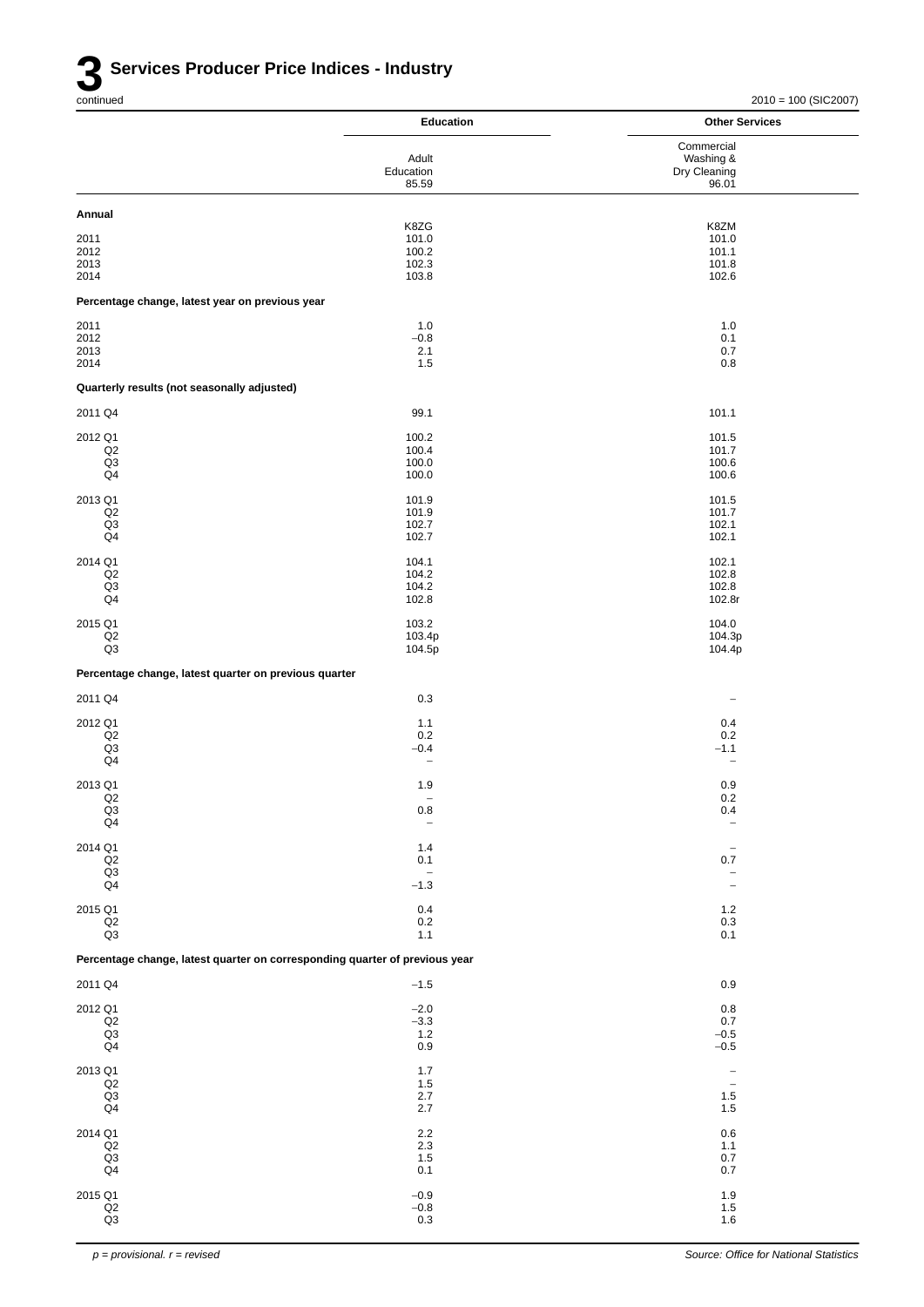# **1R** Services Producer Price Indices - Aggregate Revisions

2010=100 (SIC2007)

|                |                       | <b>Gross Sector</b>       |          |                          | <b>Net Sector</b>         |                          |
|----------------|-----------------------|---------------------------|----------|--------------------------|---------------------------|--------------------------|
|                |                       | SPPI - All services       |          |                          | SPPI - All services       |                          |
|                |                       | percentage<br>change over |          |                          | percentage<br>change over |                          |
|                | Index<br>$(2010=100)$ | Quarter                   | Year     | Index<br>$(2010=100)$    | Quarter                   | Year                     |
|                | 9907010000            |                           |          | 9907020000               |                           |                          |
|                | K8ZU                  |                           |          | K8ZW                     |                           |                          |
| 2011 Q4        | -                     |                           |          |                          |                           |                          |
| 2012 Q1        |                       |                           |          |                          |                           |                          |
| Q2             |                       |                           |          |                          |                           |                          |
| Q3             |                       |                           |          |                          |                           | -                        |
| Q4             |                       |                           |          |                          |                           | $\qquad \qquad -$        |
| 2013 Q1        |                       |                           |          |                          |                           | -                        |
| Q2             |                       |                           |          |                          |                           | -                        |
| Q <sub>3</sub> |                       |                           |          |                          |                           | $\overline{\phantom{0}}$ |
| Q4             |                       |                           |          |                          |                           | $\overline{\phantom{0}}$ |
| 2014 Q1        |                       |                           |          |                          |                           | -                        |
| Q2             |                       |                           |          |                          |                           | $\qquad \qquad -$        |
| Q3             | 0.1                   | 0.1                       | 0.1      | 0.1                      | 0.1                       | 0.1                      |
| Q4             | 0.3                   | 0.2                       | 0.3      | 0.2                      | 0.1                       | 0.2                      |
| 2015 Q1        | 0.1                   | $-0.2$                    | 0.1      | $\overline{\phantom{0}}$ | $-0.2$                    | $\overline{\phantom{0}}$ |
| Q2             | 0.1                   |                           | 0.1      | 0.2                      | $0.2\,$                   | 0.2                      |
| Q <sub>3</sub> | $\ddotsc$             | $\ldots$                  | $\ldots$ | $\ldots$                 | $\ddotsc$                 | $\ldots$                 |
|                |                       |                           |          |                          |                           |                          |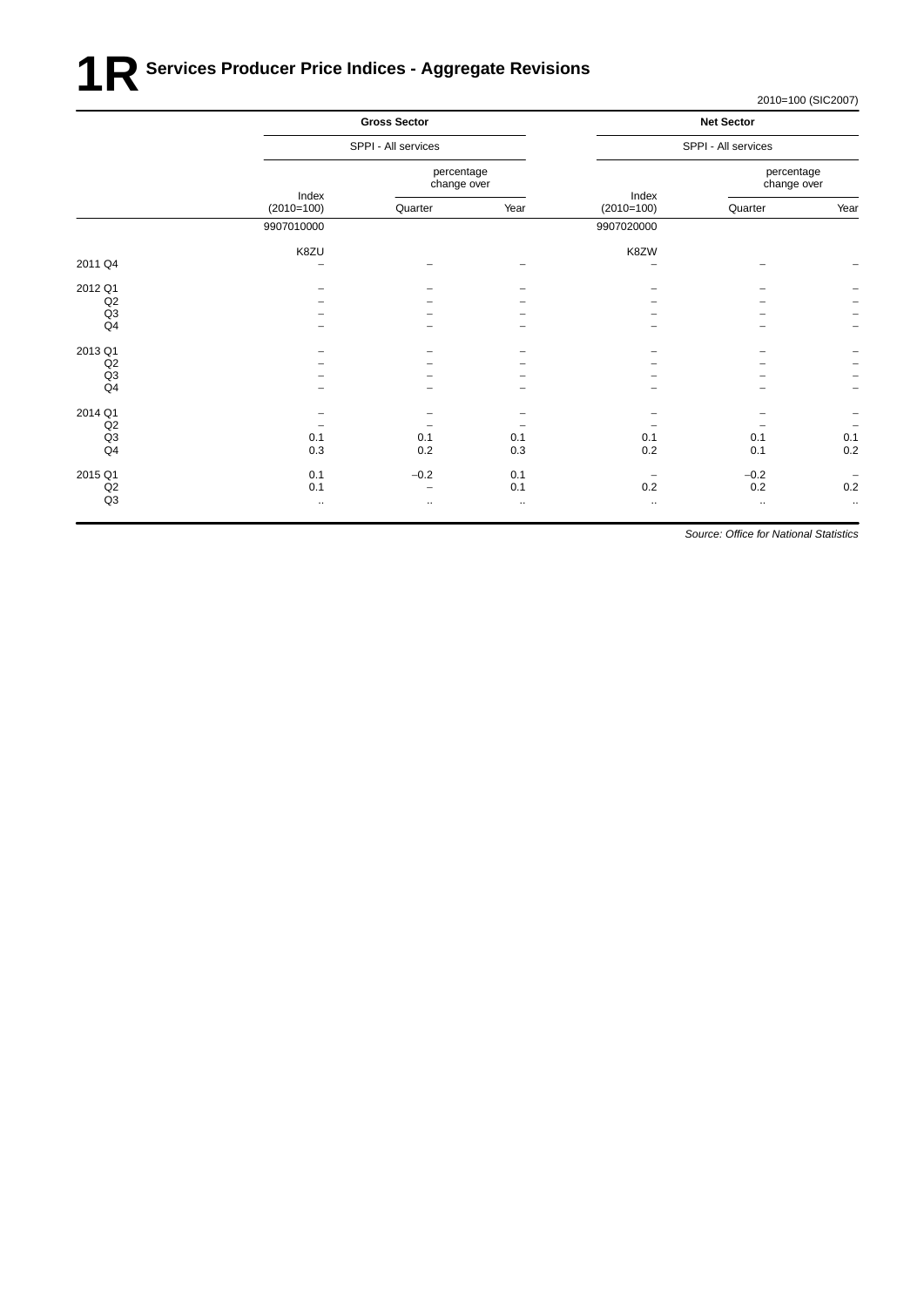# **2R** Services Producer Price Indices - Section Revisions

2010=100 (SIC2007)

|         | Water Supply, Sewerage<br>and Waste Management |                           |          |                     | Wholesale, Retail Trade of<br><b>Motor Vehicles and Motorcycles</b> |              |
|---------|------------------------------------------------|---------------------------|----------|---------------------|---------------------------------------------------------------------|--------------|
|         |                                                | percentage<br>change over |          |                     | percentage<br>change over                                           |              |
|         | Index<br>$2010=100$                            | Quarter                   | Year     | Index<br>$2010=100$ | Quarter                                                             | Year         |
|         | 9907101000                                     |                           |          | 9907103000          |                                                                     |              |
|         | MF8N                                           |                           |          | MF <sub>2</sub> J   |                                                                     |              |
| 2011 Q4 |                                                |                           |          |                     |                                                                     |              |
| 2012 Q1 |                                                |                           |          |                     |                                                                     |              |
| Q2      |                                                |                           |          |                     |                                                                     |              |
| Q3      |                                                |                           |          |                     |                                                                     |              |
| Q4      |                                                |                           |          |                     |                                                                     |              |
| 2013 Q1 |                                                |                           |          |                     |                                                                     |              |
| Q2      |                                                |                           |          |                     |                                                                     |              |
| Q3      |                                                |                           |          |                     |                                                                     |              |
| Q4      |                                                |                           |          |                     |                                                                     |              |
| 2014 Q1 |                                                |                           |          |                     |                                                                     |              |
| Q2      |                                                |                           |          |                     |                                                                     |              |
| Q3      |                                                |                           |          |                     |                                                                     |              |
| Q4      |                                                |                           |          |                     |                                                                     |              |
| 2015 Q1 |                                                |                           |          |                     |                                                                     |              |
| Q2      |                                                |                           |          |                     |                                                                     |              |
| Q3      |                                                |                           |          |                     |                                                                     |              |
|         | $\cdot$ .                                      | $\cdots$                  | $\ldots$ | $\ldots$            | $\ddotsc$                                                           | $\cdot\cdot$ |

|                |            | <b>Transportation and Storage</b> |           |            | <b>Accommodation and Food</b> |                           |  |
|----------------|------------|-----------------------------------|-----------|------------|-------------------------------|---------------------------|--|
|                | Index      | percentage<br>change over         |           | Index      |                               | percentage<br>change over |  |
|                | $2010=100$ | Quarter                           | Year      | 2010=100   | Quarter                       | Year                      |  |
|                | 9907104000 |                                   |           | 9907105000 |                               |                           |  |
|                | MF2K       |                                   |           | MF2L       |                               |                           |  |
| 2011 Q4        | -          |                                   |           | ۰          |                               |                           |  |
| 2012 Q1        | -          |                                   |           | -          | -                             |                           |  |
| Q2             |            |                                   |           |            |                               |                           |  |
| Q <sub>3</sub> |            |                                   |           |            |                               | -                         |  |
| Q4             |            |                                   |           |            |                               | $\overline{\phantom{0}}$  |  |
| 2013 Q1        |            |                                   |           |            |                               | -                         |  |
| Q2             |            |                                   |           |            |                               | $\qquad \qquad -$         |  |
| Q3             |            |                                   |           |            |                               | $\overline{a}$            |  |
| Q4             | -          | -                                 | -         |            | $\overline{\phantom{m}}$      | $\qquad \qquad -$         |  |
| 2014 Q1        |            |                                   |           |            |                               |                           |  |
| Q2             |            |                                   |           |            |                               | $\qquad \qquad -$         |  |
| Q <sub>3</sub> |            |                                   |           |            |                               | $\overline{\phantom{0}}$  |  |
| Q4             |            |                                   |           |            |                               | $\qquad \qquad -$         |  |
| 2015 Q1        |            |                                   |           |            |                               | $\overline{\phantom{0}}$  |  |
| Q2             | 0.2        | 0.2                               | 0.2       | 0.1        | 0.1                           | 0.1                       |  |
| $\mathsf{Q3}$  | $\cdot$ .  | $\cdot$ .                         | $\cdot$ . | $\cdot$ .  | $\cdot$ .                     | $\cdot$ .                 |  |
|                |            |                                   |           |            |                               |                           |  |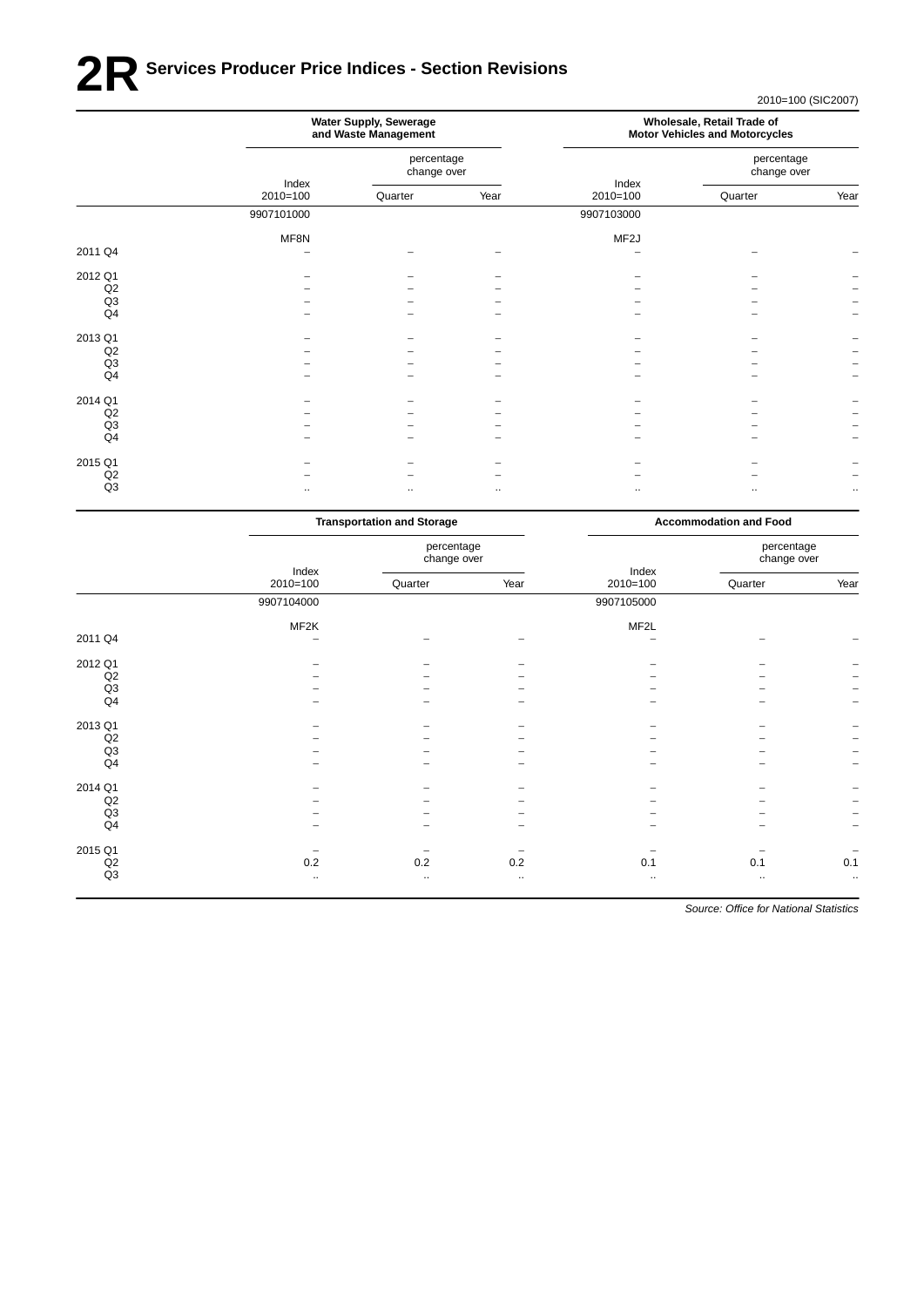

2010=100 (SIC2007)

|                |                     | <b>Information and Communication</b> |           | <b>Real Estate Activities</b> |                           |                      |  |
|----------------|---------------------|--------------------------------------|-----------|-------------------------------|---------------------------|----------------------|--|
|                |                     | percentage<br>change over            |           |                               | percentage<br>change over |                      |  |
|                | Index<br>$2010=100$ | Quarter                              | Year      | Index<br>$2010=100$           | Quarter                   | Year                 |  |
|                | 9907106000          |                                      |           | 9907108000                    |                           |                      |  |
|                | MF <sub>2</sub> M   |                                      |           | MF8P                          |                           |                      |  |
| 2011 Q4        |                     |                                      |           |                               |                           |                      |  |
| 2012 Q1        |                     |                                      |           |                               |                           |                      |  |
| Q2             |                     |                                      |           |                               |                           |                      |  |
| Q3             |                     |                                      |           |                               |                           |                      |  |
| Q <sub>4</sub> |                     |                                      |           |                               |                           |                      |  |
| 2013 Q1        |                     |                                      |           |                               |                           |                      |  |
| Q2             |                     |                                      |           |                               |                           |                      |  |
| Q3             |                     |                                      |           |                               |                           |                      |  |
| Q <sub>4</sub> |                     |                                      |           |                               |                           |                      |  |
| 2014 Q1        |                     |                                      |           |                               |                           |                      |  |
| Q2             |                     |                                      |           |                               |                           |                      |  |
| Q3             | 0.8                 | 0.8                                  | 0.8       |                               |                           |                      |  |
| Q <sub>4</sub> | 1.6                 | 0.8                                  | 1.6       |                               |                           | $\qquad \qquad -$    |  |
| 2015 Q1        | 0.2                 | $-1.4$                               | 0.2       |                               |                           |                      |  |
| Q2             | 0.4                 | 0.2                                  | 0.4       | 0.1                           | 0.1                       | 0.1                  |  |
| Q3             | $\ldots$            | $\ddotsc$                            | $\ddotsc$ | $\ldots$                      | $\bullet$ .               | $\ddot{\phantom{1}}$ |  |

|                | Professional, Scientific and<br><b>Technical Activities</b> |                           |          |            | <b>Administrative and Support Services</b> |           |  |
|----------------|-------------------------------------------------------------|---------------------------|----------|------------|--------------------------------------------|-----------|--|
|                | Index                                                       | percentage<br>change over |          | Index      | percentage<br>change over                  |           |  |
|                | $2010=100$                                                  | Quarter                   | Year     | $2010=100$ | Quarter                                    | Year      |  |
|                | 9907109000                                                  |                           |          | 9907110000 |                                            |           |  |
|                | MF8Q                                                        |                           |          | MF8R       |                                            |           |  |
| 2011 Q4        |                                                             |                           |          |            |                                            |           |  |
| 2012 Q1        |                                                             |                           |          |            |                                            |           |  |
| Q2             |                                                             |                           |          |            |                                            |           |  |
| Q3             |                                                             |                           |          |            |                                            |           |  |
| Q <sub>4</sub> |                                                             |                           |          |            |                                            |           |  |
| 2013 Q1        |                                                             |                           |          |            |                                            |           |  |
| Q2             |                                                             |                           |          |            |                                            |           |  |
| Q3             |                                                             |                           |          |            |                                            |           |  |
| Q <sub>4</sub> |                                                             |                           |          |            |                                            |           |  |
| 2014 Q1        |                                                             |                           |          |            |                                            |           |  |
| Q2             |                                                             |                           |          |            |                                            |           |  |
| Q3             |                                                             |                           |          |            |                                            |           |  |
| Q4             |                                                             |                           |          |            |                                            | -         |  |
| 2015 Q1        | $-0.1$                                                      | $-0.1$                    | $-0.1$   |            |                                            |           |  |
| Q2             |                                                             | 0.1                       |          |            |                                            |           |  |
| Q3             | $\cdot$ .                                                   | $\cdot$ .                 | $\cdots$ | $\ddotsc$  | $\ldots$                                   | $\cdot$ . |  |
|                |                                                             |                           |          |            |                                            |           |  |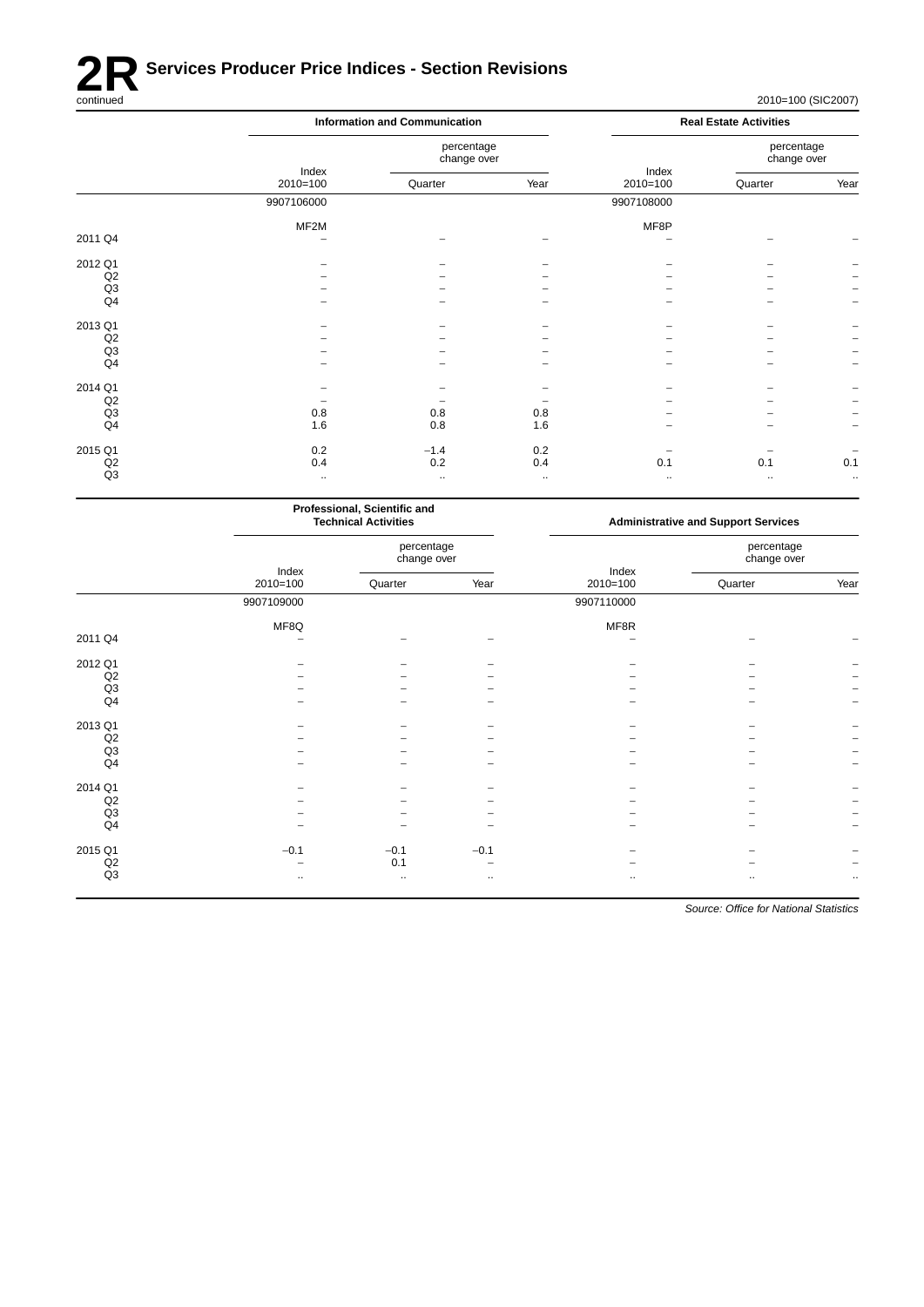

# **2R** Services Producer Price Indices - Section Revisions<br>
continued

2010=100 (SIC2007)

|                | Education           |               |                           | <b>Other Services</b> |                           |                          |
|----------------|---------------------|---------------|---------------------------|-----------------------|---------------------------|--------------------------|
|                |                     |               | percentage<br>change over |                       | percentage<br>change over |                          |
|                | Index<br>$2010=100$ | Quarter       | Year                      | Index<br>$2010=100$   | Quarter                   | Year                     |
|                | 9907113000          |               |                           | 9907116000            |                           |                          |
|                | MF8S                |               |                           | MF8T                  |                           |                          |
| 2011 Q4        | -                   |               |                           |                       |                           |                          |
| 2012 Q1        |                     |               |                           |                       |                           |                          |
| Q2             |                     |               |                           |                       |                           |                          |
| Q3             |                     |               |                           |                       |                           | $\overline{\phantom{a}}$ |
| Q <sub>4</sub> |                     |               |                           |                       |                           | $\overline{\phantom{m}}$ |
| 2013 Q1        |                     |               |                           |                       |                           |                          |
| Q2             |                     |               |                           |                       |                           | $\overline{\phantom{m}}$ |
| Q3             |                     |               |                           |                       |                           | $\overline{\phantom{m}}$ |
| Q <sub>4</sub> |                     |               |                           |                       |                           | $\overline{\phantom{a}}$ |
| 2014 Q1        |                     |               |                           |                       |                           |                          |
| Q2             |                     |               |                           |                       |                           | $\overline{\phantom{a}}$ |
| Q3             |                     |               |                           |                       |                           | $\overline{\phantom{a}}$ |
| Q <sub>4</sub> |                     |               |                           | $-0.1$                | $-0.1$                    | $-0.1$                   |
| 2015 Q1        |                     |               |                           |                       | 0.1                       | $\overline{\phantom{a}}$ |
| Q2             |                     |               | $\overline{\phantom{0}}$  | $-0.1$                | $-0.1$                    | $-0.1$                   |
| Q3             | $\ddotsc$           | $\sim$ $\sim$ | $\ldots$                  | $\ddotsc$             | $\ldots$                  | $\ddot{\phantom{1}}$     |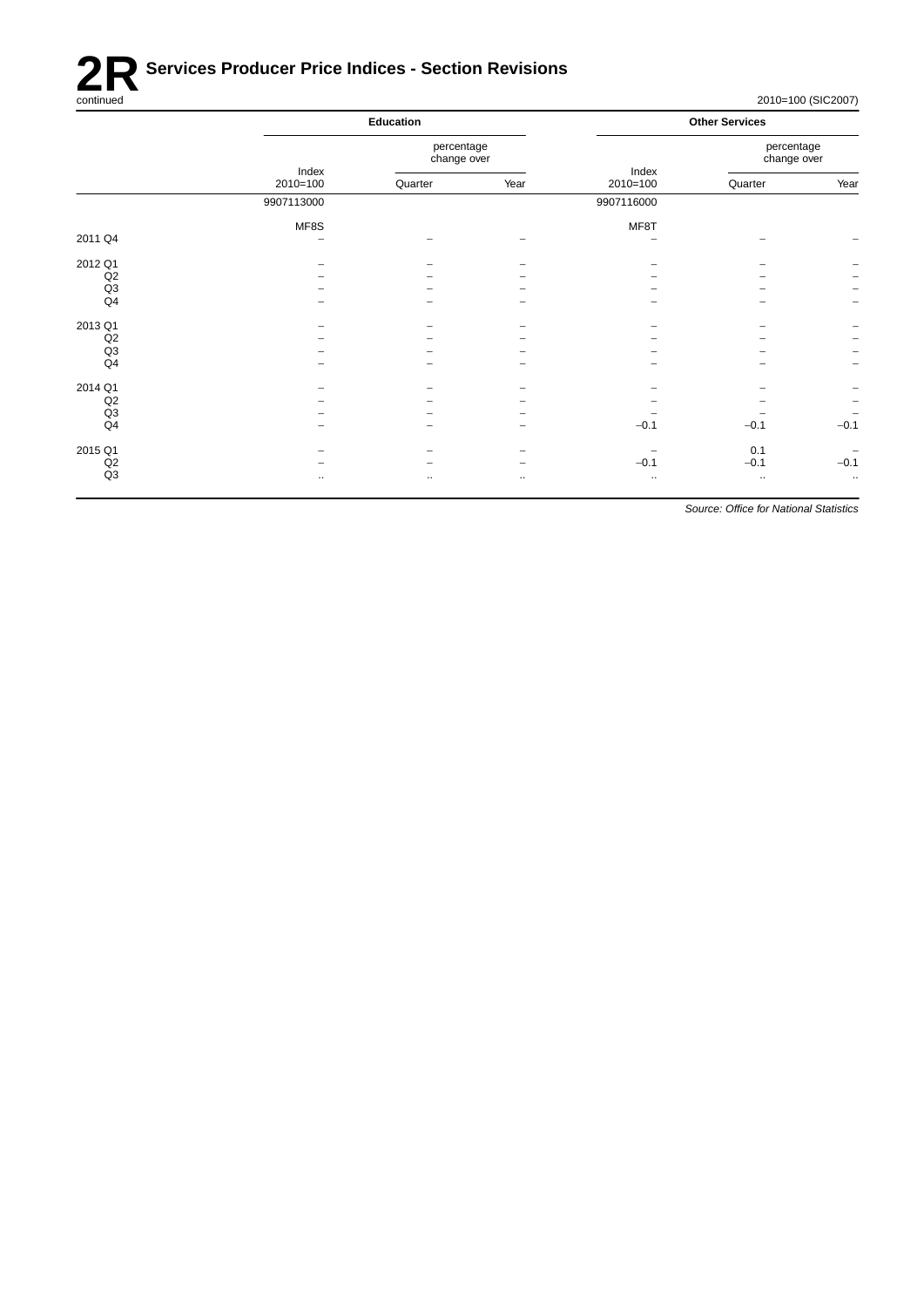# **3R** Services Producer Prices Indices - Industry Revisions

|                             |                                                                             | Water Supply, Sewerage and Waste Management          |                                                        | Wholesale, Retail Trade; Repair of<br><b>Motor Vehicles and Motorcycles</b> |  |
|-----------------------------|-----------------------------------------------------------------------------|------------------------------------------------------|--------------------------------------------------------|-----------------------------------------------------------------------------|--|
|                             | Sewerage<br>Services<br>37.00                                               | Waste<br>Disposal<br>38.11                           | Sorted Recovered<br><b>Materials Services</b><br>38.32 | Motor<br>Vehicles<br>45.20                                                  |  |
| Annual                      | K8PX                                                                        | K8Q3                                                 | K8QL                                                   | K8QW                                                                        |  |
| 2011                        | $\overline{\phantom{0}}$                                                    |                                                      |                                                        |                                                                             |  |
| 2012<br>2013                |                                                                             | $\overline{\phantom{0}}$<br>$\overline{\phantom{0}}$ | $\overline{\phantom{0}}$                               |                                                                             |  |
| 2014                        | Percentage change, latest year on previous year                             |                                                      |                                                        |                                                                             |  |
|                             |                                                                             |                                                      |                                                        |                                                                             |  |
| 2011<br>2012                | $\overline{\phantom{0}}$                                                    |                                                      |                                                        |                                                                             |  |
| 2013<br>2014                |                                                                             |                                                      |                                                        |                                                                             |  |
|                             | Quarterly results (not seasonally adjusted)                                 |                                                      |                                                        |                                                                             |  |
| 2011 Q4                     |                                                                             |                                                      |                                                        |                                                                             |  |
| 2012 Q1                     |                                                                             |                                                      |                                                        |                                                                             |  |
| Q2                          |                                                                             |                                                      |                                                        |                                                                             |  |
| Q3                          |                                                                             |                                                      |                                                        |                                                                             |  |
| Q4                          |                                                                             |                                                      |                                                        |                                                                             |  |
| 2013 Q1                     |                                                                             |                                                      |                                                        |                                                                             |  |
| Q2                          |                                                                             |                                                      |                                                        |                                                                             |  |
| Q3<br>$\mathsf{Q}4$         |                                                                             |                                                      |                                                        |                                                                             |  |
| 2014 Q1                     |                                                                             |                                                      |                                                        |                                                                             |  |
| Q2                          |                                                                             |                                                      |                                                        |                                                                             |  |
| Q3<br>Q4                    |                                                                             |                                                      |                                                        |                                                                             |  |
|                             |                                                                             |                                                      |                                                        |                                                                             |  |
| 2015 Q1                     |                                                                             |                                                      |                                                        |                                                                             |  |
| $_{\mathsf{Q2}}$<br>Q3      |                                                                             |                                                      |                                                        |                                                                             |  |
|                             | Percentage change, latest quarter on previous quarter                       |                                                      |                                                        |                                                                             |  |
| 2011 Q4                     |                                                                             |                                                      |                                                        |                                                                             |  |
|                             |                                                                             |                                                      |                                                        |                                                                             |  |
| 2012 Q1<br>Q2               |                                                                             |                                                      |                                                        |                                                                             |  |
| Q3                          |                                                                             |                                                      |                                                        |                                                                             |  |
| $\mathsf{Q}4$               |                                                                             |                                                      |                                                        |                                                                             |  |
| 2013 Q1                     |                                                                             |                                                      |                                                        |                                                                             |  |
| Q <sub>2</sub>              |                                                                             |                                                      |                                                        |                                                                             |  |
| Q3<br>Q4                    |                                                                             |                                                      |                                                        |                                                                             |  |
|                             |                                                                             |                                                      |                                                        |                                                                             |  |
| 2014 Q1<br>$_{\mathsf{Q2}}$ |                                                                             |                                                      |                                                        |                                                                             |  |
| Q3                          |                                                                             |                                                      |                                                        |                                                                             |  |
| Q <sub>4</sub>              |                                                                             |                                                      |                                                        |                                                                             |  |
| 2015 Q1                     |                                                                             |                                                      |                                                        |                                                                             |  |
| Q2                          |                                                                             |                                                      |                                                        |                                                                             |  |
| Q <sub>3</sub>              |                                                                             |                                                      |                                                        |                                                                             |  |
|                             | Percentage change, latest quarter on corresponding quarter of previous year |                                                      |                                                        |                                                                             |  |
| 2011 Q4                     |                                                                             |                                                      |                                                        |                                                                             |  |
| 2012 Q1                     |                                                                             |                                                      |                                                        |                                                                             |  |
| $_{\mathsf{Q2}}$<br>Q3      |                                                                             |                                                      |                                                        |                                                                             |  |
| Q4                          |                                                                             |                                                      |                                                        |                                                                             |  |
| 2013 Q1                     |                                                                             |                                                      |                                                        |                                                                             |  |
| $_{\mathsf{Q2}}$            |                                                                             |                                                      |                                                        |                                                                             |  |
| Q3<br>Q4                    |                                                                             |                                                      |                                                        |                                                                             |  |
|                             |                                                                             |                                                      |                                                        |                                                                             |  |
| 2014 Q1<br>Q2               |                                                                             |                                                      |                                                        |                                                                             |  |
| Q3                          |                                                                             |                                                      |                                                        |                                                                             |  |
| Q4                          |                                                                             |                                                      |                                                        |                                                                             |  |
| 2015 Q1                     |                                                                             |                                                      |                                                        |                                                                             |  |
| Q2                          |                                                                             |                                                      |                                                        |                                                                             |  |
| Q3                          |                                                                             |                                                      |                                                        |                                                                             |  |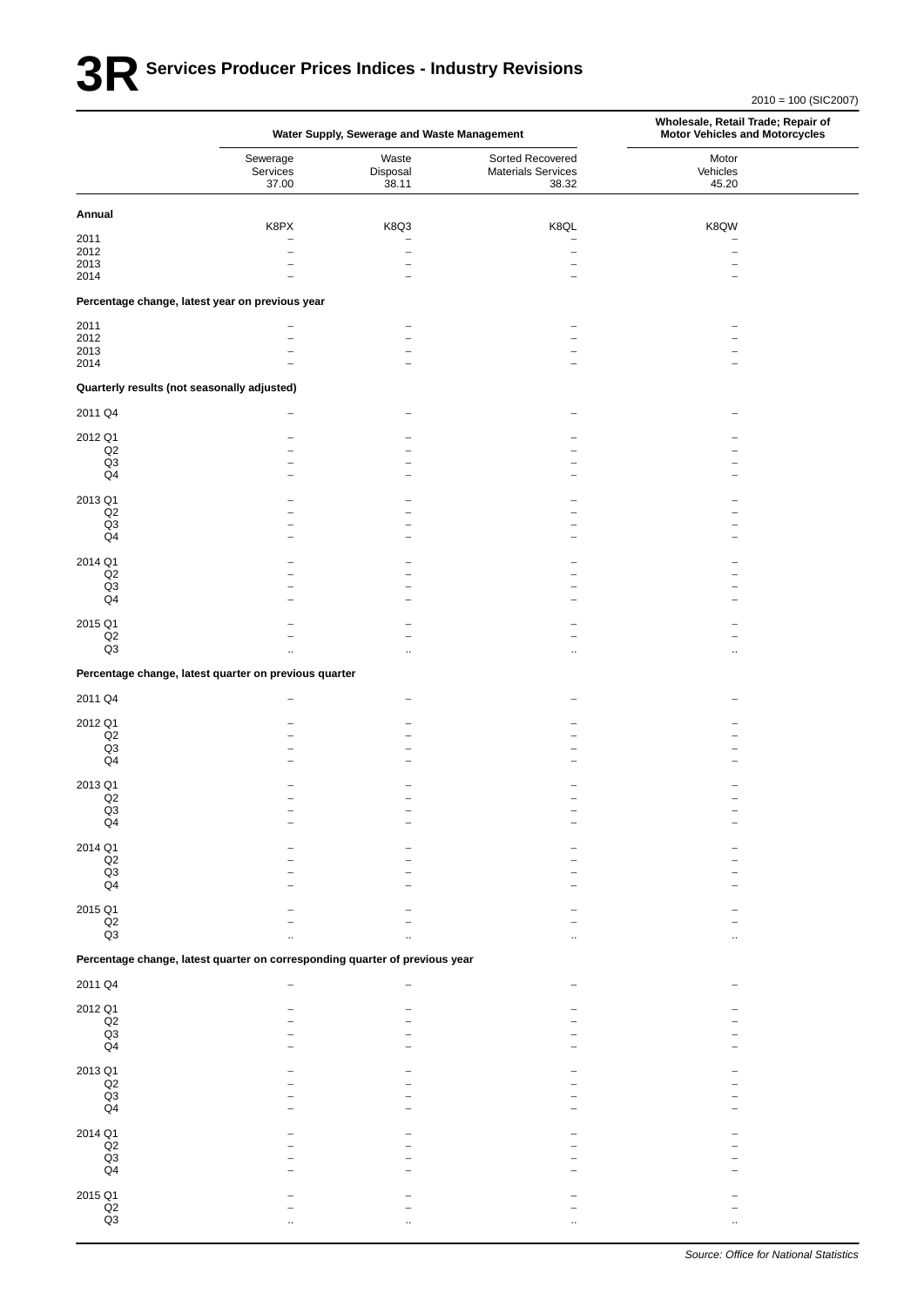

|                                             |                                                                             |                                  |                              | <b>Transportation and Storage</b>        |                                           |                                            |
|---------------------------------------------|-----------------------------------------------------------------------------|----------------------------------|------------------------------|------------------------------------------|-------------------------------------------|--------------------------------------------|
|                                             | <b>Business</b><br>Rail Fares<br>49.11                                      | Rail<br>Freight<br>49.21         | Bus &<br>Coach Hire<br>49.39 | Freight<br>Transport<br>by Road<br>49.41 | Commercial<br>Vehicle<br>Ferries<br>50.11 | Sea<br>& Coastal<br>Water Freight<br>50.20 |
| Annual                                      |                                                                             |                                  |                              |                                          |                                           |                                            |
| 2011                                        | K8QY                                                                        | K8R2<br>$\overline{\phantom{0}}$ | K8RE                         | K8RO                                     | K8RW<br>$\overline{\phantom{0}}$          | <b>K8S5</b>                                |
| 2012                                        |                                                                             |                                  |                              | $\overline{\phantom{0}}$                 | $\overline{\phantom{0}}$                  | $\qquad \qquad -$                          |
| 2013<br>2014                                |                                                                             |                                  |                              |                                          |                                           | $\overline{\phantom{0}}$                   |
|                                             | Percentage change, latest year on previous year                             |                                  |                              |                                          |                                           |                                            |
| 2011                                        |                                                                             |                                  |                              |                                          |                                           |                                            |
| 2012                                        |                                                                             | -<br>$\overline{\phantom{0}}$    |                              |                                          |                                           |                                            |
| 2013<br>2014                                |                                                                             | $\overline{\phantom{0}}$         |                              |                                          |                                           |                                            |
|                                             |                                                                             |                                  |                              |                                          |                                           |                                            |
| Quarterly results (not seasonally adjusted) |                                                                             |                                  |                              |                                          |                                           |                                            |
| 2011 Q4                                     |                                                                             |                                  |                              |                                          |                                           |                                            |
| 2012 Q1<br>Q2                               |                                                                             |                                  |                              |                                          |                                           |                                            |
| $\mathsf{Q3}$                               |                                                                             |                                  |                              |                                          |                                           |                                            |
| Q <sub>4</sub>                              |                                                                             |                                  |                              |                                          |                                           |                                            |
| 2013 Q1                                     |                                                                             |                                  |                              |                                          |                                           |                                            |
| Q2<br>Q3                                    |                                                                             |                                  |                              |                                          |                                           |                                            |
| $\mathsf{Q}4$                               |                                                                             | -                                |                              |                                          |                                           |                                            |
| 2014 Q1                                     |                                                                             |                                  |                              |                                          |                                           |                                            |
| Q2                                          |                                                                             |                                  |                              |                                          |                                           |                                            |
| Q3<br>Q <sub>4</sub>                        |                                                                             | $\overline{\phantom{0}}$         |                              |                                          | ۳                                         |                                            |
|                                             |                                                                             |                                  |                              |                                          |                                           |                                            |
| 2015 Q1<br>$\mathsf{Q2}$                    |                                                                             |                                  |                              | 0.1                                      | -<br>$1.3$                                | $3.9\,$                                    |
| $\mathsf{Q3}$                               |                                                                             | ٠.                               | $\ddot{\phantom{a}}$         | ä,                                       | $\ddotsc$                                 | $\ddot{\phantom{1}}$                       |
|                                             | Percentage change, latest quarter on previous quarter                       |                                  |                              |                                          |                                           |                                            |
| 2011 Q4                                     |                                                                             |                                  |                              |                                          |                                           |                                            |
| 2012 Q1                                     |                                                                             |                                  |                              |                                          |                                           |                                            |
| $_{\mathsf{Q2}}$                            |                                                                             |                                  |                              |                                          |                                           |                                            |
| Q3<br>Q <sub>4</sub>                        |                                                                             |                                  |                              |                                          |                                           |                                            |
|                                             |                                                                             |                                  |                              |                                          |                                           |                                            |
| 2013 Q1<br>Q2                               |                                                                             |                                  |                              |                                          |                                           |                                            |
| Q3                                          |                                                                             |                                  |                              |                                          |                                           |                                            |
| Q <sub>4</sub>                              |                                                                             |                                  |                              |                                          |                                           |                                            |
| 2014 Q1                                     |                                                                             |                                  |                              |                                          |                                           |                                            |
| $_{\mathsf{Q2}}$<br>$_{\mathsf{Q3}}$        |                                                                             |                                  |                              |                                          |                                           |                                            |
| Q4                                          |                                                                             |                                  |                              |                                          |                                           |                                            |
| 2015 Q1                                     |                                                                             |                                  |                              |                                          |                                           |                                            |
| $\mathsf{Q2}$                               |                                                                             |                                  |                              | 0.1                                      | 1.1                                       | $3.8\,$                                    |
| $\mathsf{Q3}$                               |                                                                             |                                  |                              |                                          |                                           | $\ddot{\phantom{1}}$                       |
|                                             | Percentage change, latest quarter on corresponding quarter of previous year |                                  |                              |                                          |                                           |                                            |
| 2011 Q4                                     |                                                                             |                                  |                              |                                          |                                           |                                            |
| 2012 Q1                                     |                                                                             |                                  |                              |                                          |                                           |                                            |
| $\mathsf{Q2}$<br>Q3                         |                                                                             |                                  |                              |                                          |                                           |                                            |
| Q <sub>4</sub>                              |                                                                             |                                  |                              |                                          |                                           |                                            |
| 2013 Q1                                     |                                                                             |                                  |                              |                                          |                                           |                                            |
| $_{\mathsf{Q2}}$                            |                                                                             |                                  |                              |                                          |                                           |                                            |
| $_{\mathsf{Q3}}$<br>$\mathsf{Q}4$           |                                                                             |                                  |                              |                                          |                                           |                                            |
|                                             |                                                                             |                                  |                              |                                          |                                           |                                            |
| 2014 Q1<br>$\mathsf{Q2}$                    |                                                                             |                                  |                              |                                          |                                           |                                            |
| Q3                                          |                                                                             |                                  |                              |                                          |                                           |                                            |
| $\mathsf{Q}4$                               |                                                                             |                                  |                              |                                          |                                           |                                            |
| 2015 Q1<br>$_{\mathsf{Q2}}$                 |                                                                             |                                  |                              |                                          |                                           |                                            |
| $\mathsf{Q}3$                               |                                                                             |                                  |                              | 0.1<br>ä.                                | 1.1<br>$\ddot{\phantom{a}}$               | $3.8\,$                                    |
|                                             |                                                                             |                                  |                              |                                          |                                           |                                            |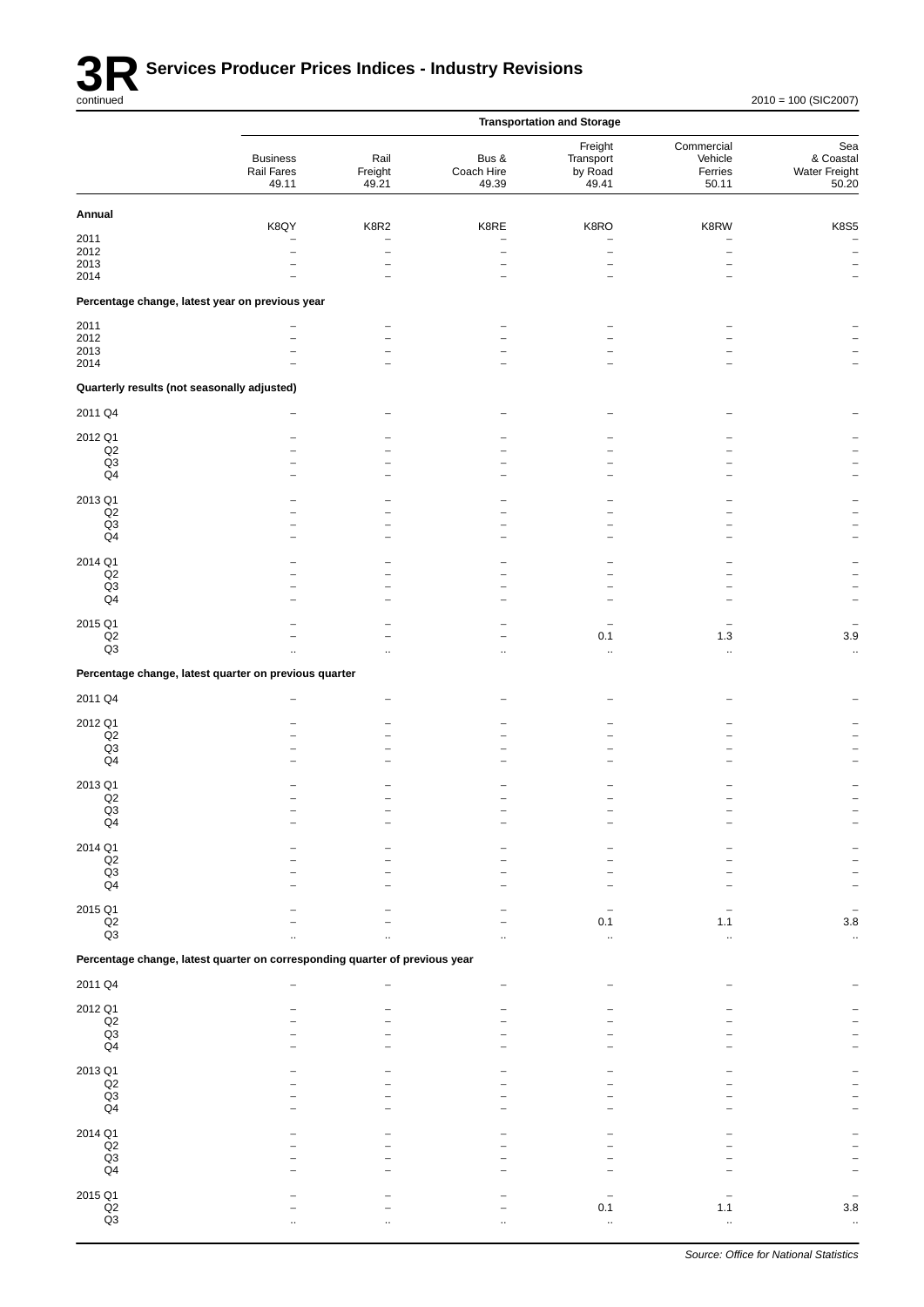

|                                             |                                                                             |                                                    |                                  | <b>Transportation and Storage</b> |                                   |                                             |
|---------------------------------------------|-----------------------------------------------------------------------------|----------------------------------------------------|----------------------------------|-----------------------------------|-----------------------------------|---------------------------------------------|
|                                             | <b>Business</b><br>Air Fares<br>51.11                                       | Storage &<br>Warehousing<br>52.10                  | Cargo<br>Handling<br>52.24       | Freight<br>Forwarding<br>52.29    | National Post<br>Parcels<br>53.10 | Courier<br>Services<br>53.20                |
| Annual                                      |                                                                             |                                                    |                                  |                                   |                                   |                                             |
| 2011<br>2012<br>2013                        | <b>K8S9</b><br>$\overline{a}$                                               | KS7Z<br>$\overline{\phantom{0}}$<br>$\overline{a}$ | KHU3<br>$\overline{\phantom{m}}$ | K8SD                              | K8SW                              | K8SY<br>$\overline{a}$<br>$\qquad \qquad -$ |
| 2014                                        |                                                                             |                                                    |                                  |                                   |                                   |                                             |
|                                             | Percentage change, latest year on previous year                             |                                                    |                                  |                                   |                                   |                                             |
| 2011<br>2012                                |                                                                             | $\ddotsc$                                          |                                  |                                   |                                   |                                             |
| 2013                                        |                                                                             |                                                    |                                  |                                   |                                   |                                             |
| 2014                                        |                                                                             |                                                    |                                  |                                   |                                   |                                             |
| Quarterly results (not seasonally adjusted) |                                                                             |                                                    |                                  |                                   |                                   |                                             |
| 2011 Q4                                     |                                                                             |                                                    |                                  |                                   |                                   |                                             |
| 2012 Q1                                     |                                                                             |                                                    |                                  |                                   |                                   |                                             |
| $_{\mathsf{Q2}}$<br>Q3                      |                                                                             |                                                    |                                  |                                   |                                   |                                             |
| Q4                                          |                                                                             |                                                    |                                  |                                   |                                   |                                             |
| 2013 Q1                                     |                                                                             |                                                    |                                  |                                   |                                   |                                             |
| Q2                                          |                                                                             |                                                    |                                  |                                   |                                   |                                             |
| Q3                                          |                                                                             |                                                    |                                  |                                   |                                   |                                             |
| $\mathsf{Q}4$                               |                                                                             |                                                    |                                  |                                   |                                   |                                             |
| 2014 Q1                                     |                                                                             |                                                    |                                  |                                   |                                   |                                             |
| Q2<br>Q3                                    |                                                                             |                                                    |                                  |                                   |                                   |                                             |
| Q4                                          |                                                                             |                                                    |                                  |                                   |                                   |                                             |
| 2015 Q1                                     |                                                                             |                                                    |                                  |                                   |                                   |                                             |
| $\mathsf{Q2}$                               |                                                                             |                                                    |                                  |                                   |                                   | $-0.1$                                      |
| Q3                                          |                                                                             |                                                    |                                  |                                   |                                   | $\ddot{\phantom{1}}$                        |
|                                             | Percentage change, latest quarter on previous quarter                       |                                                    |                                  |                                   |                                   |                                             |
| 2011 Q4                                     |                                                                             |                                                    |                                  |                                   |                                   |                                             |
| 2012 Q1                                     |                                                                             |                                                    |                                  |                                   |                                   |                                             |
| Q2<br>Q3                                    |                                                                             |                                                    |                                  |                                   |                                   |                                             |
| $\mathsf{Q}4$                               |                                                                             |                                                    |                                  |                                   |                                   |                                             |
| 2013 Q1                                     |                                                                             |                                                    |                                  |                                   |                                   |                                             |
| $_{\mathsf{Q2}}$                            |                                                                             |                                                    |                                  |                                   |                                   |                                             |
| Q <sub>3</sub>                              |                                                                             |                                                    |                                  |                                   |                                   |                                             |
| Q <sub>4</sub>                              |                                                                             |                                                    |                                  |                                   |                                   |                                             |
| 2014 Q1                                     |                                                                             |                                                    |                                  |                                   |                                   |                                             |
| $_{\mathsf{Q2}}$<br>Q3                      |                                                                             |                                                    |                                  |                                   |                                   |                                             |
| $\mathsf{Q}4$                               |                                                                             |                                                    |                                  |                                   |                                   |                                             |
| 2015 Q1                                     |                                                                             |                                                    |                                  |                                   |                                   |                                             |
| $_{\mathsf{Q2}}$                            |                                                                             |                                                    |                                  |                                   |                                   | $-0.1$                                      |
| Q3                                          |                                                                             |                                                    |                                  |                                   |                                   | $\ddotsc$                                   |
|                                             | Percentage change, latest quarter on corresponding quarter of previous year |                                                    |                                  |                                   |                                   |                                             |
| 2011 Q4                                     |                                                                             |                                                    |                                  |                                   |                                   |                                             |
| 2012 Q1                                     |                                                                             |                                                    |                                  |                                   |                                   |                                             |
| $_{\mathsf{Q2}}$                            |                                                                             |                                                    |                                  |                                   |                                   |                                             |
| Q3<br>Q4                                    |                                                                             |                                                    |                                  |                                   |                                   |                                             |
| 2013 Q1                                     |                                                                             |                                                    |                                  |                                   |                                   |                                             |
| $_{\mathsf{Q2}}$                            |                                                                             |                                                    |                                  |                                   |                                   |                                             |
| Q3                                          |                                                                             |                                                    |                                  |                                   |                                   |                                             |
| $\mathsf{Q}4$                               |                                                                             |                                                    |                                  |                                   |                                   |                                             |
| 2014 Q1                                     |                                                                             |                                                    |                                  |                                   |                                   |                                             |
| Q2<br>Q3                                    |                                                                             |                                                    |                                  |                                   |                                   |                                             |
| Q4                                          |                                                                             |                                                    |                                  |                                   |                                   |                                             |
| 2015 Q1                                     |                                                                             |                                                    |                                  |                                   |                                   |                                             |
| $_{\mathsf{Q2}}$                            |                                                                             |                                                    |                                  |                                   |                                   | $-0.1$                                      |
| Q3                                          |                                                                             |                                                    |                                  |                                   |                                   |                                             |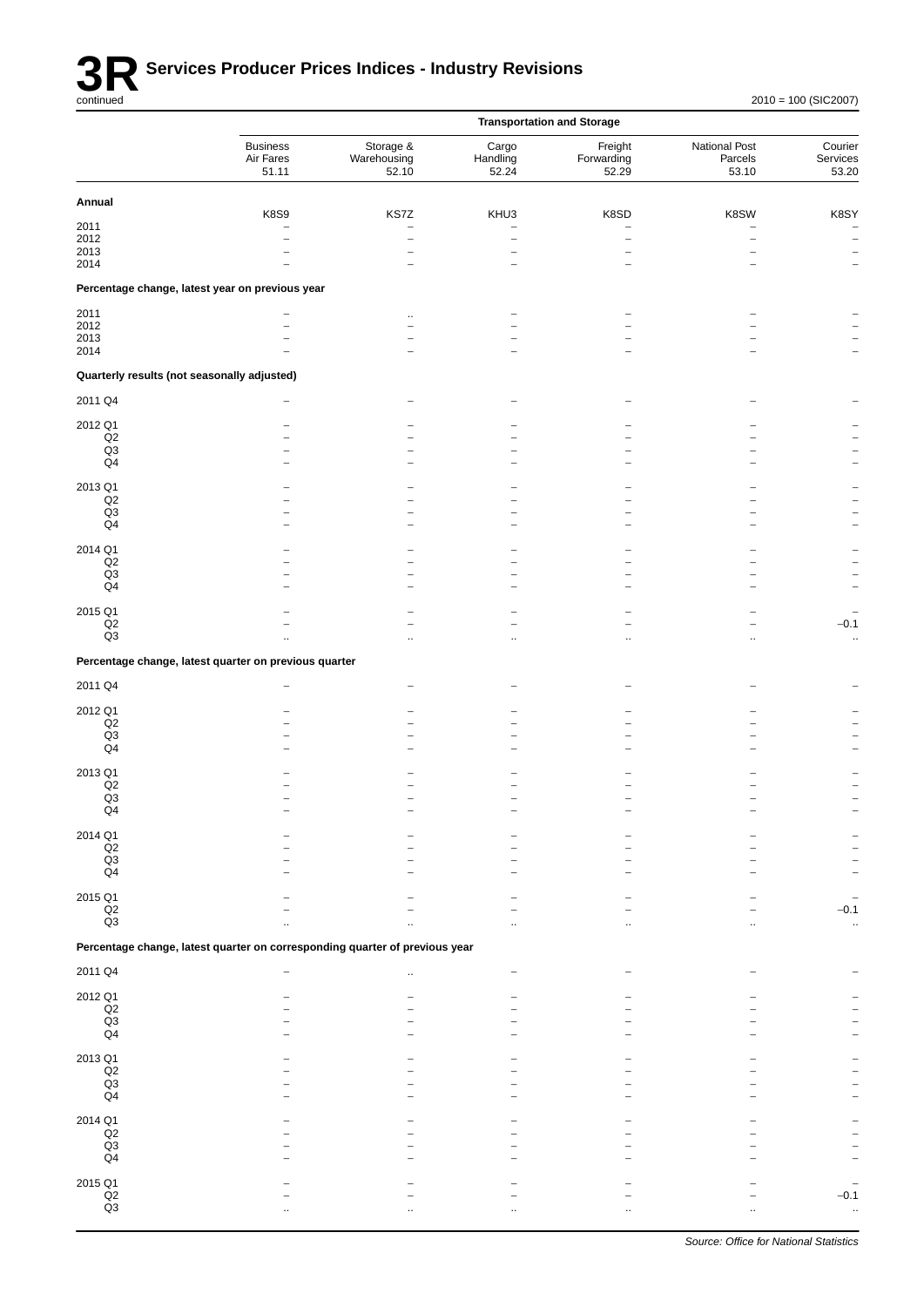

# **3R** Services Producer Prices Indices - Industry Revisions

|                                   | <b>Accommodation &amp; Food</b>                                             |                                  | <b>Information &amp; Communication</b> |                                                   |                                                     | <b>Banking</b>                   |                                                   |
|-----------------------------------|-----------------------------------------------------------------------------|----------------------------------|----------------------------------------|---------------------------------------------------|-----------------------------------------------------|----------------------------------|---------------------------------------------------|
|                                   | Hotels<br>55.10                                                             | Canteens<br>& Catering<br>56.20  | Publishing<br>Services<br>58.10        | Sound Recording<br>& Music<br>Publishing<br>59.20 | <b>Business</b><br>Telecomm-<br>unications<br>61.10 | Computer<br>Services<br>62.00    | Financial<br>Intermediation<br>(Banks)<br>64.19/1 |
| Annual                            |                                                                             |                                  |                                        |                                                   |                                                     |                                  |                                                   |
| 2011                              | K8TE<br>۳                                                                   | K8TP<br>$\overline{\phantom{0}}$ | K8TV<br>۳                              | K8UF<br>$\overline{\phantom{0}}$                  | K8UI<br>$\overline{\phantom{a}}$                    | K8UK<br>$\overline{\phantom{0}}$ | KB <sub>2</sub> S                                 |
| 2012                              | $\overline{\phantom{0}}$                                                    | $\overline{\phantom{m}}$         | $\overline{\phantom{0}}$               | $\overline{\phantom{0}}$                          | $\overline{\phantom{0}}$                            | $\overline{a}$                   |                                                   |
| 2013                              |                                                                             |                                  | $\overline{\phantom{0}}$               | $\overline{\phantom{0}}$                          | $\overline{\phantom{0}}$                            | -                                |                                                   |
| 2014                              |                                                                             |                                  |                                        | $\overline{\phantom{0}}$                          | $2.2\,$                                             |                                  |                                                   |
|                                   | Percentage change, latest year on previous year                             |                                  |                                        |                                                   |                                                     |                                  |                                                   |
| 2011<br>2012                      |                                                                             | $\overline{\phantom{a}}$         |                                        |                                                   |                                                     |                                  |                                                   |
| 2013                              |                                                                             |                                  |                                        |                                                   |                                                     |                                  |                                                   |
| 2014                              |                                                                             |                                  |                                        |                                                   | 2.6                                                 |                                  |                                                   |
|                                   | Quarterly results (not seasonally adjusted)                                 |                                  |                                        |                                                   |                                                     |                                  |                                                   |
| 2011 Q4                           |                                                                             |                                  |                                        |                                                   |                                                     |                                  |                                                   |
| 2012 Q1                           |                                                                             |                                  |                                        |                                                   |                                                     |                                  |                                                   |
| Q2<br>Q <sub>3</sub>              |                                                                             |                                  |                                        |                                                   |                                                     |                                  |                                                   |
| Q4                                | -                                                                           |                                  |                                        |                                                   | -                                                   | -                                |                                                   |
| 2013 Q1                           |                                                                             |                                  |                                        |                                                   |                                                     |                                  |                                                   |
| Q2                                |                                                                             |                                  |                                        |                                                   | $\overline{\phantom{0}}$                            |                                  |                                                   |
| Q <sub>3</sub><br>Q4              | ۰                                                                           |                                  |                                        |                                                   | ۰                                                   | -                                |                                                   |
|                                   |                                                                             |                                  |                                        |                                                   |                                                     |                                  |                                                   |
| 2014 Q1<br>Q2                     |                                                                             |                                  |                                        |                                                   |                                                     |                                  |                                                   |
| Q3                                |                                                                             |                                  |                                        | $\overline{\phantom{0}}$                          | $3.0\,$                                             |                                  |                                                   |
| Q4                                |                                                                             | $\overline{\phantom{0}}$         |                                        | $\overline{\phantom{0}}$                          | 5.8                                                 | $\overline{\phantom{0}}$         |                                                   |
| 2015 Q1                           |                                                                             | $-0.1$                           |                                        |                                                   | 0.7                                                 |                                  |                                                   |
| Q2<br>Q3                          | 0.1<br>$\ddot{\phantom{1}}$                                                 | 0.1<br>$\ddot{\phantom{1}}$      |                                        |                                                   | 0.7<br>$\ddot{\phantom{1}}$                         | 0.3<br>$\ddotsc$                 |                                                   |
|                                   | Percentage change, latest quarter on previous quarter                       |                                  |                                        |                                                   |                                                     |                                  |                                                   |
|                                   |                                                                             |                                  |                                        |                                                   |                                                     |                                  |                                                   |
| 2011 Q4                           |                                                                             |                                  |                                        |                                                   |                                                     |                                  |                                                   |
| 2012 Q1<br>Q2                     |                                                                             |                                  |                                        |                                                   |                                                     |                                  |                                                   |
| Q <sub>3</sub>                    |                                                                             |                                  |                                        |                                                   |                                                     |                                  |                                                   |
| Q <sub>4</sub>                    |                                                                             |                                  |                                        |                                                   |                                                     |                                  |                                                   |
| 2013 Q1                           |                                                                             |                                  |                                        |                                                   |                                                     |                                  |                                                   |
| Q2<br>Q3                          |                                                                             |                                  |                                        |                                                   |                                                     |                                  |                                                   |
| Q <sub>4</sub>                    |                                                                             |                                  |                                        |                                                   |                                                     |                                  |                                                   |
| 2014 Q1                           |                                                                             |                                  |                                        |                                                   |                                                     |                                  |                                                   |
| Q2                                |                                                                             |                                  |                                        |                                                   |                                                     |                                  |                                                   |
| Q3<br>Q <sub>4</sub>              |                                                                             |                                  |                                        | $\overline{\phantom{0}}$                          | 3.7<br>3.3                                          |                                  |                                                   |
|                                   |                                                                             |                                  |                                        |                                                   |                                                     |                                  |                                                   |
| 2015 Q1<br>$_{\mathsf{Q2}}$       | 0.1                                                                         | $-0.1$<br>0.2                    |                                        |                                                   | $-5.9$<br>$\overline{\phantom{a}}$                  | $0.3\,$                          |                                                   |
| Q <sub>3</sub>                    | $\sim$                                                                      | $\bar{\mathbf{a}}$               | $\sim$                                 | $\ddotsc$                                         | $\ddotsc$                                           | $\ddot{\phantom{a}}$             |                                                   |
|                                   | Percentage change, latest quarter on corresponding quarter of previous year |                                  |                                        |                                                   |                                                     |                                  |                                                   |
| 2011 Q4                           | $\overline{\phantom{a}}$                                                    |                                  |                                        | $\overline{a}$                                    |                                                     |                                  |                                                   |
| 2012 Q1                           |                                                                             |                                  |                                        |                                                   |                                                     |                                  |                                                   |
| Q2                                |                                                                             |                                  |                                        |                                                   |                                                     |                                  |                                                   |
| Q3<br>Q <sub>4</sub>              |                                                                             |                                  |                                        |                                                   |                                                     |                                  |                                                   |
|                                   |                                                                             |                                  |                                        |                                                   |                                                     |                                  |                                                   |
| 2013 Q1<br>Q2                     |                                                                             |                                  |                                        |                                                   |                                                     |                                  |                                                   |
| Q3<br>Q4                          |                                                                             |                                  |                                        |                                                   |                                                     |                                  |                                                   |
|                                   |                                                                             |                                  |                                        |                                                   |                                                     |                                  |                                                   |
| 2014 Q1<br>Q2                     |                                                                             |                                  |                                        |                                                   |                                                     |                                  |                                                   |
| Q <sub>3</sub>                    |                                                                             |                                  |                                        |                                                   | 3.7                                                 |                                  |                                                   |
| Q <sub>4</sub>                    |                                                                             |                                  |                                        |                                                   | 6.7                                                 |                                  |                                                   |
| 2015 Q1                           |                                                                             | $-0.1$                           |                                        |                                                   | 0.8                                                 |                                  |                                                   |
| $_{\mathsf{Q2}}$<br>$\mathsf{Q3}$ | 0.1                                                                         | 0.1<br>$\ddot{\phantom{1}}$      |                                        |                                                   | 0.9<br>$\ddot{\phantom{1}}$                         | 0.3<br>$\ddotsc$                 | ٠.                                                |
|                                   |                                                                             |                                  |                                        |                                                   |                                                     |                                  |                                                   |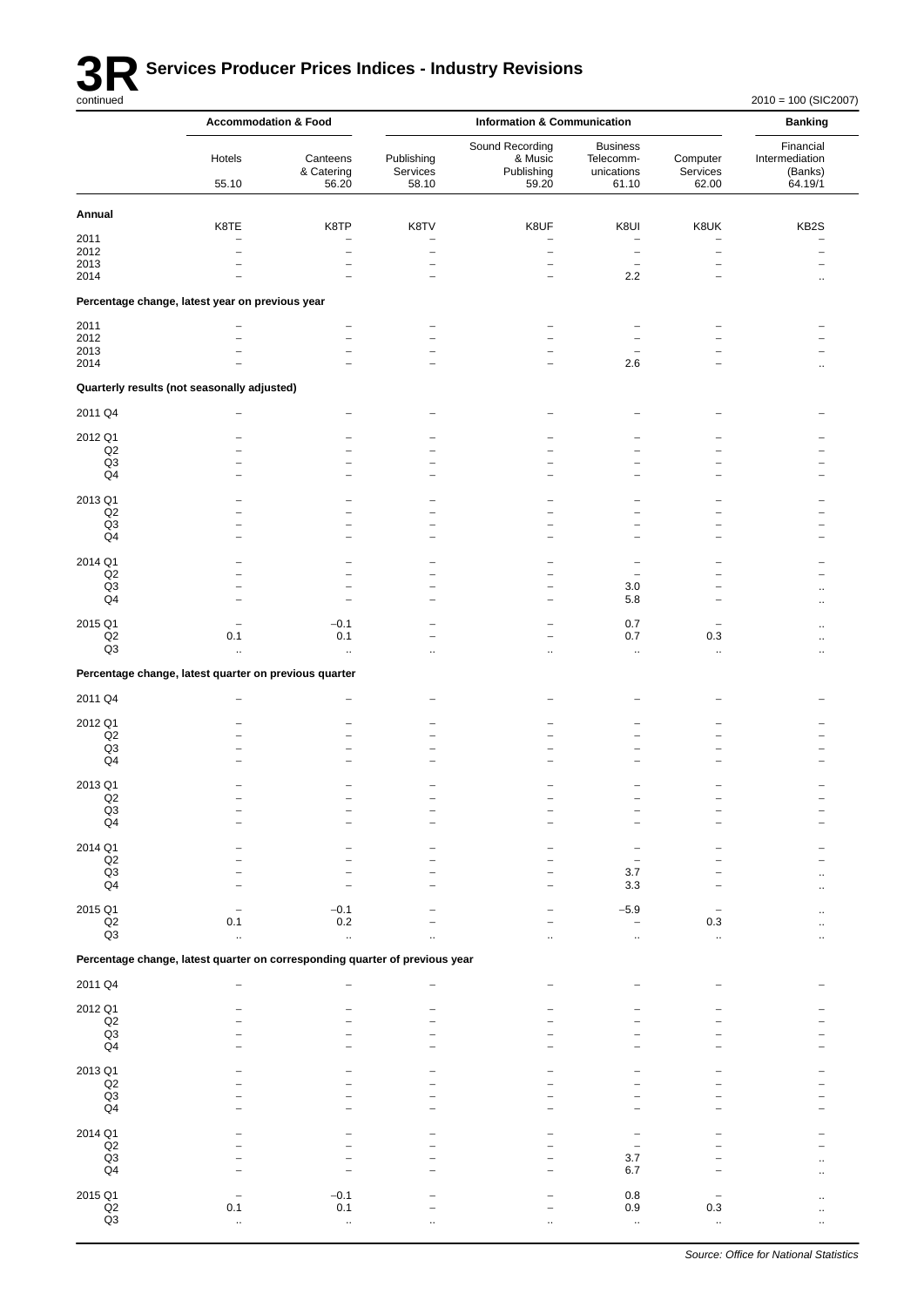

|                                    |                                                                             | <b>Real Estate Activities</b>    |                                  |                                  | <b>Professional Scientific &amp; Technical Activities</b> |                                    |                                               |  |
|------------------------------------|-----------------------------------------------------------------------------|----------------------------------|----------------------------------|----------------------------------|-----------------------------------------------------------|------------------------------------|-----------------------------------------------|--|
|                                    | Property<br>Rentals<br>68.20                                                | Real Estate<br>Agencies<br>68.30 | Legal<br>Services<br>69.10       | Accountancy<br>69.20             | <b>Business</b><br>Management<br>Consultancy<br>70.22     | Architectural<br>Services<br>71.11 | Engineering<br>& Related<br>Services<br>71.12 |  |
| Annual                             |                                                                             |                                  |                                  |                                  |                                                           |                                    |                                               |  |
| 2011                               | K8VA<br>$\overline{\phantom{0}}$                                            | K8VC<br>$\overline{\phantom{0}}$ | KHW5<br>$\overline{\phantom{0}}$ | KHX6<br>$\overline{\phantom{0}}$ | KOP4<br>$\overline{\phantom{0}}$                          | KHY2<br>$\overline{\phantom{0}}$   | KHY7<br>$\overline{\phantom{0}}$              |  |
| 2012                               |                                                                             | -                                | $\qquad \qquad -$                | -                                | $\qquad \qquad -$                                         | $\overline{a}$                     | $\overline{\phantom{a}}$                      |  |
| 2013                               |                                                                             | $\overline{\phantom{0}}$         | $\overline{\phantom{0}}$         |                                  |                                                           |                                    | $\qquad \qquad -$                             |  |
| 2014                               |                                                                             |                                  |                                  |                                  |                                                           |                                    |                                               |  |
|                                    | Percentage change, latest year on previous year                             |                                  |                                  |                                  |                                                           |                                    |                                               |  |
| 2011                               |                                                                             | $\overline{\phantom{0}}$         |                                  |                                  |                                                           |                                    |                                               |  |
| 2012<br>2013                       |                                                                             |                                  | -                                |                                  |                                                           |                                    |                                               |  |
| 2014                               |                                                                             |                                  |                                  |                                  |                                                           |                                    |                                               |  |
|                                    | Quarterly results (not seasonally adjusted)                                 |                                  |                                  |                                  |                                                           |                                    |                                               |  |
| 2011 Q4                            |                                                                             |                                  |                                  |                                  |                                                           |                                    |                                               |  |
| 2012 Q1                            |                                                                             |                                  |                                  |                                  |                                                           |                                    |                                               |  |
| Q2                                 |                                                                             |                                  |                                  |                                  |                                                           |                                    |                                               |  |
| Q3                                 |                                                                             |                                  | -                                |                                  |                                                           |                                    |                                               |  |
| Q4                                 |                                                                             |                                  |                                  |                                  |                                                           |                                    |                                               |  |
| 2013 Q1                            |                                                                             |                                  |                                  |                                  |                                                           |                                    |                                               |  |
| Q2<br>Q3                           |                                                                             | -                                | $\overline{\phantom{0}}$<br>-    |                                  |                                                           |                                    |                                               |  |
| Q4                                 |                                                                             |                                  | -                                |                                  |                                                           |                                    |                                               |  |
| 2014 Q1                            |                                                                             |                                  |                                  |                                  |                                                           |                                    |                                               |  |
| Q2                                 |                                                                             |                                  |                                  |                                  |                                                           |                                    |                                               |  |
| Q <sub>3</sub>                     |                                                                             | $\overline{\phantom{0}}$         | $\overline{\phantom{0}}$         |                                  |                                                           |                                    |                                               |  |
| Q <sub>4</sub>                     |                                                                             | $\overline{\phantom{0}}$         | $\overline{\phantom{0}}$         |                                  |                                                           |                                    |                                               |  |
| 2015 Q1                            |                                                                             | 0.1                              | $-0.1$                           |                                  |                                                           |                                    |                                               |  |
| $_{\mathsf{Q2}}$<br>Q <sub>3</sub> |                                                                             | $0.2\,$                          | $0.3\,$                          | 0.1                              | 0.1                                                       |                                    | $-0.1$                                        |  |
|                                    |                                                                             | $\ddot{\phantom{a}}$             | $\ddotsc$                        | $\ddotsc$                        | ä.                                                        |                                    | $\ddot{\phantom{1}}$                          |  |
|                                    | Percentage change, latest quarter on previous quarter                       |                                  |                                  |                                  |                                                           |                                    |                                               |  |
| 2011 Q4                            |                                                                             |                                  |                                  |                                  |                                                           |                                    |                                               |  |
| 2012 Q1                            |                                                                             |                                  |                                  |                                  |                                                           |                                    |                                               |  |
| Q2                                 |                                                                             |                                  |                                  |                                  |                                                           |                                    |                                               |  |
| Q3<br>Q <sub>4</sub>               |                                                                             |                                  |                                  |                                  |                                                           |                                    |                                               |  |
| 2013 Q1                            |                                                                             |                                  |                                  |                                  |                                                           |                                    |                                               |  |
| Q2                                 |                                                                             |                                  |                                  |                                  |                                                           |                                    |                                               |  |
| Q3                                 |                                                                             |                                  |                                  |                                  |                                                           |                                    |                                               |  |
| $\mathsf{Q4}$                      |                                                                             |                                  |                                  |                                  |                                                           |                                    |                                               |  |
| 2014 Q1                            |                                                                             |                                  |                                  |                                  |                                                           |                                    |                                               |  |
| Q2<br>$\mathsf{Q3}$                |                                                                             |                                  |                                  |                                  |                                                           |                                    |                                               |  |
| Q4                                 |                                                                             |                                  |                                  |                                  |                                                           |                                    |                                               |  |
| 2015 Q1                            |                                                                             | 0.1                              | $-0.1$                           |                                  |                                                           |                                    |                                               |  |
| $\mathsf{Q2}$                      |                                                                             | 0.1                              | 0.4                              | 0.1                              | 0.1                                                       |                                    | $-0.1$                                        |  |
| Q3                                 |                                                                             | $\ddot{\phantom{1}}$             | $\bar{\mathbf{a}}$               | ä.                               | ä.                                                        |                                    | $\mathcal{L}_{\mathcal{A}}$                   |  |
|                                    | Percentage change, latest quarter on corresponding quarter of previous year |                                  |                                  |                                  |                                                           |                                    |                                               |  |
| 2011 Q4                            |                                                                             |                                  |                                  |                                  | $\ddotsc$                                                 |                                    |                                               |  |
| 2012 Q1                            |                                                                             |                                  |                                  |                                  |                                                           |                                    |                                               |  |
| $_{\mathsf{Q2}}$                   |                                                                             |                                  |                                  |                                  |                                                           |                                    |                                               |  |
| Q3<br>$\mathsf{Q4}$                |                                                                             |                                  |                                  |                                  |                                                           |                                    |                                               |  |
|                                    |                                                                             |                                  |                                  |                                  |                                                           |                                    |                                               |  |
| 2013 Q1<br>$\mathsf{Q2}$           |                                                                             |                                  |                                  |                                  |                                                           |                                    |                                               |  |
| Q3                                 |                                                                             |                                  |                                  |                                  |                                                           |                                    |                                               |  |
| $\mathsf{Q}4$                      |                                                                             |                                  |                                  |                                  |                                                           |                                    |                                               |  |
| 2014 Q1                            |                                                                             |                                  |                                  |                                  |                                                           |                                    |                                               |  |
| $\mathsf{Q2}$                      |                                                                             |                                  |                                  |                                  |                                                           |                                    |                                               |  |
| Q3<br>Q4                           |                                                                             |                                  |                                  |                                  |                                                           |                                    |                                               |  |
|                                    |                                                                             |                                  |                                  |                                  |                                                           |                                    |                                               |  |
| 2015 Q1<br>$_{\mathsf{Q2}}$        |                                                                             | 0.1<br>$0.2\,$                   | $-0.1$<br>0.3                    | 0.1                              | 0.1                                                       |                                    | $-0.1$                                        |  |
| Q3                                 |                                                                             | .,                               | ä,                               | Ω,                               |                                                           |                                    |                                               |  |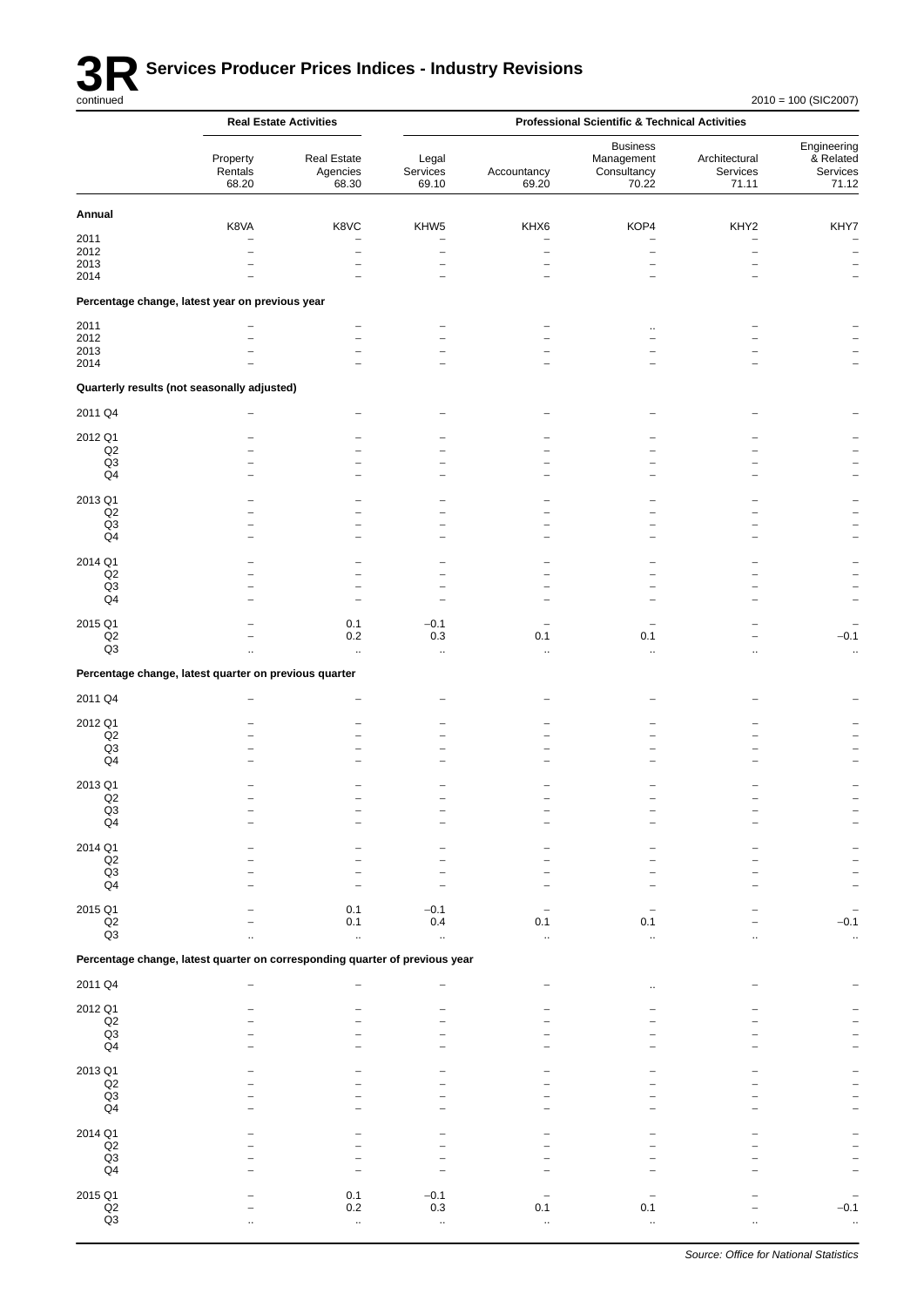|                                                 |                                                                             |                                  | <b>Professional Scientific &amp; Technical Activities</b> |                                                      |                                                      |
|-------------------------------------------------|-----------------------------------------------------------------------------|----------------------------------|-----------------------------------------------------------|------------------------------------------------------|------------------------------------------------------|
|                                                 | Technical<br>Testing &<br>Analysis<br>71.20                                 | Advertising<br>Services<br>73.12 | Market<br>Research<br>73.20                               | Commercial<br>Film Processing<br>74.20               | Translation &<br>Interpretation<br>Services<br>74.30 |
| Annual                                          |                                                                             |                                  |                                                           |                                                      |                                                      |
|                                                 | K8WD                                                                        | KOQ5                             | <b>K8X7</b>                                               | K8XC                                                 | K8XI                                                 |
| 2011<br>2012                                    |                                                                             |                                  | $\overline{\phantom{0}}$                                  | $\overline{\phantom{0}}$<br>$\overline{\phantom{0}}$ | $\qquad \qquad -$                                    |
| 2013                                            |                                                                             |                                  |                                                           |                                                      |                                                      |
| 2014                                            |                                                                             |                                  |                                                           |                                                      |                                                      |
| Percentage change, latest year on previous year |                                                                             |                                  |                                                           |                                                      |                                                      |
| 2011                                            |                                                                             | $\ddot{\phantom{a}}$             |                                                           |                                                      |                                                      |
| 2012                                            |                                                                             |                                  |                                                           |                                                      |                                                      |
| 2013<br>2014                                    |                                                                             |                                  |                                                           |                                                      |                                                      |
| Quarterly results (not seasonally adjusted)     |                                                                             |                                  |                                                           |                                                      |                                                      |
| 2011 Q4                                         |                                                                             |                                  |                                                           |                                                      |                                                      |
| 2012 Q1                                         |                                                                             |                                  |                                                           |                                                      |                                                      |
| $_{\mathsf{Q2}}$                                |                                                                             |                                  |                                                           |                                                      |                                                      |
| Q3                                              |                                                                             |                                  |                                                           |                                                      |                                                      |
| Q4                                              |                                                                             |                                  |                                                           |                                                      |                                                      |
| 2013 Q1                                         |                                                                             |                                  |                                                           |                                                      |                                                      |
| Q2<br>Q3                                        |                                                                             |                                  |                                                           |                                                      |                                                      |
| Q4                                              |                                                                             |                                  |                                                           |                                                      |                                                      |
| 2014 Q1                                         |                                                                             |                                  |                                                           |                                                      |                                                      |
| $\mathsf{Q2}$                                   |                                                                             |                                  |                                                           |                                                      |                                                      |
| Q3                                              |                                                                             |                                  |                                                           |                                                      |                                                      |
| $\mathsf{Q}4$                                   |                                                                             |                                  |                                                           |                                                      |                                                      |
| 2015 Q1                                         |                                                                             | $-0.2$                           |                                                           |                                                      |                                                      |
| $_{\mathsf{Q2}}$                                | 0.1                                                                         | 0.1                              |                                                           |                                                      |                                                      |
| Q <sub>3</sub>                                  | ÷.                                                                          | ä,                               |                                                           | $\ddotsc$                                            | $\ddotsc$                                            |
|                                                 | Percentage change, latest quarter on previous quarter                       |                                  |                                                           |                                                      |                                                      |
| 2011 Q4                                         |                                                                             |                                  |                                                           |                                                      |                                                      |
| 2012 Q1                                         |                                                                             |                                  |                                                           |                                                      |                                                      |
| Q2                                              |                                                                             |                                  |                                                           |                                                      |                                                      |
| Q3<br>Q4                                        |                                                                             |                                  |                                                           |                                                      |                                                      |
|                                                 |                                                                             |                                  |                                                           |                                                      |                                                      |
| 2013 Q1<br>Q2                                   |                                                                             |                                  |                                                           |                                                      |                                                      |
| Q3                                              |                                                                             |                                  |                                                           |                                                      |                                                      |
| Q4                                              |                                                                             |                                  |                                                           |                                                      |                                                      |
| 2014 Q1                                         |                                                                             |                                  |                                                           |                                                      |                                                      |
| $_{\mathsf{Q2}}$                                |                                                                             |                                  |                                                           |                                                      |                                                      |
| $\mathsf{Q3}$<br>Q4                             |                                                                             |                                  |                                                           |                                                      |                                                      |
|                                                 |                                                                             |                                  |                                                           |                                                      |                                                      |
| 2015 Q1<br>$_{\mathsf{Q2}}$                     | 0.1                                                                         | $-0.2$<br>0.3                    |                                                           |                                                      |                                                      |
| Q3                                              | $\ddotsc$                                                                   | $\ddotsc$                        |                                                           |                                                      |                                                      |
|                                                 | Percentage change, latest quarter on corresponding quarter of previous year |                                  |                                                           |                                                      |                                                      |
| 2011 Q4                                         |                                                                             | ä.                               |                                                           |                                                      |                                                      |
|                                                 |                                                                             |                                  |                                                           |                                                      |                                                      |
| 2012 Q1<br>$_{\mathsf{Q2}}$                     |                                                                             |                                  |                                                           |                                                      |                                                      |
| Q3                                              |                                                                             |                                  |                                                           |                                                      |                                                      |
| Q <sub>4</sub>                                  |                                                                             |                                  |                                                           |                                                      |                                                      |
| 2013 Q1                                         |                                                                             |                                  |                                                           |                                                      |                                                      |
| $_{\mathsf{Q2}}$                                |                                                                             |                                  |                                                           |                                                      |                                                      |
| $\mathsf{Q3}$<br>Q4                             |                                                                             |                                  |                                                           |                                                      |                                                      |
|                                                 |                                                                             |                                  |                                                           |                                                      |                                                      |
| 2014 Q1                                         |                                                                             |                                  |                                                           |                                                      |                                                      |
| $_{\mathsf{Q2}}$<br>Q3                          |                                                                             |                                  |                                                           |                                                      |                                                      |
| $\mathsf{Q4}$                                   |                                                                             |                                  |                                                           |                                                      |                                                      |
| 2015 Q1                                         |                                                                             | $-0.2$                           |                                                           |                                                      |                                                      |
| $_{\mathsf{Q2}}$                                | 0.1                                                                         | 0.1                              |                                                           |                                                      |                                                      |
| Q3                                              | $\ddot{\phantom{1}}$                                                        | $\ddot{\phantom{1}}$             |                                                           |                                                      |                                                      |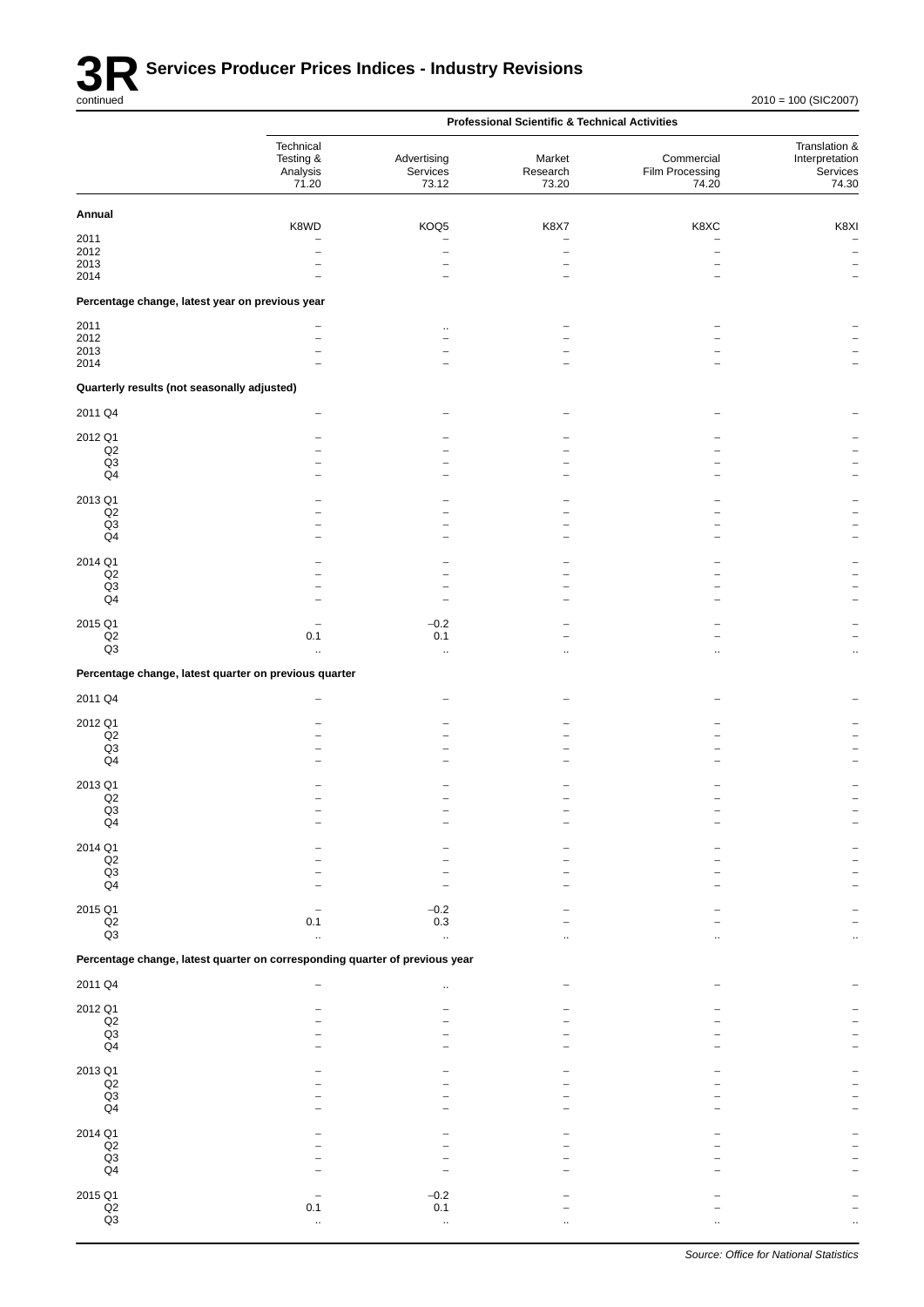

|                                             |                                                                             |                                            | <b>Administrative &amp; Support Services</b>         |                                 |                                  |                              |
|---------------------------------------------|-----------------------------------------------------------------------------|--------------------------------------------|------------------------------------------------------|---------------------------------|----------------------------------|------------------------------|
|                                             | Construction<br>Plant Hire<br>77.32                                         | Employment<br>Agencies<br>78.00            | Security<br>Services<br>80.11                        | Industrial<br>Cleaning<br>81.22 | Secretarial<br>Services<br>82.10 | Contract<br>Packing<br>82.92 |
| Annual                                      |                                                                             |                                            |                                                      |                                 |                                  |                              |
|                                             | K8XQ                                                                        | K8XZ                                       | K8YH                                                 | K8YQ                            | K8Z2                             | K8Z9                         |
| 2011<br>2012                                | $\overline{\phantom{0}}$                                                    | $\overline{\phantom{0}}$<br>$\overline{a}$ | $\overline{\phantom{0}}$<br>$\overline{\phantom{0}}$ |                                 | $\overline{a}$                   | $\overline{\phantom{m}}$     |
| 2013                                        |                                                                             | $\overline{\phantom{0}}$                   | $\overline{\phantom{0}}$                             | $\overline{\phantom{0}}$        |                                  |                              |
| 2014                                        |                                                                             |                                            |                                                      | $-0.2$                          |                                  |                              |
|                                             | Percentage change, latest year on previous year                             |                                            |                                                      |                                 |                                  |                              |
| 2011                                        |                                                                             |                                            |                                                      |                                 |                                  |                              |
| 2012                                        |                                                                             |                                            |                                                      |                                 |                                  |                              |
| 2013<br>2014                                |                                                                             |                                            |                                                      | $-0.2$                          |                                  |                              |
| Quarterly results (not seasonally adjusted) |                                                                             |                                            |                                                      |                                 |                                  |                              |
| 2011 Q4                                     |                                                                             |                                            |                                                      |                                 |                                  |                              |
|                                             |                                                                             |                                            |                                                      |                                 |                                  |                              |
| 2012 Q1<br>Q2                               |                                                                             |                                            |                                                      |                                 |                                  |                              |
| Q <sub>3</sub>                              |                                                                             |                                            |                                                      |                                 |                                  |                              |
| Q4                                          |                                                                             |                                            |                                                      |                                 |                                  |                              |
| 2013 Q1                                     |                                                                             |                                            |                                                      |                                 |                                  |                              |
| Q2                                          | -                                                                           |                                            |                                                      |                                 |                                  |                              |
| Q <sub>3</sub>                              |                                                                             |                                            |                                                      |                                 |                                  |                              |
| $\mathsf{Q}4$                               |                                                                             |                                            |                                                      |                                 | 0.1                              |                              |
| 2014 Q1                                     |                                                                             |                                            |                                                      |                                 |                                  |                              |
| Q2<br>Q3                                    | $\overline{\phantom{0}}$                                                    |                                            |                                                      |                                 |                                  |                              |
| Q4                                          |                                                                             |                                            |                                                      | $-0.7$                          |                                  |                              |
|                                             |                                                                             |                                            |                                                      |                                 |                                  |                              |
| 2015 Q1<br>$_{\mathsf{Q2}}$                 | 0.1                                                                         | ۳                                          |                                                      | $-0.3$<br>$-0.5$                |                                  |                              |
| Q3                                          | .,                                                                          |                                            |                                                      | .,                              |                                  | $\ldots$                     |
|                                             | Percentage change, latest quarter on previous quarter                       |                                            |                                                      |                                 |                                  |                              |
| 2011 Q4                                     |                                                                             |                                            |                                                      |                                 |                                  |                              |
|                                             |                                                                             |                                            |                                                      |                                 |                                  |                              |
| 2012 Q1<br>Q2                               |                                                                             |                                            |                                                      |                                 |                                  |                              |
| Q <sub>3</sub>                              |                                                                             |                                            |                                                      |                                 |                                  |                              |
| $\mathsf{Q}4$                               |                                                                             |                                            |                                                      |                                 |                                  |                              |
| 2013 Q1                                     |                                                                             |                                            |                                                      |                                 |                                  |                              |
| Q2                                          |                                                                             |                                            |                                                      |                                 |                                  |                              |
| Q <sub>3</sub><br>Q <sub>4</sub>            |                                                                             |                                            |                                                      |                                 | 0.1                              |                              |
|                                             |                                                                             |                                            |                                                      |                                 |                                  |                              |
| 2014 Q1                                     |                                                                             |                                            |                                                      |                                 | $-0.1$                           |                              |
| $\mathsf{Q2}$<br>Q3                         |                                                                             |                                            |                                                      |                                 |                                  |                              |
| $\mathsf{Q4}$                               |                                                                             |                                            |                                                      | $-0.7$                          |                                  |                              |
| 2015 Q1                                     |                                                                             |                                            |                                                      | $0.4\,$                         |                                  |                              |
| $\frac{Q2}{Q3}$                             | 0.1                                                                         |                                            | $\overline{\phantom{a}}$                             | $-0.2$                          |                                  |                              |
|                                             | $\ddot{\phantom{a}}$                                                        |                                            | $\ddot{\phantom{a}}$                                 | $\ddot{\phantom{1}}$            |                                  |                              |
|                                             | Percentage change, latest quarter on corresponding quarter of previous year |                                            |                                                      |                                 |                                  |                              |
| 2011 Q4                                     |                                                                             |                                            |                                                      |                                 |                                  |                              |
| 2012 Q1                                     |                                                                             |                                            |                                                      |                                 |                                  |                              |
| $_{\mathsf{Q2}}$                            |                                                                             |                                            |                                                      |                                 |                                  |                              |
| $\mathsf{Q3}$                               |                                                                             |                                            |                                                      |                                 |                                  |                              |
| $\mathsf{Q}4$                               |                                                                             |                                            |                                                      |                                 |                                  |                              |
| 2013 Q1                                     |                                                                             |                                            |                                                      |                                 |                                  |                              |
| $_{\mathsf{Q2}}$<br>Q3                      |                                                                             |                                            |                                                      |                                 |                                  |                              |
| $\mathsf{Q}4$                               |                                                                             |                                            |                                                      |                                 | 0.1                              |                              |
|                                             |                                                                             |                                            |                                                      |                                 |                                  |                              |
| 2014 Q1<br>$_{\mathsf{Q2}}$                 |                                                                             |                                            |                                                      |                                 |                                  |                              |
| $\mathsf{Q3}$                               |                                                                             |                                            |                                                      |                                 |                                  |                              |
| Q4                                          |                                                                             |                                            |                                                      | $-0.7$                          |                                  |                              |
| 2015 Q1                                     |                                                                             |                                            |                                                      | $-0.3$                          |                                  |                              |
| $_{\mathsf{Q2}}$                            | 0.1                                                                         |                                            |                                                      | $-0.5$                          |                                  |                              |
| $\mathsf{Q3}$                               |                                                                             |                                            |                                                      | $\ddot{\phantom{1}}$            |                                  |                              |